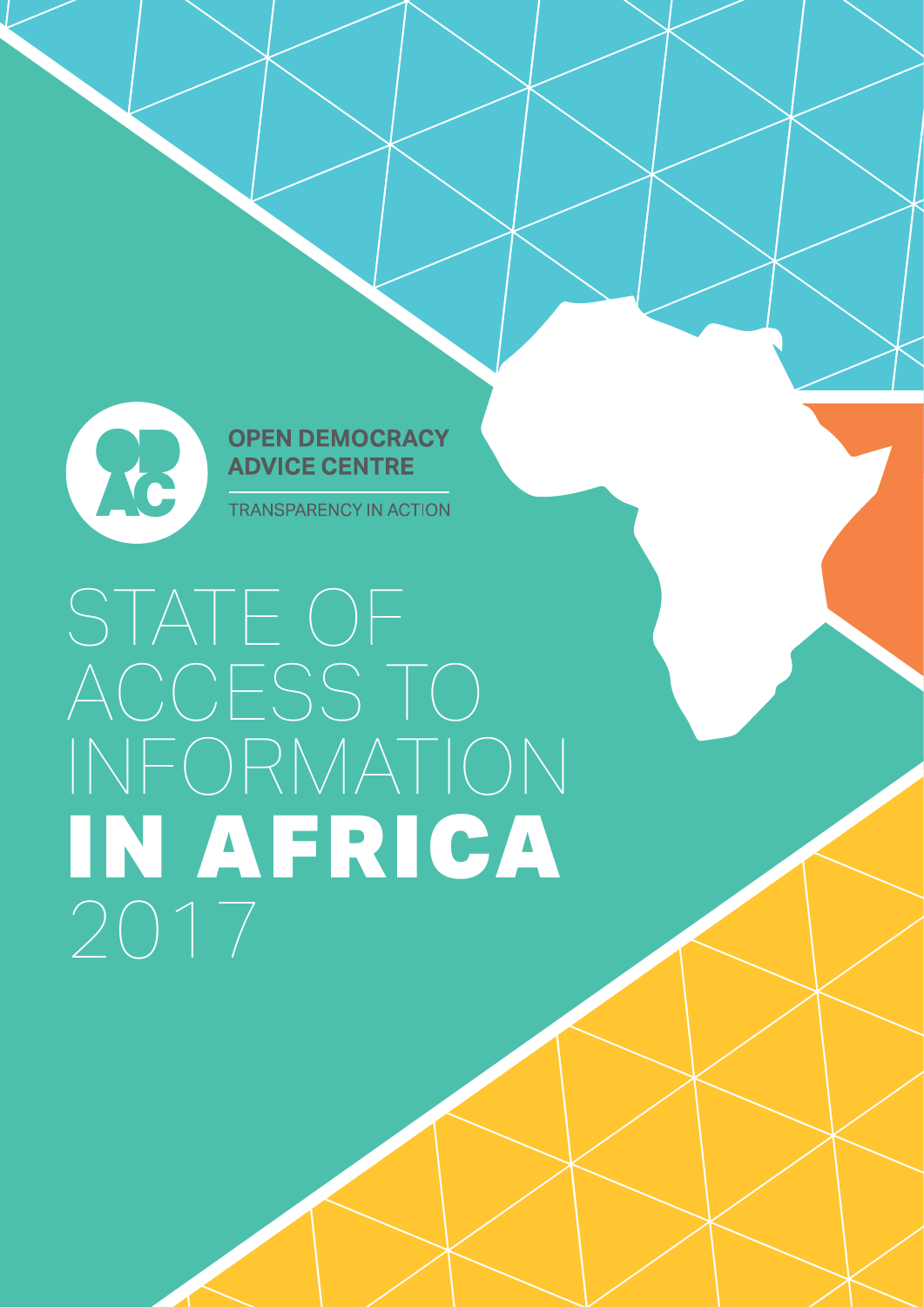# STATE OF ACCESS TO INFORMATION AFRICA 2017

Editor and analyst: Gabriella Razzano Completed in partnership with the APAI Working Group

Copyright: Attribution-ShareAlike 4.0 International (CC BY-SA 4.0) (2017)

**THIS RESEARCH WAS COMPLETED THROUGH THE SUPPORT OF FESMEDIA AFRICA.**



## ACRONYMS

APAI – African Platform on Access to Information APRM – African Peer Review Mechanism AU – African Union ATI – Access to Information FOI – Freedom of Information

ICT - Internet and Communication Technologies OGP – Open Government Partnership PACAI – Pan-African Conference on Access to Information UNESCO – United Nations Educational, Scientific and Cultural Organization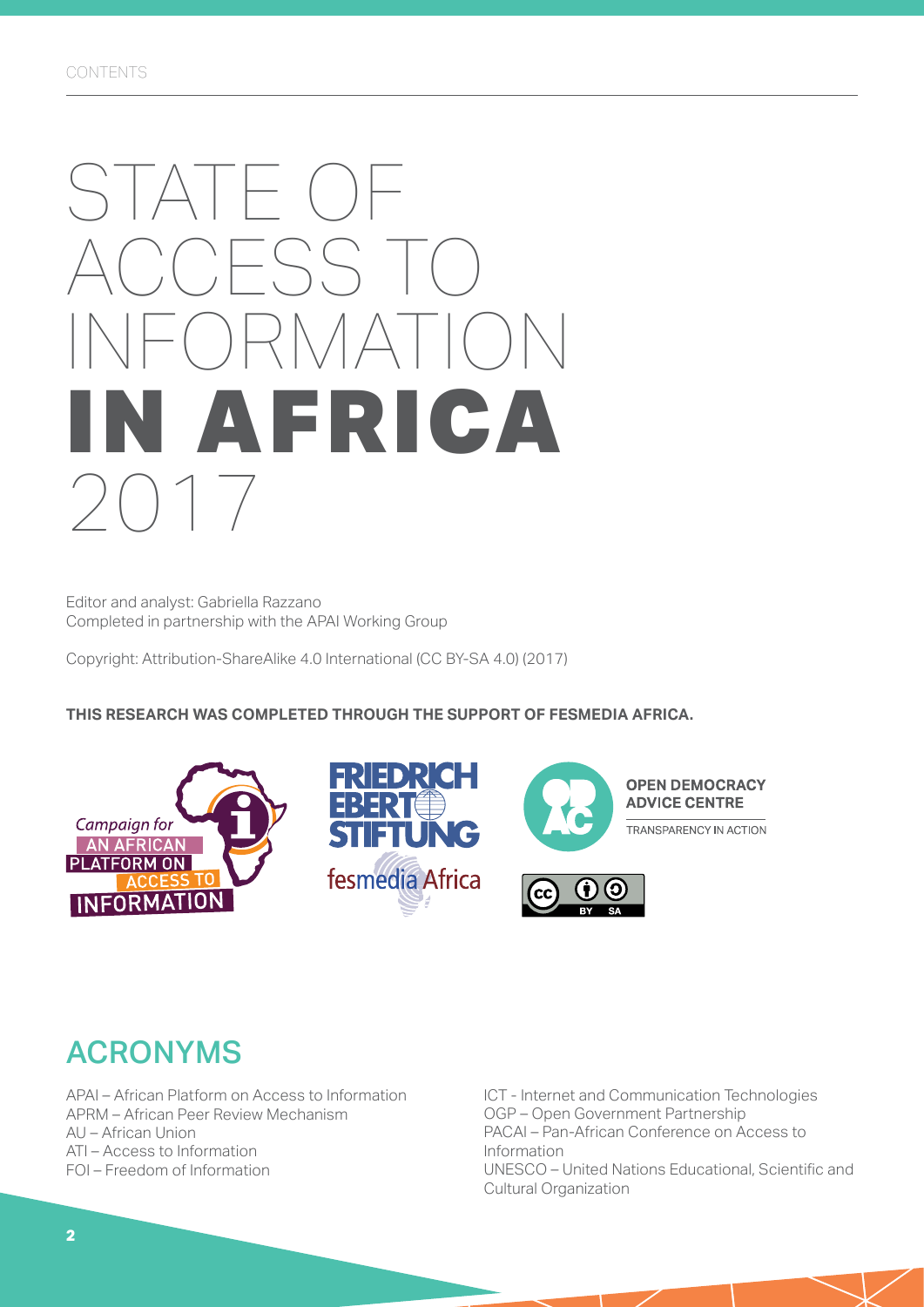

## TABLE OF CONTENTS

**4** Introduction The APAI Campaign The AU Model Law







## **9** Proactive Disclosure Open Government Partnership Conclusion

**10** Country Case Studies Introduction to case studies

# **50**

Appendix A: Methodology Law Assessment Indicator Categories and Scoring ATI Survey Indicator Categories

**51**<br>Preliminary questions and

interpretation questions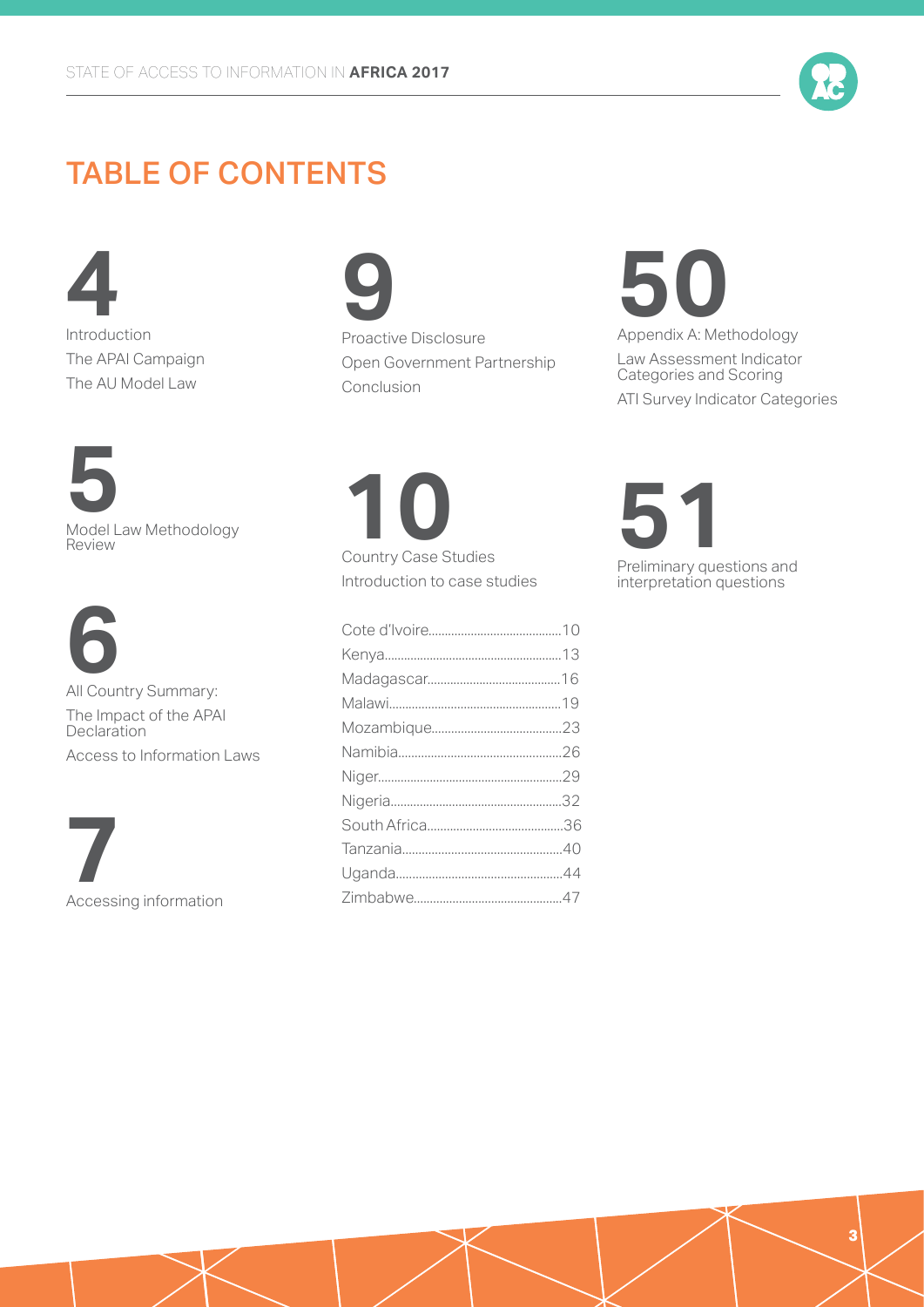In celebration of International Right to Information Day in 2015, the African Platform on Access to Information (APAI) Campaign and fesmedia Africa released a research study on the state of access to information in Africa. Reviewing fourteen countries, and using the expertise and experience of the APAI Working Group Members, the research provides a useful snapshot of the state of access to information on the continent while providing clear and simple summaries and infographics, measured against the APAI Declaration of Principles<sup>1</sup>. It was completed largely by survey.

In 2016 UNESCO officially adopted 28 September as the International Day for Universal Access to Information. The Day was adopted after intense lobbying by the African Platform on Access to Information Working Group. To mark the Day in 2017, and to reflect on developments in the state of access to information in Africa, this study has been launched as a development on the 2015 study.

The previous review covered Botswana, Democratic Republic of Congo, Gambia, Kenya, Malawi, Namibia, Nigeria, Senegal, South Africa, Swaziland, Tanzania, Uganda, Zambia and Zimbabwe. In slight contrast, this study examines:

| <b>1. COTE D'IVOIRE</b> | 2. KENYA            |
|-------------------------|---------------------|
| <b>3. MADAGASCAR</b>    | 4. MALAWI           |
| 5. MOZAMBIQUE           | 6. NAMIBIA          |
| 7. NIGER                | 8. NIGERIA          |
| <b>9. SOUTH AFRICA</b>  | <b>10. TANZANIA</b> |
| 11. UGANDA              | <b>12. ZIMBABWE</b> |

A FULL OUTLINE OF THE METHODOLOGY USED CAN BE FOUND IN APPENDIX A.

## THE APAI CAMPAIGN

The APAI Campaign is founded upon the APAI Declaration<sup>2</sup>. Following the adoption of the Declaration, and PACAI Conference in 2011, the APAI Working Group was established to take forward the ambitions of the document with the broader goal of helping to enable every person in Africa to fully enjoy the right of access to information.

Using the Group hopes to strengthen the framework for access to information on the continent, which requires African governments to establish access to information legislation and provides guidance to stakeholders during the drafting and implementation phase of such legislation.

This research is thus a continuation of those aims.

## THE AU MODEL LAW

In 2013 the African Commission on Human and Peoples' Rights, during its Extra-Ordinary Session, adopted the African Union Model Law. As more and more African countries adopt access to information laws, the Commission hoped the creation of this document would encourage countries to draft progressive and considered laws. The main logic for passing the Model Law was simple – if the African Union is creating positive obligations on countries to enact laws that protect ATI and other human rights, support should be provided to states (in the form of a framework) that makes human rights compliance easier. It is clear then the creation of a standard was an underscoring objective. As the Model Law itself importantly stated:

The model Law thus aims to<br>ensure that legislative drafter<br>and policy-makers address a<br>issues relevant to the African ensure that legislative drafters and policy-makers address all issues relevant to the African context in their adoption or review of access to information legislation. It also **serves as a benchmark** for measuring compliance with regional and international".

<sup>1.</sup> The report is available here: http://www.africanplatform.org/uploads/media/ ATI-in-Africa\_01.pdf.

<sup>2.</sup> The Declaration can be accessed here: http://www.africanplatform.org/ fileadmin/user\_upload/pdf/APAI-Declaration/APAI-Declaration-English.pdf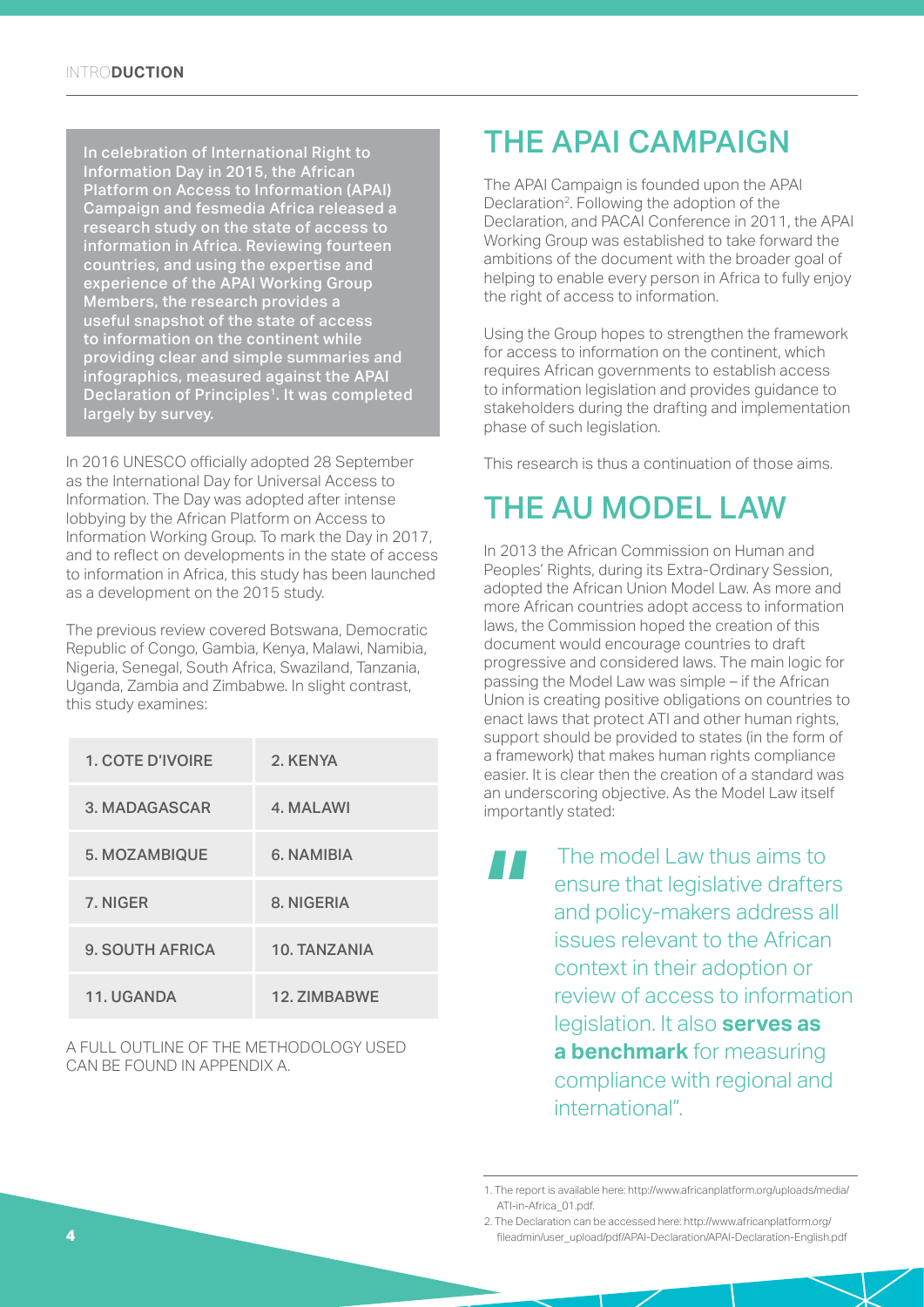

## MODEL LAW METHODOLOGY REVIEW

As part of this wave of the research, a methodology was created for reviewing the content of access to information laws measured against the AU Model Law on Access to Information. While more detail on the actual methodology is contained in Appendix A, the main design priorities of the methodology were that it be:

| 1. Based on<br>the Model Law; | 2. Simple;                             |
|-------------------------------|----------------------------------------|
| 3. Sensitive to<br>contexts;  | 4. Capable<br>of cross-<br>comparison. |

The creation of the methodology was not in order to create a "ranking" of laws, but rather to be able to action the AU Model Law as a tool for highlighting weaknesses, and strengths, in domestic legislation.

Out of the twelve countries covered in this study, the methodology tested the laws of eight of those surveyed, namely:

| 1. KENYA               | 2. MALAWI   |
|------------------------|-------------|
| 3. NIGER               | 4. NIGERIA  |
| <b>5. SOUTH AFRICA</b> | 6. TANZANIA |
| 7. UGANDA              | 8. ZIMBABWE |



While the results of the reviews are contained within the country case study, and general reflections, it is worth noting that testing the methodology allowed us to gain insight into the practice of the methodology. An external assessment of the methodology was also obtained, which will be used to further develop the indicators, but it is worth noting that the assessment stated:

This initiative is an excellent<br>
one that will significantly<br>
improve the development,<br>
application and implementation one that will significantly improve the development, of access to information laws in Africa. The AU model law is an appropriate benchmark for the assessment of ATI laws across the continent because of the legitimacy accorded to the process of adoption of the model law. Extensive consultations took place with various stakeholders including state and non-state actors, which has since led to an increase in adoption of ATI laws in Africa...Noting the increase in activity on ATI on the continent, an assessment on the extent to which adopted ATI laws truly serve as a framework for the realisation of the right of access to information is necessary. This index serves as a useful tool for future law reform".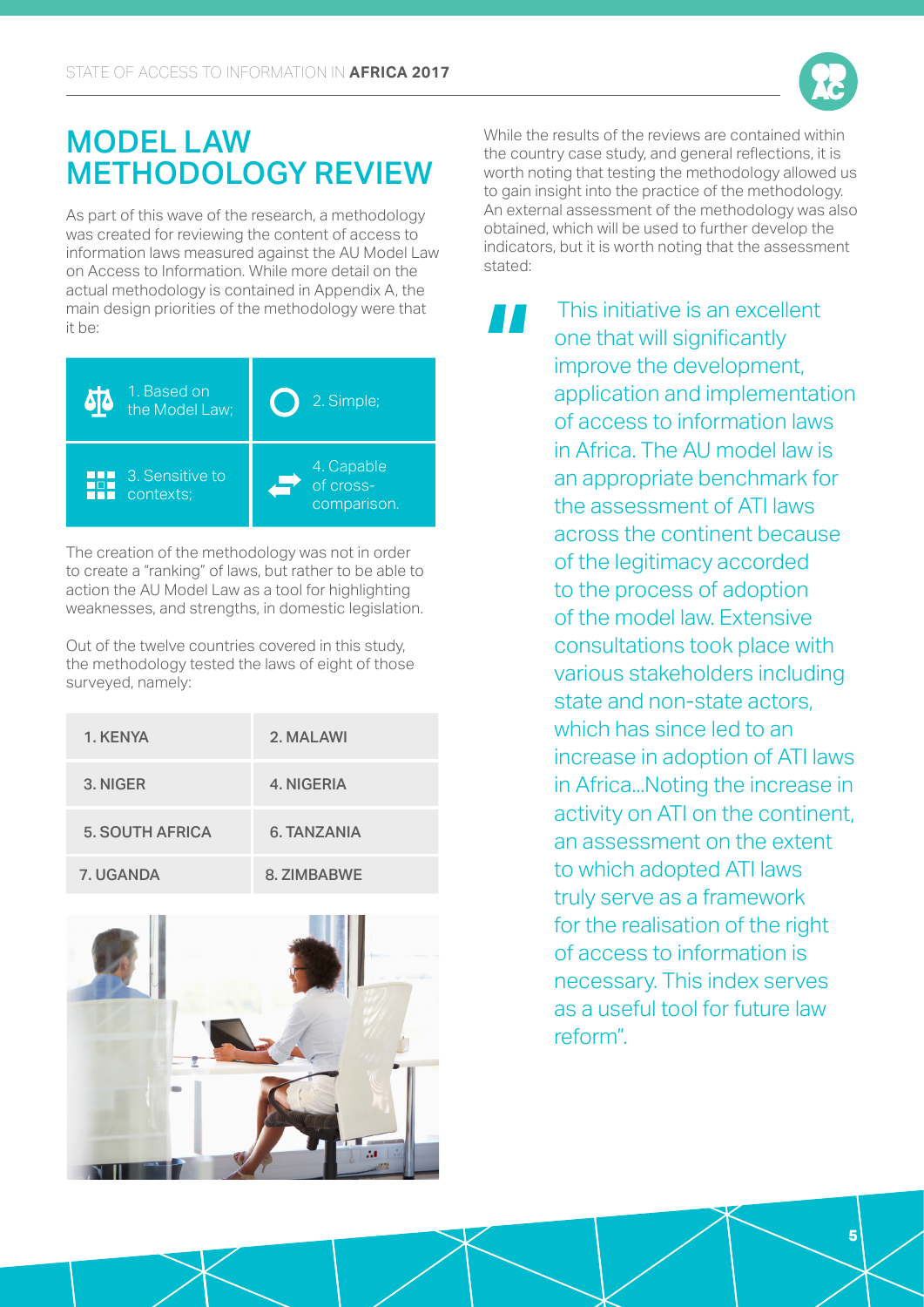## ALL COUNTRY SUMMARY

## THE IMPACT OF THE APAI DECLARATION

As noted, the APAI Declaration was adopted on 19 September 2011, upon a motion for adoption moved by Advocate Pansy Tlakula, Special Rapporteur on Freedom of Expression and Access to Information of the African Commission on Human and People's Rights and seconded by Honourable Norris Tweah, Deputy Minister of Information, Culture and Tourism for the Republic of Liberia.

This research has demonstrated, however, that the document has had impact beyond its mere "declaration". Members of the APAI Working Group were able to outline the variety of ways this ambitious Declaration has managed to impact domestic environments.

In Uganda for instance, though the Ugandan ATI Law preceded the adoption of the Declaration, the African Freedom of Information Centre have used both it, and the AU Model Law, to analyse their existing law and propose recommendation on amendments to improve the Law itself, as well as its implementation. In Tanzania and Nigeria too, the Declaration has been used as an awareness-raising tool both with government and the public. In fact, the Nigerian Government, through its National Delegation to UNESCO in Paris, was one of the three countries that sponsored the Resolutions championed by the APAI Working Group at the UNESCO Executive Board and at the General Conference in 2015, which subsequently resulted in the proclamation of September 28 as International Day for Universal Access to Information. The willingness of the Nigerian Government to play this role was evidently as a result of the profile and impact that the APAI Declaration had at the national level. The Declaration itself was adopted with an official delegation led by the then Minister of Information, Mr. Labaran Maku, in addition to several media practitioners, representatives of civil society organizations and digital technology activists, among others, in attendance from Nigeria. In Kenya too, its freedom of information network was reinvigorated after the APAI Declaration was successfully launched.

## ACCESS TO INFORMATION LAWS

Of the twelve countries examined, ten have specific access to information laws<sup>3</sup>. Only Namibia and Madagascar did not, though both did have an Access to Information Bill in process. This is encouraging – particularly as in our last survey in 2015 three of the countries we looked at, which we have examined again now, only had a Bill in progress (Kenya, Malawi and Tanzania).

The ATI law methodology provided the following scores to the countries reviewed:

| <b>COUNTRY</b>      | <b>SCORE</b> | $\frac{0}{0}$ |
|---------------------|--------------|---------------|
| <b>KENYA</b>        | 66           | 75            |
| <b>MALAWI</b>       | 68           | 77            |
| <b>NIGER</b>        | 38           | 43            |
| <b>NIGERIA</b>      | 38           | 43            |
| <b>SOUTH AFRICA</b> | 69           | 78            |
| <b>TANZANIA</b>     | 52           | 59            |
| <b>UGANDA</b>       | 48           | 55            |
| <b>ZIMBABWE</b>     | 49           | 56            |

This results in an average percentage of the countries reviewed of **61%**. In other words, the laws reviewed only achieved the best practice vision of the AU Model law in 61% of its text. It is probably also worth noting that – except for South Africa – the top three scoring African laws (Malawi, Kenya and Tanzania) all come into being after the AU Model Law, with the bottom four scoring laws (Niger, Nigeria, Uganda and Zimbabwe) all coming into being prior to the AU Model Law being drafted. This potentially speaks to the AU Model Law's influence on current African legislative drafting, but is of course affected by the bias of the methodology itself given its AU Model Law roots.

The research also provided interesting evidence in relation to scope. Of the ten countries that had access to information laws, only Uganda and Zimbabwe's law provided no provision for requests

<sup>3.</sup> Other African countries which do have laws, but were not a part of our sample, included (as of July 2017) Angola, Burkina Faso, Ethiopia, Guinea, Liberia, Mozambique, Rwanda, Sierra Leone, South Sudan, Sudan, Togo and Tunisia.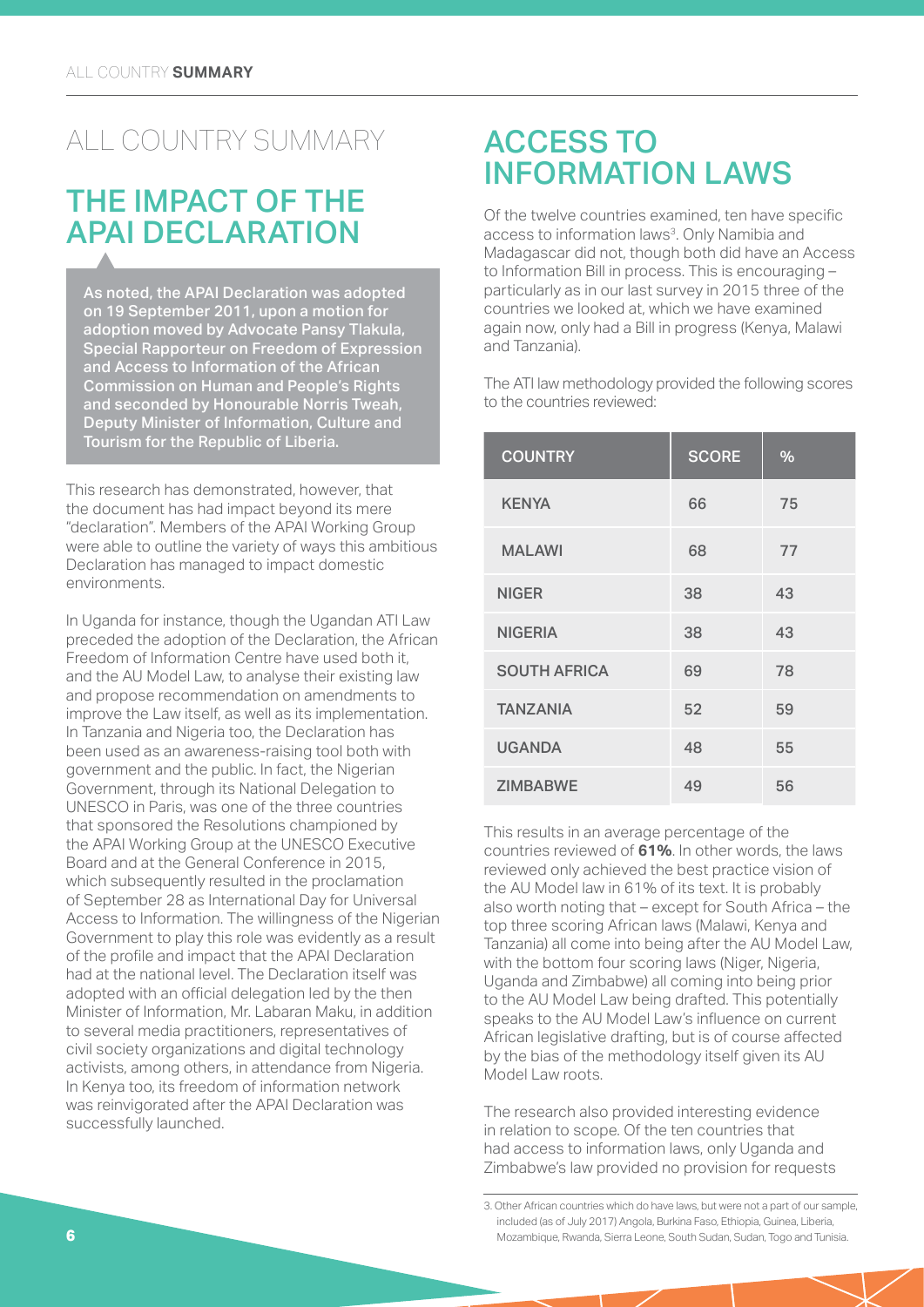to private bodies in any capacity. Again, these are both laws that came into existence prior to the AU Model Law and can therefore fit into an "older cohort" of regional laws. This means, our "newer laws" are showing a positive trend over time in the broad extension of their application.

Sectoral laws also form an important part of the legislative environment. Many laws that deal with specific issues (such as the National Environmental Management Act in Uganda, or the Clients Services Charter in Tanzania) provide an important additional mechanism through which a citizen might be able to gain access to certain information types. While 75% of the countries surveyed were able to give examples of such laws applicable in their countries, worryingly both of the countries without a specific law – Namibia and Madagascar – are also within the small group of countries that do not have such sectoral laws. This highlights the urgent importance of a specific law for those contexts.

Other laws that contribute to the access to information and transparency environment are laws that protect whistleblowers, and laws that protect the personal information of citizens. Only 58% of the countries surveyed were certain that specific whistleblowing legislation existed, with 41% noting specific protections for personal data. Interestingly, of the 41% of countries with specific protection of personal privacy, 60% derived the right straight from their ATI Law (highlighting the importance of the right to information and the right to privacy coexisting in law).

In relation to the implementation of the laws, when an average was taken of the ratings provided by respondents on the level of implementation of laws, the result was a very low 4 out of 10. In other words, the existence of laws alone is not enough to make access to information a reality, and the cohort of African countries we reviewed with law seem to be struggling to strongly implement the mechanisms they have sought to put in place.

## ACCESSING INFORMATION

Respondents were asked to rate the state of access to information in their countries of study on a scale of 1 (being very weak) and 10 (being very strong). The results were as follows:

| Cote D'Ivoire: | 5 | Kenya:    | Ø,                      |
|----------------|---|-----------|-------------------------|
| Madagascar:    | 4 | Malawi:   | $\overline{\mathbf{A}}$ |
| Mozambique:    | 5 | Namibia:  | 7                       |
| Niger:         | 3 | Nigeria:  | 2                       |
| South Africa:  | 8 | Tanzania: | 7                       |
| Uganda:        | 6 | Zimbabwe: |                         |

The respondents were also asked to consider whether this score was an improvement, or retrogression, on the state of ATI in previous years. Of the respondents, 50% noted an improvement of some type, with Namibia and Tanzania noting significant improvement. The Namibian example is interesting, because it is without a law – it does however have a Bill in process, and this score reflects the political shifts in motion that point to an improving environment (and a context ripe for ATI activism).

Only Mozambique has been able to note deterioration in the environment for access to information. While a comparison between the scores provided in 2015 and 2017 is not necessarily instructive given the variation in both the sample and the respondents, both in 2015 and 2017 the average score given to the countries sampled was below 5 (4.8 and 4.4 respectively). The state of access to information therefore seems to be consistently mediocre.

In an African environment of a growing number of specific ATI laws, growing ATI principles and materials, and strong ATI activism, what can be done to shift the experience of ATI on our continent to being a more positive experience for people?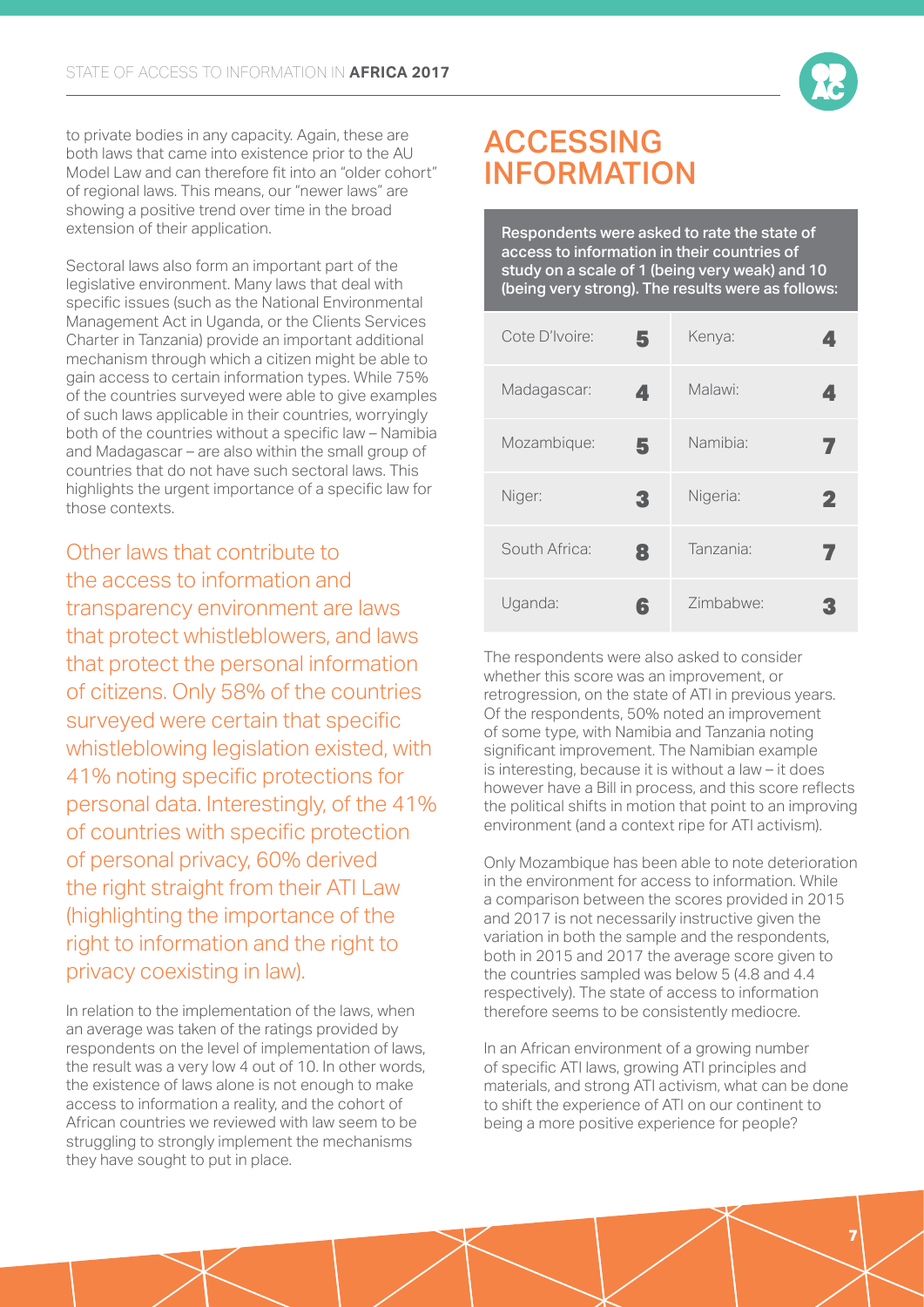The practice of accessing information is also of interest. On average respondents felt that only **sometimes** were they able to access information if requested (Tanzania was the only country in which the respondent felt they could **often** access information once requested). While 25% of respondents noted they could **rarely** access information, included within this pool was Namibia, which is notable given that it is one of the two countries without a dedicated access to information law.

The characteristics of the requesters themselves might impact negatively their response rights, which contravenes the presumption that the right to access information should apply equally to everyone. We asked respondents to consider how much the different characteristics of a requester have been seen to affect their ability to request information. "Political association" and "occupation" are the characteristics that seem to impact the experience of requesting the most, with "HIV status" and "sexual orientation" being the least. The least influential characteristics are not surprising; given these are features of a person that will not be apparent on sight or in written correspondence.



<sup>[</sup>Note that 1= Not At All Influential; 2 = Slightly Influential; 3 = Somewhat Influential; 4 = Very Influential; and 5 = Extremely Influential].

The results linking to "occupation" are probably rooted in differential treatment of journalists, in particular. For instance, in the case of Uganda noted:

" In refusing to grant request for asset declaration filed by Ronald Ssekyewa, a News Editor of Kampala Dispatch Newsletter, the Inspector General of Government cites among others 'risk of it being published further'....".4

Similar incidences were also noted in Cote D'Ivoire, Madagascar and Malawi. Interestingly, the 2015 survey confirmed both "occupation" and "political association" as the most influential, and "sexual orientation" and "HIV status" as the least. This difference in occupational treatment was also revealed in a case study in South Africa<sup>5</sup>, and Zimbabwe:

"While the law is blind to status of citizens who request information and provides for the right to access information on an equal basis, public bodies tend to respond differently to each case. For example, in its efforts to put the law to the test MISA Zimbabwe has worked with community-based organisations in requesting for information held by various public bodies. The response and turnaround time is much quicker when it comes to MISA requests than it is for some of the small organisations that we work with.

Although there is no clear explanation for this, it would appear that because MISA is a national organisation of high repute, public bodies are fully aware of the implications of denying information to such an entity, which is fully aware of its rights and can go public about its experiences as well as seek remedies from available bodies. Small organisations can easily be ignored, as has been the case in the past".6

The issue of course with subjective measures is that the ability to assess impact really depends on who the respondent is. This is why the qualitative components of the answers is instructive. In Kenya, the respondent noted:

" We asked different categories of citizens to request information from parliament and parliamentarians and the officials tended to respond positively to academics, journalists and least to ordinary citizens".

Activists are clearly aware of the potential for differential treatment (hence that several respondents have actually engaged in studies examining exactly that issue).

> 4. ATI Report Uganda 5. ATI Report 6. Zimbabwe report.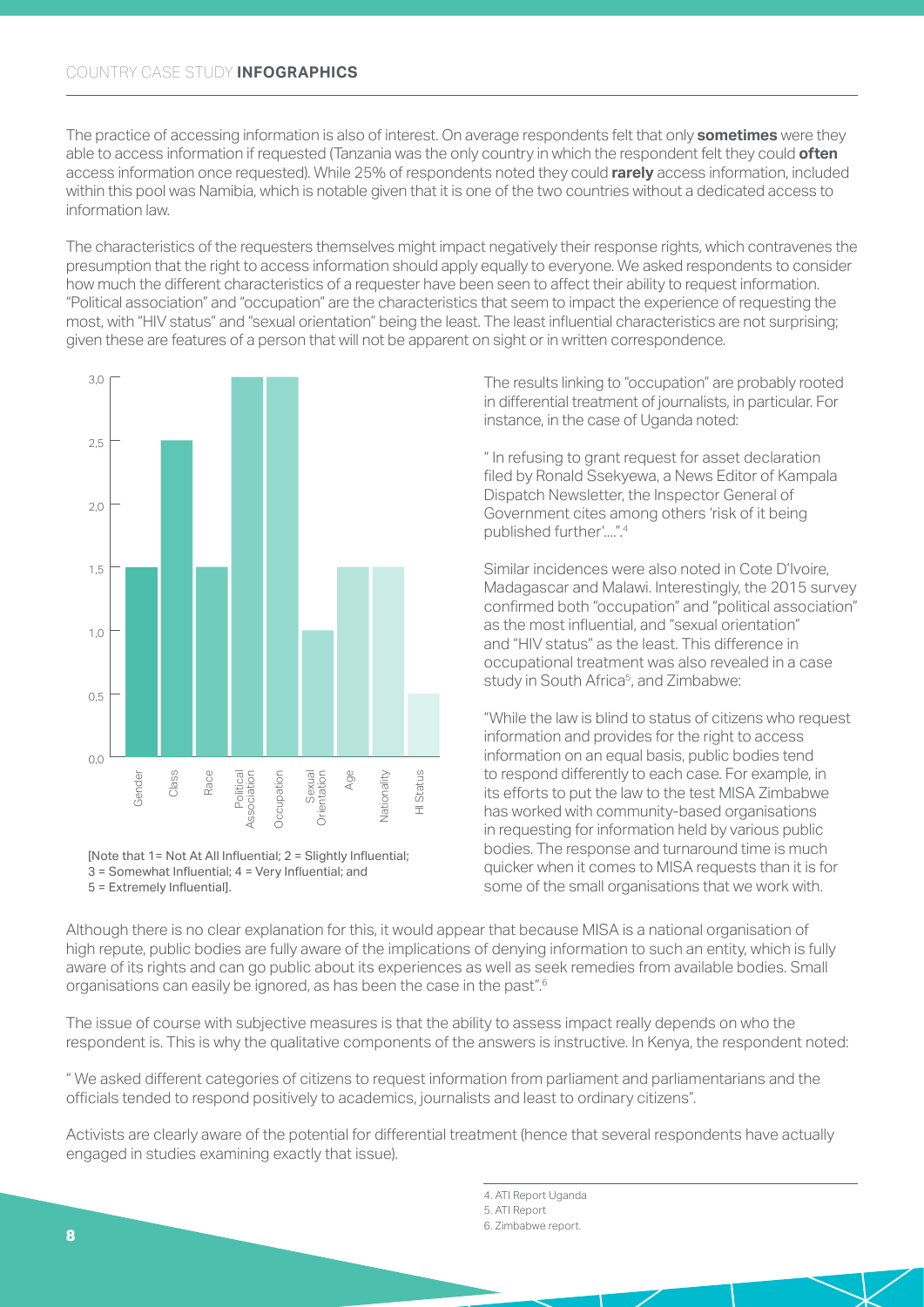

## PROACTIVE **DISCLOSURE**

There are legal obligations to publish information (in other words, you don't need to request it to see it) in 60% of the countries surveyed. Yet, in practice, respondents note that institutions or agencies in country proactively disclose information on **rarely** or **sometimes**. No country performed better than this. This brings us a clearer reality of the experience of access to information, as a principle that cannot be realised merely through the existence of a law or obligation.

### Experience matters.

## OPEN GOVERNMENT PARTNERSHIP

It is worth reflecting on broader transparency initiatives, as well. In fact, in our ATI law methodology space is included for considering results from additional indicators, or contextual influences.

The Open Government Partnership (OGP) is a multilateral initiative, launched in 2011, that aims to secure concrete commitments from governments to promote transparency, empower citizens, fight corruption, and harness new technologies to strengthen governance. In the spirit of multistakeholder collaboration, OGP is overseen by a Steering Committee including representatives of governments and civil society organisations.

#### Of the countries reviewed, H. Cote d'Ivoire, Kenya, Malawi, Nigeria, Tanzania and South Africa are members of the OGP.

Malawi in particular have used the OGP effectively as a platform for pushing access to information reform – and in fact included the passage of their specific Access to Information Act as part of their express commitments. Platforms such as this, and the African Peer Review Mechanism<sup>7</sup>, can be used both as opportunities to advance access to information, as well as factors for contextually considering the state of access to information within the countries themselves.

7. You can download a study that explains how mechanisms such as the OGP and APRM can co-exist and reinforce each other from here: http:// opendemocracy.org.za/images/docs/OGP\_in\_context\_report.pdf

## **CONCLUSION**

An overview of the countries as a whole provides support for the AU Model Law methodology as an effective tool for considering gaps, and strengths, in laws, when contextualised against other measures. By cross-referencing these results with both the survey results from this year, and the 2015 research results, a rich picture of the state of access to information in the region has begun to emerge.

### A key reflection relates to implementation.

The existence of an ATI law is a necessary, but insufficient, step for ensuring a positive access to information environment. Problems with the implementation of ATI laws often cited a lack of awareness of the laws, and weak political will for implementation, as key inhibitors. Both of these factors highlight the important role ATI activists must play in developing the positive discourse around ATI to both encourage users, as well as bureaucratic and administrative actors.

There is also generally a very weak implementation of proactive disclosure, and low levels of utilisation of Internet and Communication Technologies (ICTs) to facilitate access. Both of these indicators make the reality of open government data, in particular, a problematic area on the continent. Proactive disclosure and open data are vital avenues for access – particularly when we consider the non-existence or weakness of laws, coupled with discriminatory access practices.

A further identified trend is that not a single country cited a practice in the domestic contexts that demonstrated a presumption of openness. While some countries have laws, which provide such a presumption – practice does not correspond with this obligation. This is not surprising when we consider the notes on implementation, but it again means that the reality of trying to access information for citizens is still a struggle on the continent.

There are positive trends however – a steadily increasing number of countries with laws, as well as the growing breadth of application of laws. The AU Model Law stands as a real opportunity, particularly given its credence, for advancing access to information laws. And the APAI Declaration provides a useful, practical standard for helping to capacitate and reinforce positive access to information practices in the region.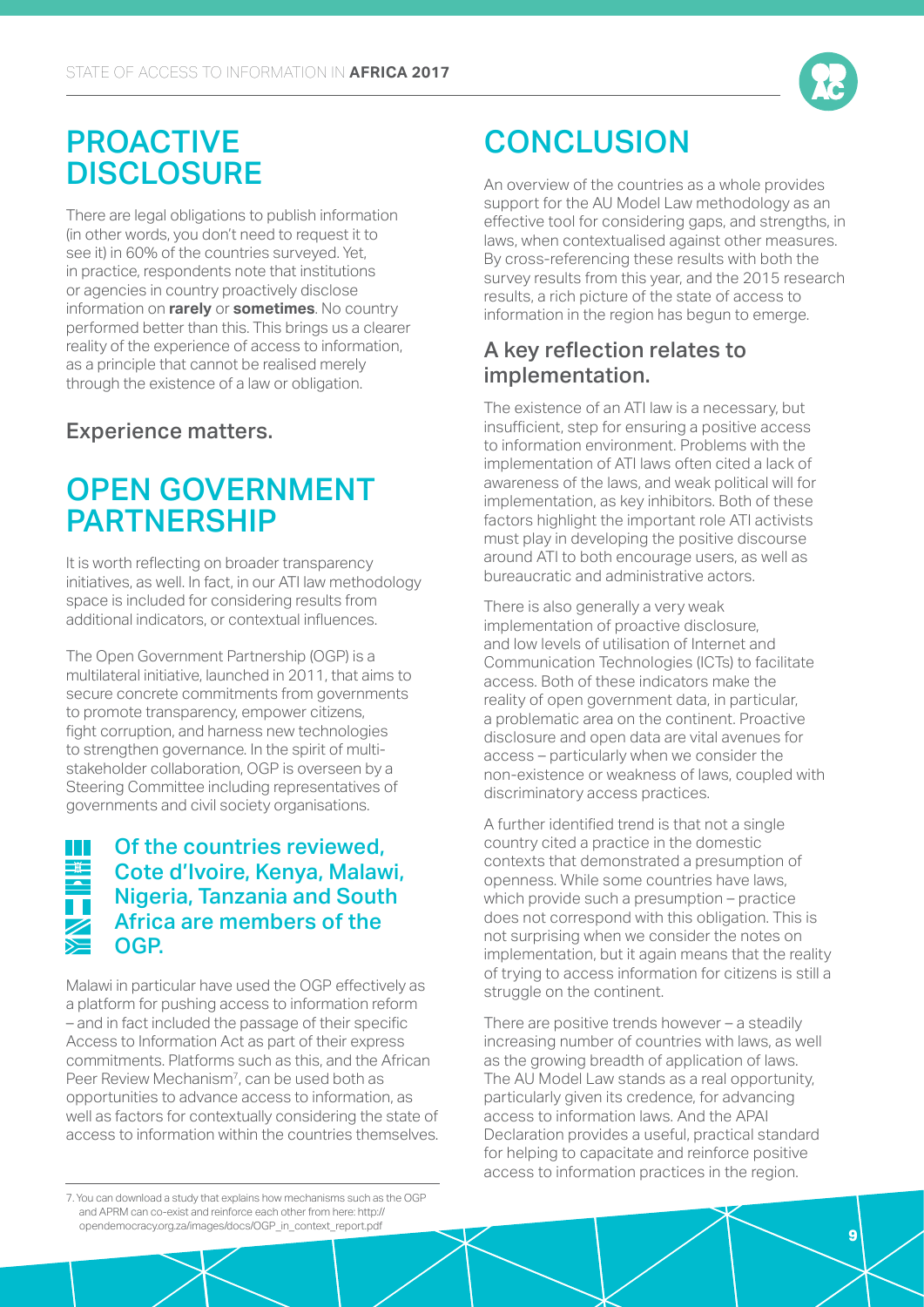## **COUNTRY CASE STUDIES** Introduction to case studies

Each country case study considers the country context under general categories, and also categories of principles as contained in the APAI Declaration. This links to the survey methodology contained in Appendix A.

## **COTE D'IVOIRE**



### Introduction

Cote d'Ivoire has a recent dedicated access to information law.



Cote d'Ivoire received a score of **5** out of 10 for its access to information environment.



Civil society is active on access to information.



There is a constitutional guarantee of access to information, as well as a specific law. Laws relating to the media also provide a form of sectoral protection of access to information



#### PROACTIVE DISCLOSURES

There is no obligation in the law to promote proactive disclosure. In practice too, institutions only **rarely** proactively provide information given a prevailing culture of secrecy.



There is an oversight mechanism provided for by the Law, which is relatively independent. It has enforcement powers and can be approached directly by the public. This strong legal provision means that on a scale of 1 to 10 on accessibility, the mechanisms received an **8**.



### Action Areas

Cote d'Ivoire has a relatively young access to information law, which will require monitoring and creative public awareness. There are indications that capacity building is still required to aid implementation. Poor proactive disclosure practices mean that accessing information without the law fully effective remains problematic.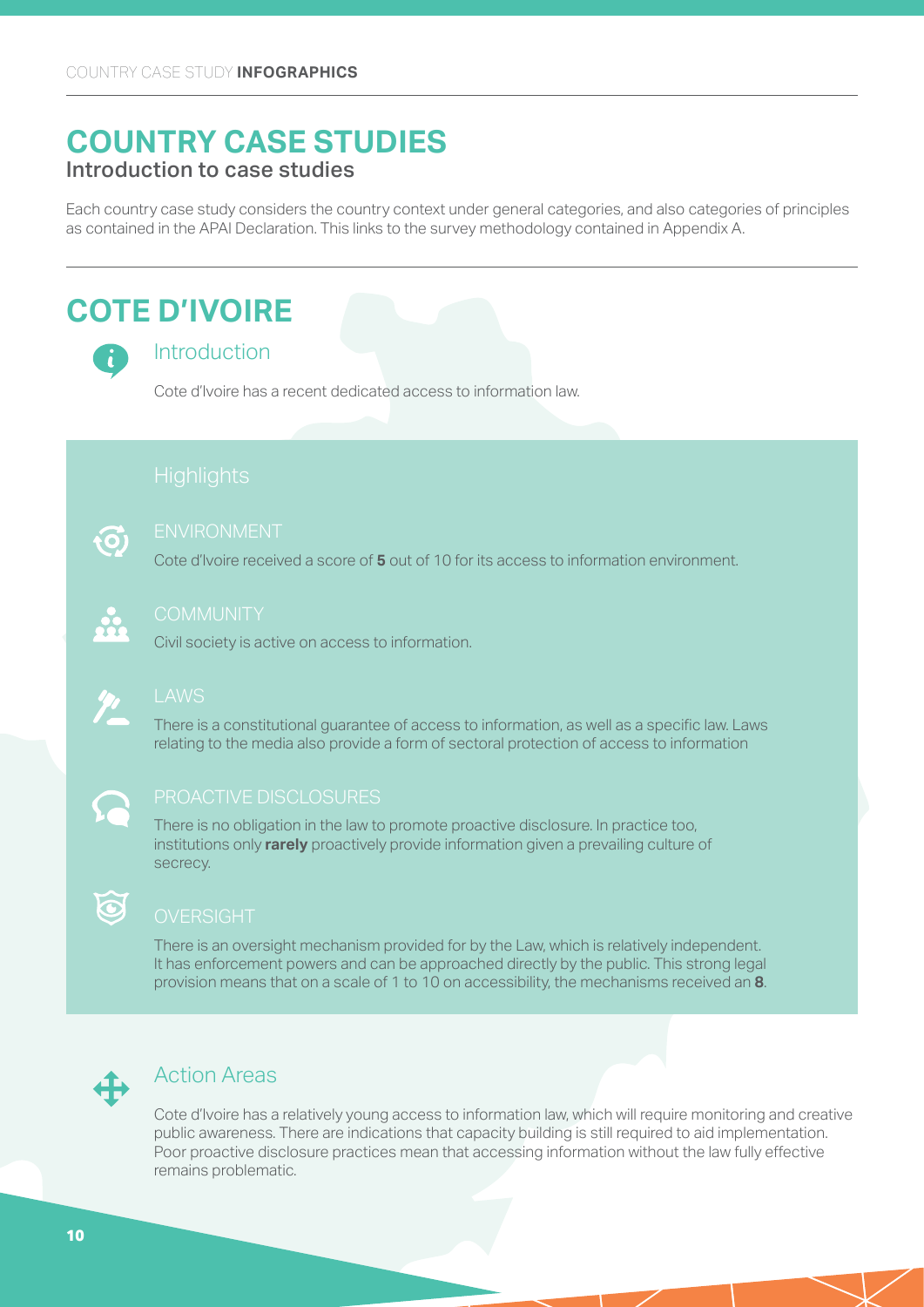

## **COTE D'IVOIRE**

### Introduction

Cote d'Ivoire received a score of **5** out of 10 for its access to information environment for the current year, which is viewed as a slight improvement on previous years.

The law is quite recent; voted in 2013, the implementation regulations were set up in 2014, and the commission was put in place in 2015.

A civil society coalition has been building up since 2016. The requests for information and appeals started in 2016, and so far the commission has made decisions on four appeals.

#### Assessment

Cote d'Ivoire has a relatively young access to information law, which will require monitoring and creative public awareness. There are indications that capacity building is still required to aid implementation. Unfortunately however, poor proactive disclosure practices mean that accessing information without the law fully effective remains problematic.

#### **Principle 3: Established in Law**

There is a constitutional guarantee of access to information, as well as a specific law. Laws relating to the media also provide a form of sectoral protection of access to information.

#### **Principle 1:** Fundamental right accessible to everyone

One can only **rarely** access information when requested in the country, and when it is eventually given, it is **sometimes** provided with conditions on it use. You also need to justify why you are asking for information when requesting. No characteristics of requesters appear to have a strong influence on whether or not access to information requests are responded to in the country. However the respondent did suspect media personnel may have notable problems, as one vocal female journalist of the public newspaper "Fraternite Matin" went to the police for information, and they asked her to send a written request, but she never received the information.

#### **Principle 2:** Maximum Disclosure

The law creates a presumption of openness. However, worryingly, in practice this presumption is not necessarily applied.

#### **Principle 4: Application of Law**

The Law applies to private bodies if they are involved in works of public interest, or implementing a mandate of the state. It also applies to all public bodies. The application of the law is thus fairly broad.

#### **Principle 5:** Clear and unambiguous process

The process is viewed as clear, simple and affordable. However, on a scale of 1 to 10, institutions use information and communication technologies to assist with access to information requests at a level of **3**, leaving scope for improvement of such mechanisms for processing.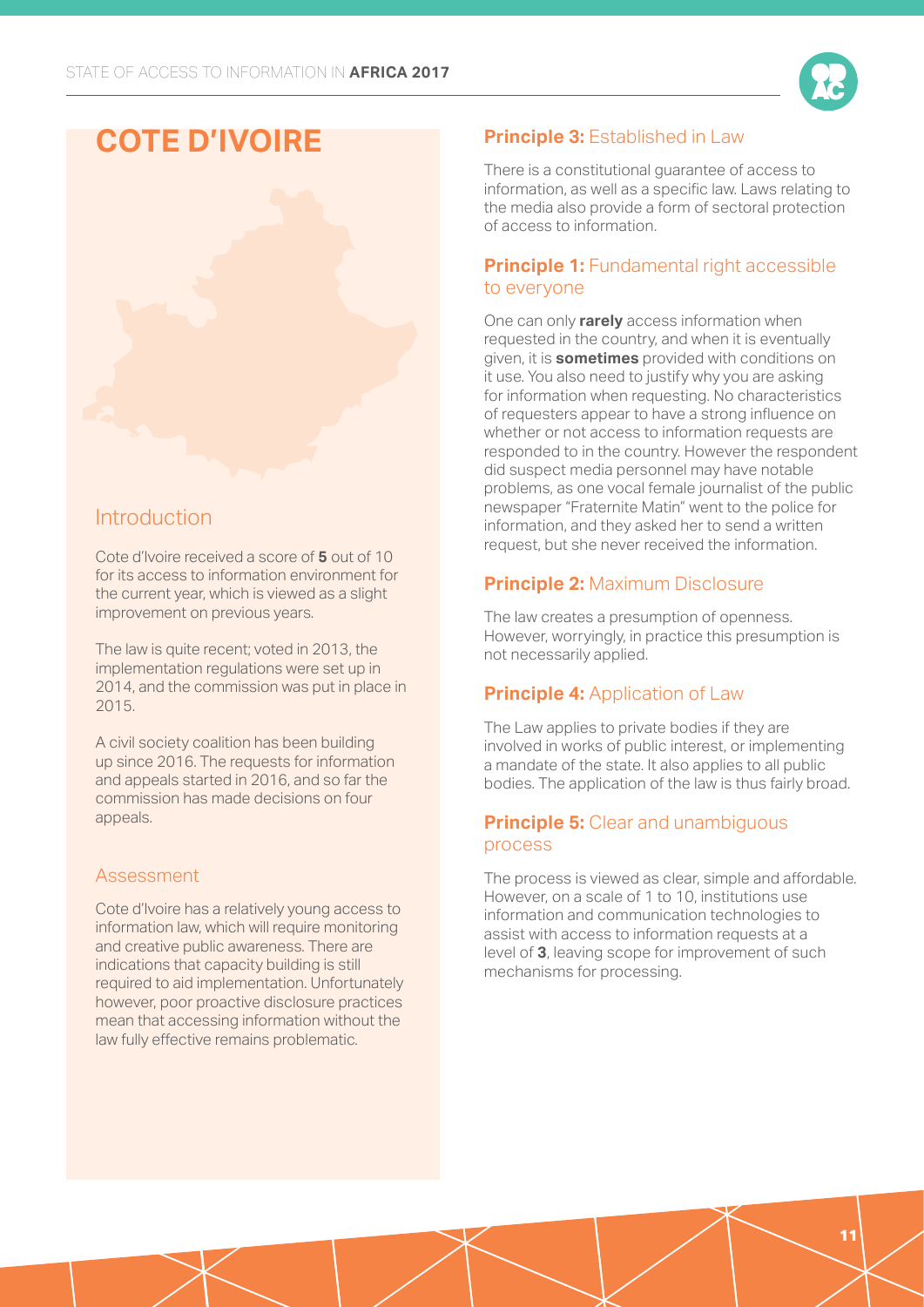### **Principle 6:** Obligation to publish information

There is not obligation in the law to promote proactive disclosure. In practice too, institutions only **rarely** proactively provide information given a prevailing culture of secrecy.

Proactively disclosed information is **rarely** up to date when it is provided. On a scale of 1 to 10, institutions and agencies are only rated a **3** for their effective use of information and communication technologies to help in this regard. Institutional also only **rarely** use mechanisms or means of disseminating information that assist rural or disadvantaged communities, such as through brochures or road shows. Proactive disclosure is thus not a strong alternative avenue for accessing information.

### **Principle 7:** Language and accessibility

When information is provided, it is **never** in a language that the average requester can understand and it will **never** be translated. The location from which the information is provided is generally **inaccessible**, as well. However, civil society are actively trying to assist this - a coalition of civil society organisations has summarised and translated the ATI law into four local languages: baoulé, bété, dioula, and koulango.

#### **Principle 8:** Limited exemptions

The Act does provide for exemptions, which are clear. There is also a public interest override, but it does not limit the harm.

#### **Principle 9: Oversight bodies**

There is an oversight mechanism provided for by the Law, which is relatively independent. It has enforcement powers and can be approached directly by the public. This strong legal provision means that on a scale of 1 to 10 on accessibility, the mechanisms received an **8**.

#### **Principle 12: Right to Appeal**

The Law provides for a form of administrative review of access to information decisions, but these mechanisms are only **somewhat** cost effective, timely and accessible.

#### **Principle 13: Duty to collect and manage** information

There is a legal duty in Cote d'Ivoire to collect and manage information, as well as a national archiving law/policy. However, a lack of human resources, and expertise, are seen as the main negative contributing factors on the records management practices of the public sector.

#### **Principle 14: Duty to Implement**

On a scale of 1 to 10 on consideration of the implementation of the Act, Cote d'Ivoire was given a score of 7, with institutions and agencies having procedures or policies in place to help guide implementation. There are **often** designated persons in place in public institutions to handle requests, but only **sometimes** within private institutions. Ways to improve implementation would be to encourage proactive disclosure, public awareness, and capacity building for public bodies.

#### Researcher

Gabriel Baglo of the Federation for African Journalists completed the survey. Gabriel is the General Secretary of the Federation of African Journalists, FAJ. He was Africa Director of the International Federation of Journalists, IFJ.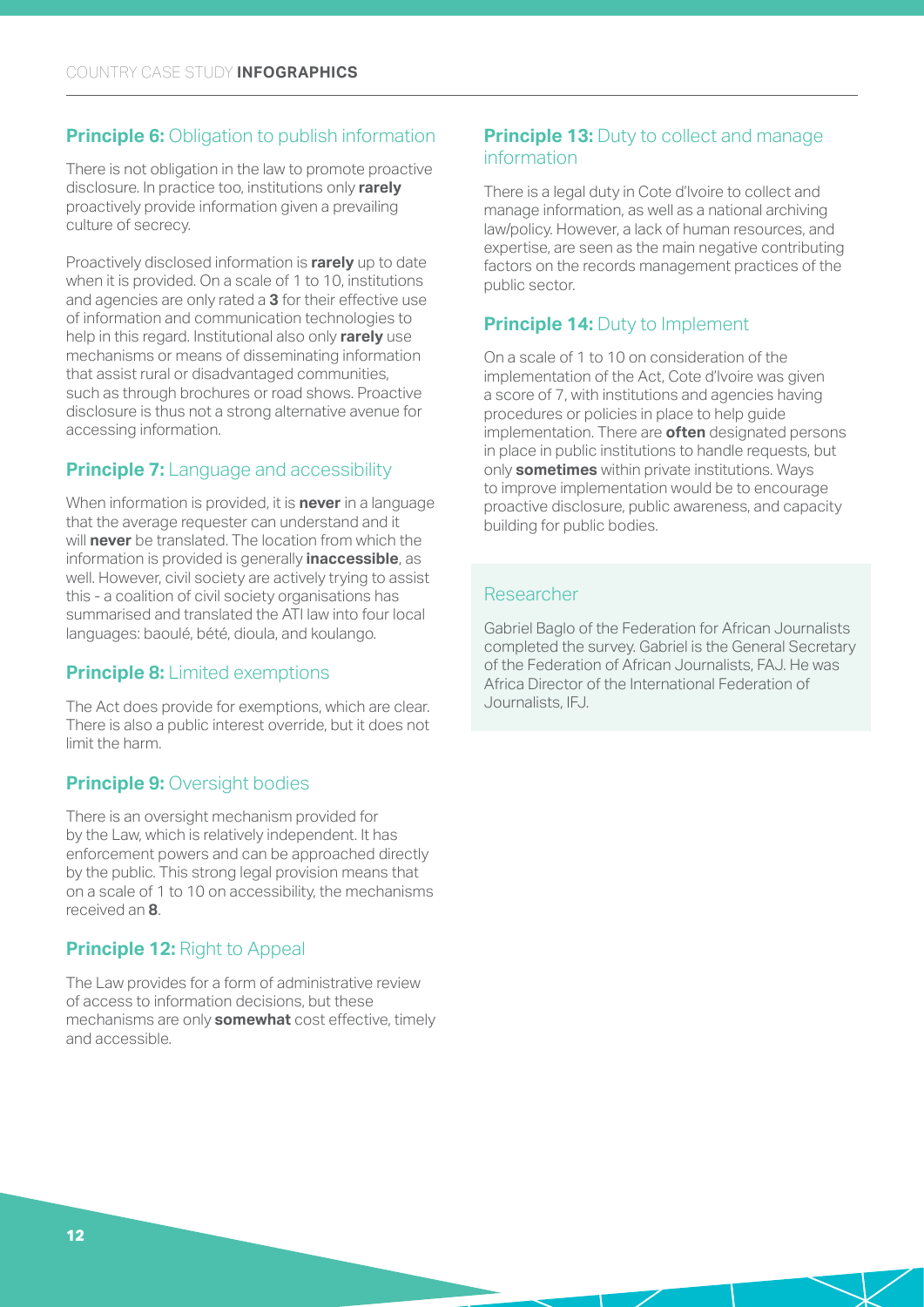

## **KENYA**

### Introduction

There is a strong legislative environment supporting access to information in Kenya – but there can be legislative contradictions.



### ENVIRONMENT

Kenya received a low score of **4** out of 10 for its access to information environment for the current year, compared to a strong 7 it received under the previous survey.



There is a constitutional guarantee of access to information, as well as a specific law. There are also sectoral laws that can provide avenues for access, such as the Environmental Management and Coordination Act, and the Mining Act.



The law received a score of 75% when assessed against the Model Law, which is a strong rating. However, there is no internal review procedure.



### EQUALITY

Class, political association, age and nationality are characteristics of requesters that are considered **extremely influential** on how a requester of information is treated.

"We asked different categories of citizens to request information from parliament and parliamentarians, and the officials tended to respond positively to academics, journalists and least to ordinary citizens".



### Action Areas

Kenya's Law did well in the assessment, but implementation and practice are contributing to poor access to information experiences. Kenya was also one of the country's that noted that the individual characteristics of a requester have a significant influence on how requests are responded to. This has worrying implications for equal access, and is also a cautionary tale for other countries: once laws are passed, and implementation begins in earnest, a new struggle which then arises is the need to ensure that certain persons don't get left behind as the access to information environment develops.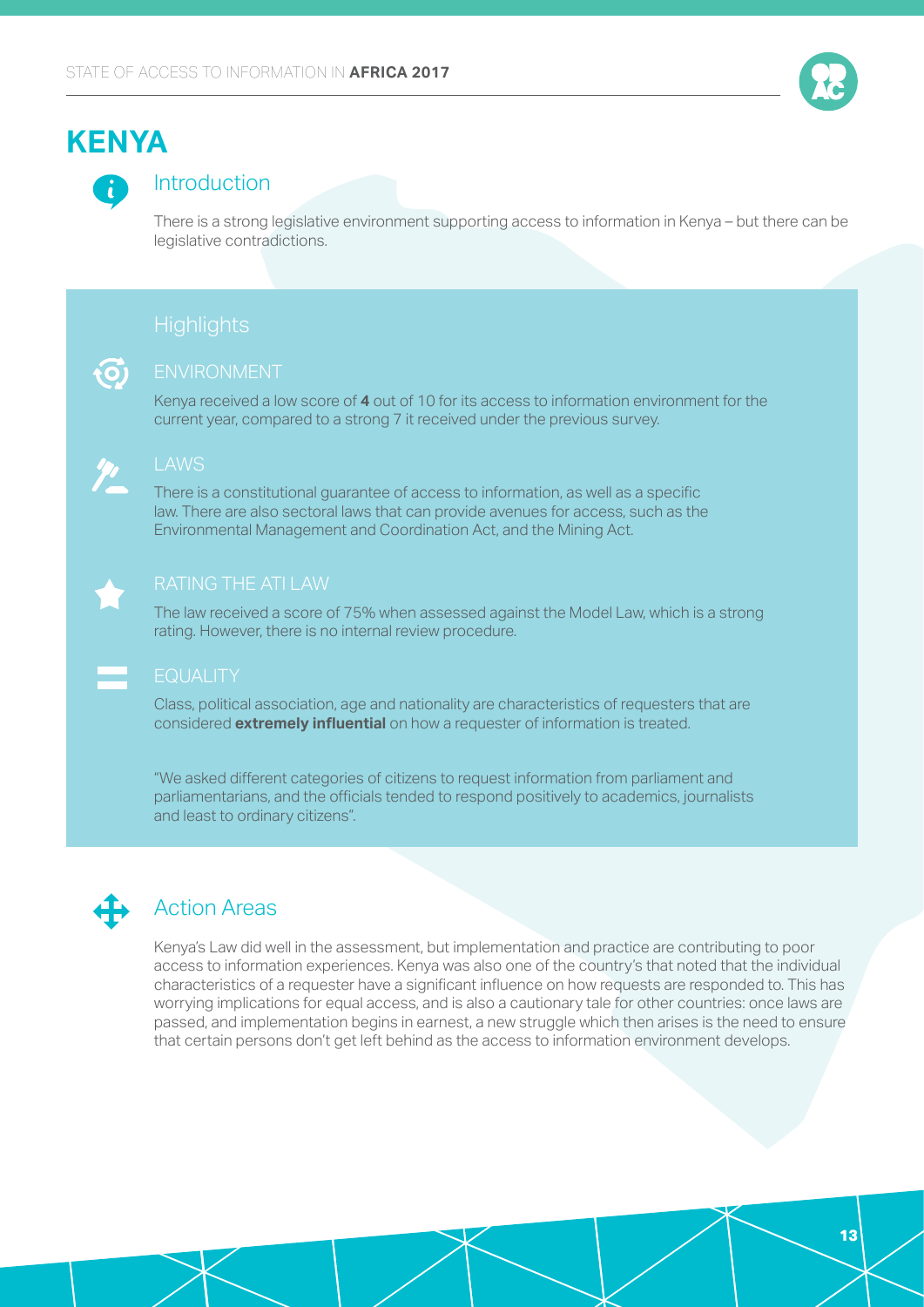## **KENYA**

### Introduction

Kenya received a low score of **4** out of 10 for its access to information environment for the current year, compared to a strong 7 it received under the previous survey.

The respondent noted that the situation had improved somewhat. There is a strong legislative environment supporting access to information in Kenya – but there can be legislative contradictions.

#### Assessment

Kenya's Law did well in the assessment, but implementation and practice are contributing to poor access to information experiences. Kenya was also one of the country's that noted that the individual characteristics of a requester have a significant influence on how requests are responded to. This has worrying implications for equal access, and is also a cautionary tale for other countries: once laws are passed, and implementation begins in earnest, a new struggle which then arises is the need to ensure that certain persons don't get left behind as the access to information environment develops.

#### **Principle 3: Established in Law**

There is a constitutional guarantee of access to information, as well as a specific law. There are also sectoral laws that can provide avenues for access, such as the Environmental Management and Coordination Act, and the Mining Act.

#### **Assessing the ATI Law**

The law received a score of 75% when assessed against the Model Law, which is a strong rating. However, there is no internal review procedure (though there are other forms of recourse that provide additional avenues of access for requesters). It is one of the strongest laws reviewed during the study.

#### **Principle 1:** Fundamental right accessible to everyone

One can **sometimes** access information when requested in the country, but when it is eventually given, and it is **sometimes** provided with conditions on it use. You do not need to provide reasons for why you are requesting the information.

Class, political association, age and nationality are characteristics of requesters that are considered **extremely influential** on how a requester of information is treated.

Further, noted by the respondent:

"We asked different categories of citizens to request information from parliament and parliamentarians, and the officials tended to respond positively to academics, journalists and least to ordinary citizens".

#### **Principle 2:** Maximum Disclosure

The law does not create a presumption of openness, nor in practice is such a presumption ever applied.

#### **Principle 4: Application of Law**

The Law applies to private bodies, especially in cases where the information held is necessary for protection of individual rights, and where the private bodies have used or benefitted from public resources through public tenders. It applies to some public bodies, with the National Security agencies and diplomatic corps excluded from its mandate.

#### **Principle 5:** Clear and unambiguous process

The process for requesting information is both clear and simple, though affordability is neutral. However, on a scale of 1 to 10, institutions use information and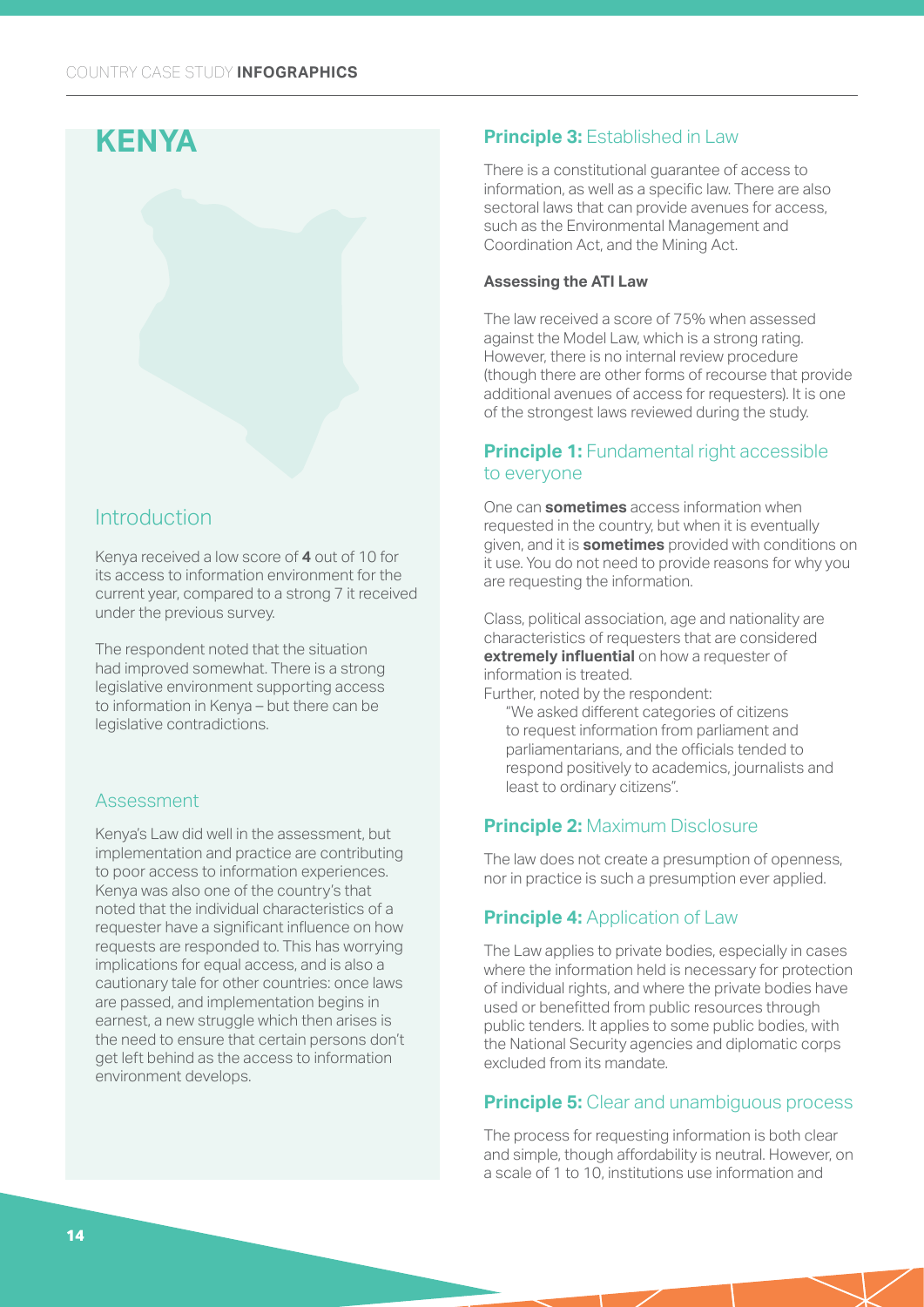communication technologies to assist with access to information requests at a level of 3, leaving scope for improvement of such mechanisms for processing.

#### **Principle 6:** Obligation to publish information

The Act obliges proactive disclosure, and also provides guidance as to the type of records that should be disclosed. In practice, institutions only **sometimes** proactively provide information, but Parliament (National Assembly and Senate) stands as an exemplar of best practice in this regard. Proactive disclosure is inhibited by the fact that most public bodies have not designated information officers. Further, records are not kept in easily retrievable and "archivable" formats.

Proactively disclosed information is only **rarely** up to date when it is provided. On a scale of 1 to 10, institutions and agencies are only rated a **3** for their effective use of information and communication technologies to help in this regard. Institutional also only **rarely** use mechanisms or means of disseminating information that assist rural or disadvantaged communities, such as through brochures or road shows, making equality of access for all persons inconsistent.

#### **Principle 7:** Language and accessibility

When information is provided, it will **rarely** be in a language that the average requester can understand and it will **never** be translated.

#### **Principle 8:** Limited exemptions

The Act does provide exemptions, which are **somewhat** clear. There is also a public interest override:

"Despite anything contained in subsections (1) and (2), a public entity or private body may be required to disclose information where the public interest in disclosure outweighs the harm to protected interests as shall be determined by a Court".

### **Principle 9: Oversight bodies**

There is an independent oversight mechanism created by the Law. The oversight mechanism also has oversight of proactive disclosure issues. It has enforcement powers and can be approached directly by the public. And while the mechanisms scored relatively while on its written assessment, it nevertheless received only a **4** on a scale of 1 to 10 on accessibility.

#### **Principle 10:** Right to personal data

The Access to Information Act provides a right to both access, and correct, your own personal information.

#### **Principle 11:** Whistleblower protection

There are whistleblower protections provided for in Kenyan law, which extends to protection from criminal liability. However, on a scale of 1 to 10 on effectiveness, the protections only received a **3**. This low score is largely a result of the age of the law (it is only a year old), and due to a current lack of regulations.

#### **Principle 13: Duty to collect and manage** information

There is a legal duty in Kenya to collect and manage information, as well as a national archiving law/policy. Private bodies are not viewed as being particularly effective in their records management, and in the public sector poor financial resources and a lack of political will are seen as key inhibitors to good practice. As seen, poor records management is also cited as being responsible for the negative aspects of Kenya's proactive disclosure practices.

### **Principle 14: Duty to Implement**

On a scale of 1 to 10 on consideration of the implementation of the Act, Kenya was given a score of **3**, not aided by the absence of procedures or policies to help guide implementation. There are **sometimes** designated persons in place in public institutions to handle requests, but only **rarely** within private institutions. Problems with implementation are based on a poor understanding of the law, bureaucratic inertia, as well as contradictory laws and policies.

#### Researcher

Henry Maina of Article 19 completed the survey. Henry is a key expert on access to information in Africa. He was part of the team that drafted the Model Law on Access to Information for Africa.



**15**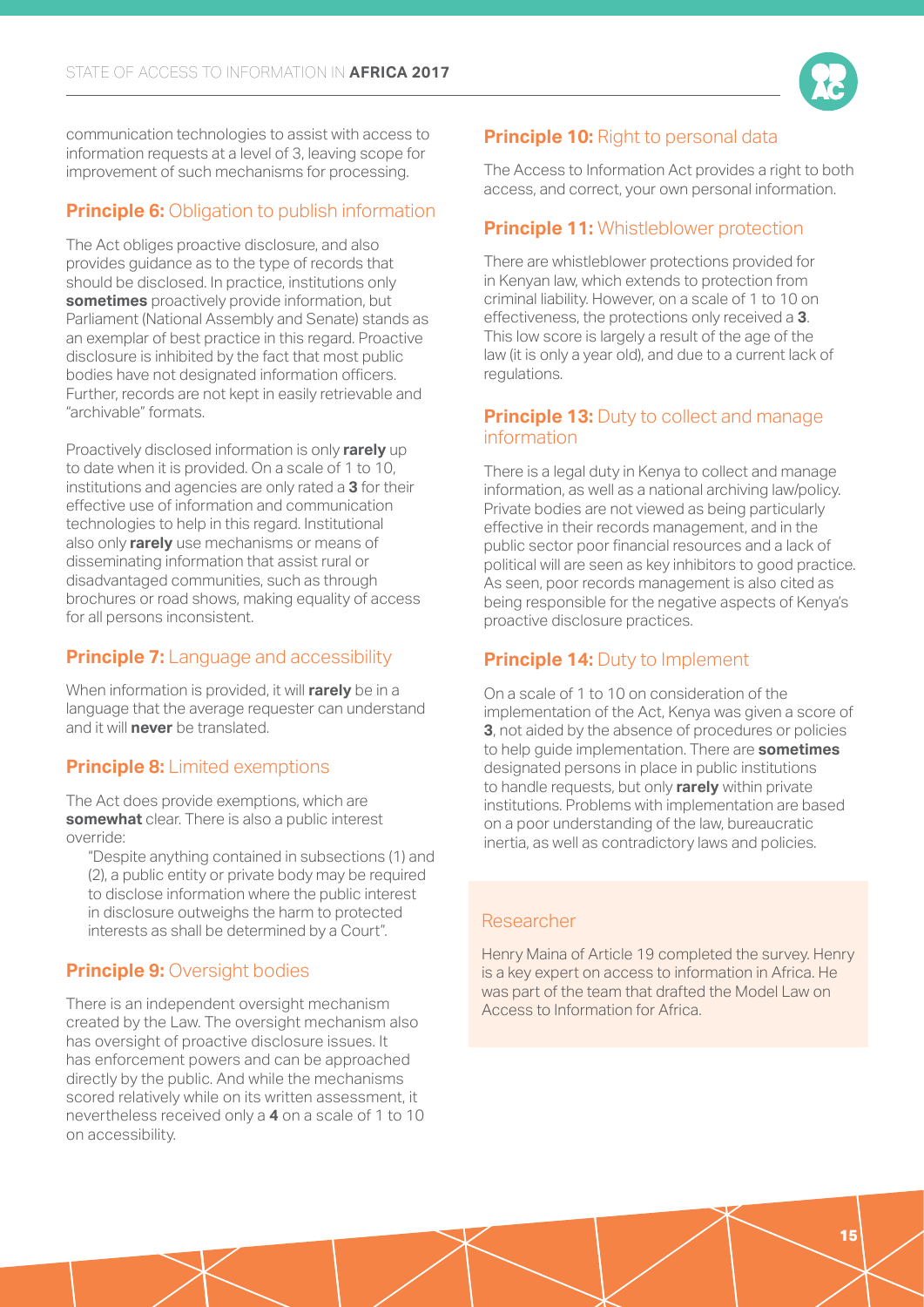## **MADAGASCAR**



### Introduction

Civil society movements and the media have been mobilising for the adoption of an access to information legislation, but the draft bill has been hanging between government and parliament since 2006. There is a Committee promoting proactive disclosure in the public bodies, but it works under the Presidency and is not independent.



### ENVIRONMENT

Madagascar was given a **4** out of 10 for its general access to information performance, which is a slight improvement on previous years.

#### PROACTIVE DISCLOSURES

The Conseil pour la Sauvegarde de l'Intrégrité (CSI) promotes ATI and proactive disclosure in government institutions and the ministries.

#### RECORDS MANAGEMENT

A lack of financial resources and a lack of political will are seen as the main contributing factors for poor records management practices of the public sector.



#### Action Areas

Madagascar has no access to information law, and the appearance of a generally weak environment. A priority in for the country should be pushing for the passage of the Bill. The fact that there is already an entity in place with some oversight should be used as political leverage for the law and may contribute positively to the implementation of the law later.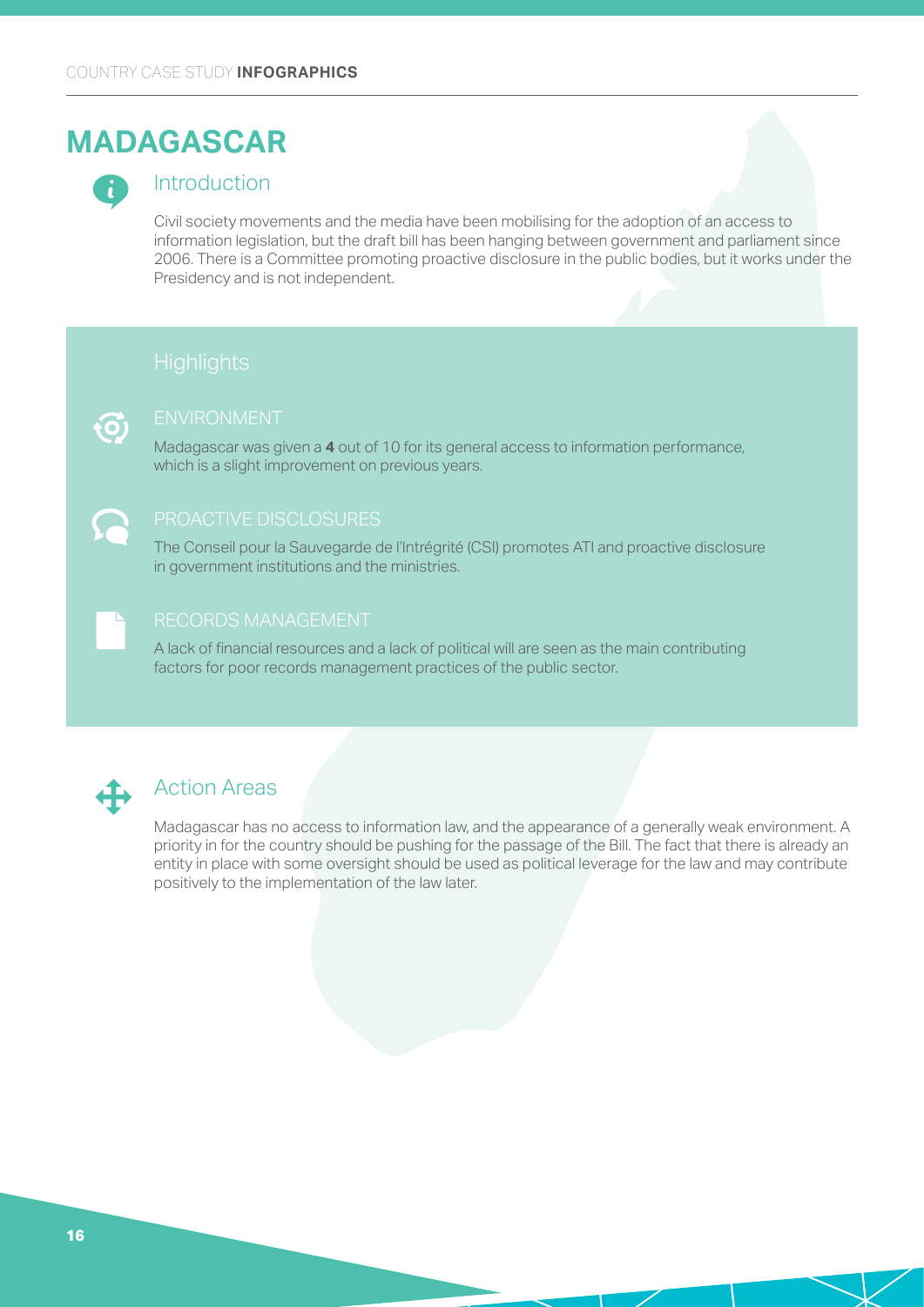

## **MADAGASCAR**

### Introduction

Madagascar was given a **4** out of 10 for its general access to information performance, which is a slight improvement on previous years. It was one of only two of the African countries in the sample without a specific access to information law.

Civil society movements and the media have been mobilising for the adoption of an access to information legislation, but the draft bill has been hanging between government and parliament since 2006.

There is a Committee promoting proactive disclosure in the public bodies, but it works under the Presidency and is not independent..

#### Assessment

Madagascar has no access to information law, and the appearance of a generally weak environment with no whistleblowing or personal information protections existing either. Unfortunately too, weak proactive disclosure doesn't provide citizens with any other outlet for accessing information.

A priority in for the country should be pushing for the passage of the Bill. The fact that there is already an entity in place with some oversight should be used as political leverage for the law and may contribute positively to the implementation of the law later.

#### **Principle 3: Established in Law**

There is no constitutional guarantee of the right of access to information, nor is there a specific law. There is a Bill in place however, and administrative oversight of access to information. The Conseil pour la Sauvegarde de l'Intrégrité (CSI) promotes ATI and proactive disclosure in government institutions and the ministries.

The body was put in place in 2003 and was called the High Council to Fight Corruption (CSLCC), in French: Conseil Supérieur de Lutte contre la Corruption). In 2006 the same body CSLCC was renamed Conseil pour la Sauvegarde de l'Intrégrité (CSI) and has taken on new duties such monitoring the level of the anticorruption fight, and transparency in the management of public affairs in the country.

#### **Principle 1:** Fundamental right accessible to everyone

Given the weak legal environment, it is unsurprising that one can only **sometimes** access information when requested in the country and it is **sometimes** provided with conditions on it use. The characteristics of a requester, such as their age or gender, are do not seem to be strongly influential on whether or not access is granted, though journalists have been shown to have particular challenges.

#### **Principle 6:** Obligation to publish information

There are no legal obligations in Madagascar to proactively publish information, nor guidance on the specific categories and types of information that could be disclosed. The practice of proactive disclosure is thus unsurprisingly poor – with institutions and agencies **rarely** proactively disclosing. The main hindrance to proactive disclosure is the culture of secrecy that pervades the administration.

#### **Principle 7:** Language and accessibility

When information is provided, it will only **sometimes** be in a language, which the average requester can understand and will only **sometimes** be translated. Further, the location from which the information is provided, when this occurs, is **inaccessible**.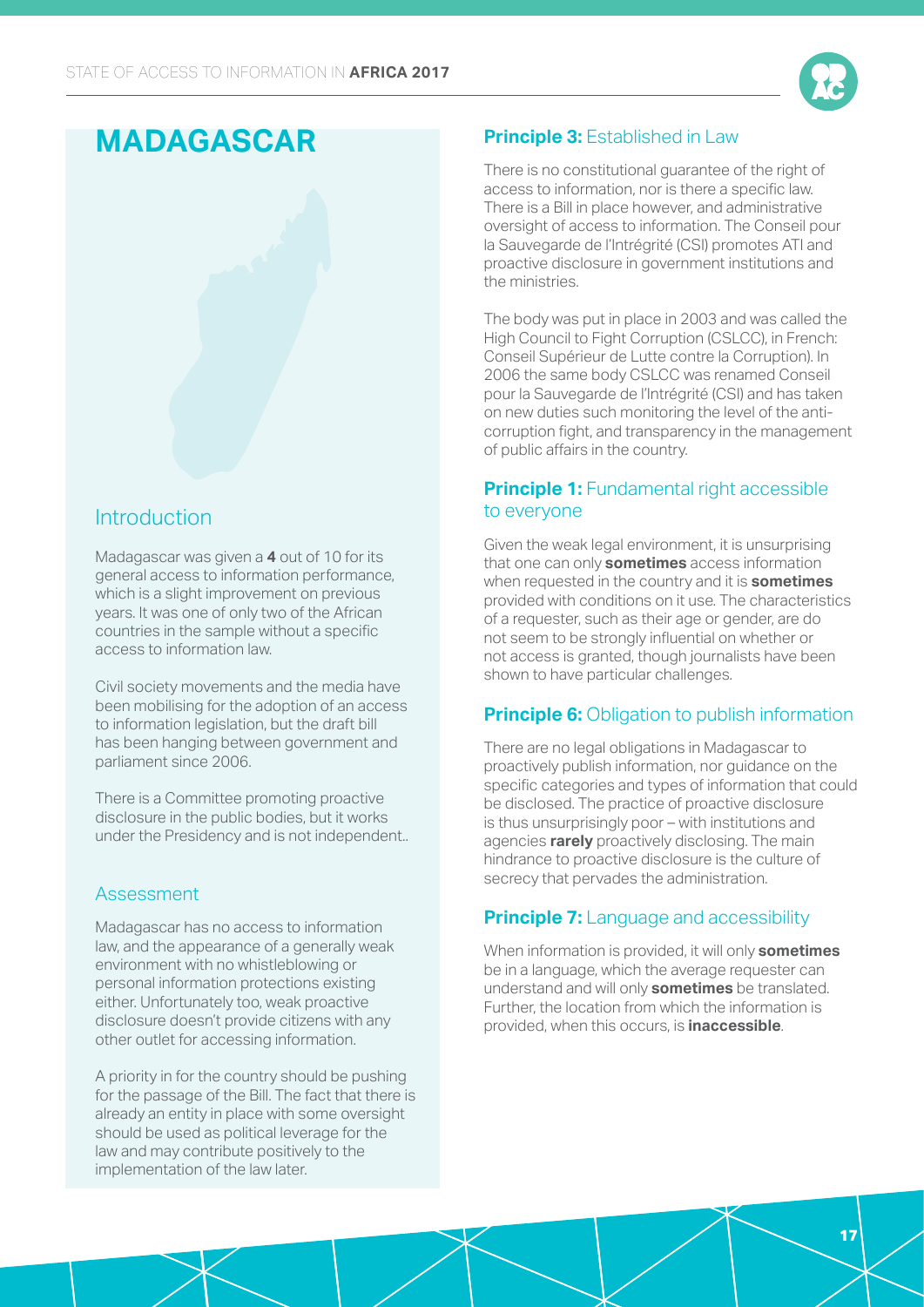#### **Principle 13: Duty to collect and manage** information

There is no legal duty in Madagascar to collect and manage information, though there is a national archiving law/policy. While the private sector on a scale of 1 to 10 is ranked as having a records management practice of a **4**, a lack of financial resources and a lack of political will are seen as the main negative contributing factors on the records management practices of the public sector.

#### **Principle 14: Duty to Implement**

There is of course no law in Madagascar, which can be implemented. However, there should still be an access to information practice. But with record keeping that is archaic, few public bodies have information handy and at their fingertips, which impedes access significantly.

#### Researcher

Gabriel Baglo of the Federation for African Journalists completed the survey. Gabriel is the General Secretary of the Federation of African Journalists, FAJ. He was Africa Director of the International Federation of Journalists, IFJ.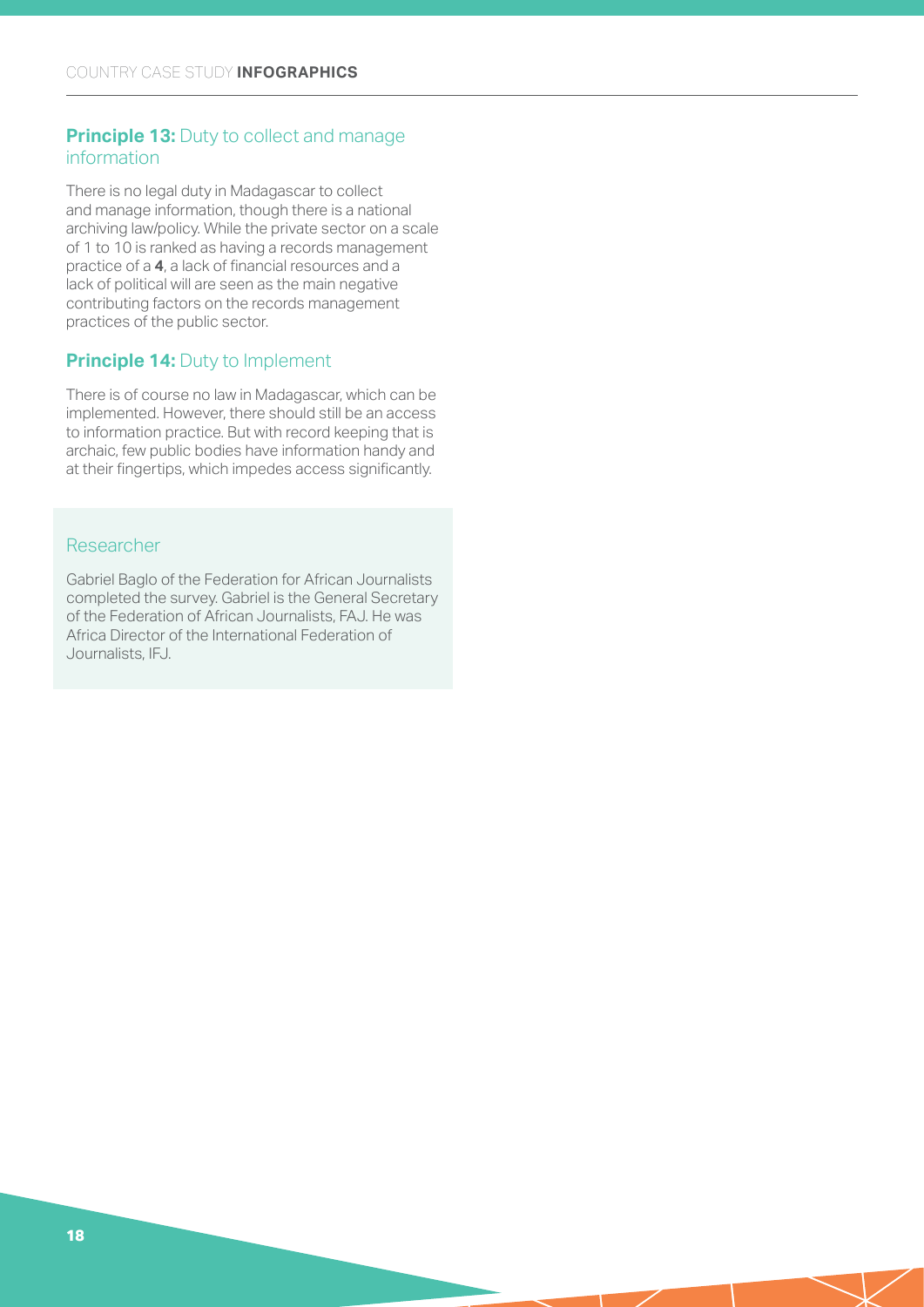

## **MALAWI**



### Introduction

Malawi has recently passed an Access to Information Act, as part of its commitments made under the Open Government Partnership. This new law also has some whistleblowing protections.



### ENVIRONMENT

Malawi received a weak score of **4** out of 10 for its access to information environment for the current year (which was a much weaker score than the 7 it received in the 2015 survey). This is probably reflective of the delay in the commencement of the Act, which is said to be having a negative impact on proactive disclosure and response times.



The law received a score of 77% when assessed against the Model Law, which is strong.



#### WHISTLEBLOWING

"There are no clear remedies or [penalties] when whistleblowers are victimised or penalised. In addition, the oversight body does not have enforcement powers. This leaves the courts as the best option for whistleblowers if victimised or penalised. Accessing the courts is however costly and lengthy process, thus not easily accessible by most Malawians"



#### IMPLEMENTATION

On a scale of 1 to 10 on consideration of the implementation of the Act, Malawi was given a very low score of **3** – this is not aided by the fact that there are not seemingly procedures or policies in place to help guide implementation.



### Action Areas

Malawi now has a strong legislative environment, which includes protections of personal information, promotes proactive disclosure and protects whistleblowers all reinforced by a new Access to Information Act. However, there are noticeable implementation issues, strongly demonstrated by weakness in records management. Further, full commencement of the Act should be an issue of absolute priority.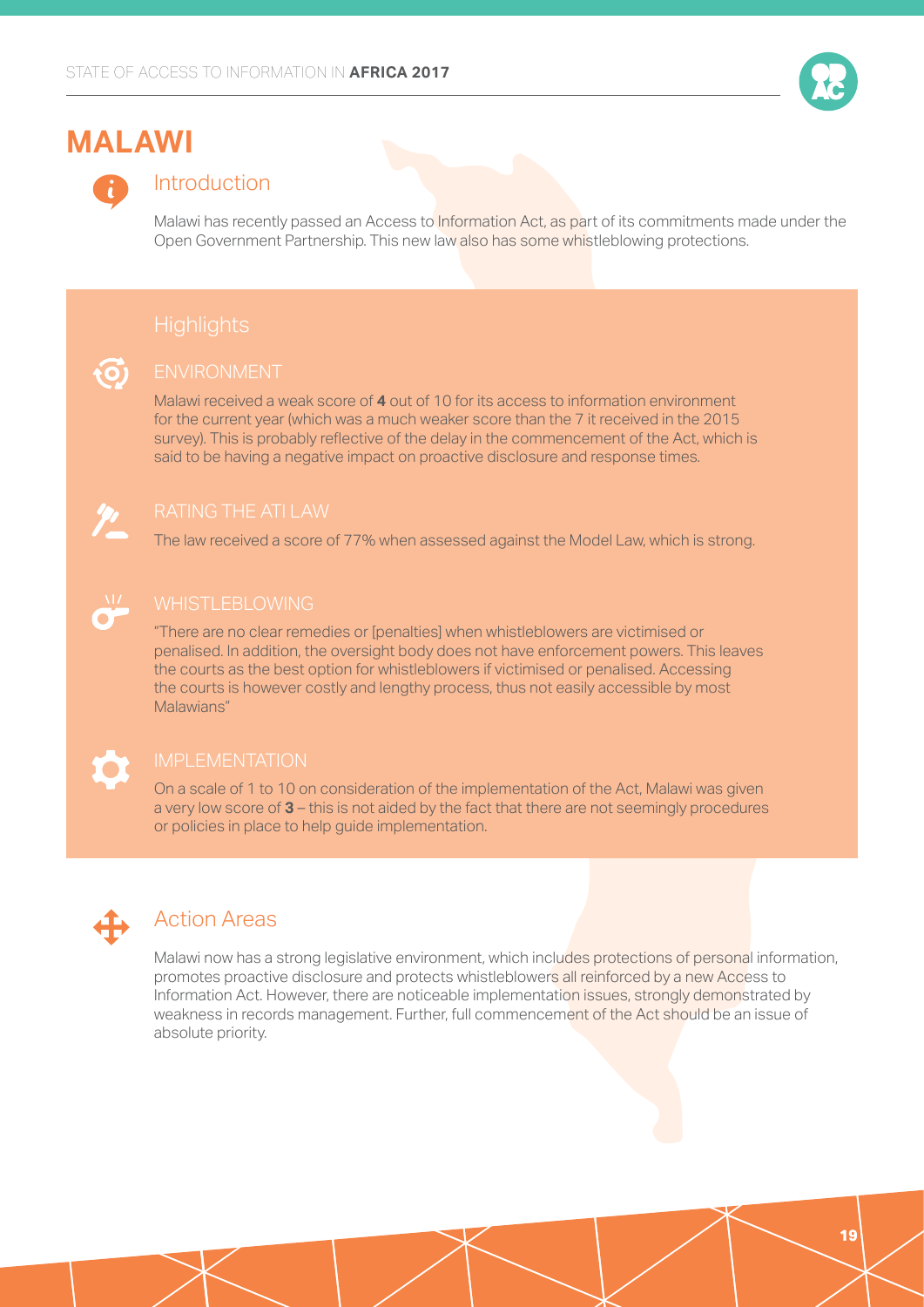## **MALAWI**

### Introduction

Malawi received a weak score of **4** out of 10 for its access to information environment for the current year (which was a much weaker score than the 7 it received in the 2015 survey).

This comparison is interesting, considering Malawi passed its Access to Information Act in 2017.

However, this score is probably reflective of the delay in the commencement of the Act, which is said to be having a negative impact on proactive disclosure and response times.

Malawi also recently submitted its first National Action Plan to the Open Government Partnership, with a strong focus on strengthening access to information.

#### Assessment

Malawi now has a strong legislative environment, which includes protections of personal information, promotes proactive disclosure and protects whistleblowers all reinforced by a new Access to Information Act.

However, there are noticeable implementation issues, strongly demonstrated by weakness in records management. Further, full commencement of the Act should be an issue of absolute priority for both government and civil society in the upcoming period.

#### **Principle 3: Established in Law**

There is a constitutional guarantee of access to information, as well as a specific law. There are also sectoral laws that can provide avenues for access, such as the Declaration of Assets, Liabilities and Business Interests Act, 2013 and the Public Procurement and Assets Disposal Act, 2017.

#### **Assessing the ATI Law**

The law received a score of 77% when assessed against the Model Law, which is strong. This was probably impacted by the fact that the Act was passed after the Model Law came into effect. A review of the Malawi law did assist in identifying a problem with the methodology, however. It did not score strongly in relation to the oversight mechanism – but largely due to the fact that its oversight is through an institution that has its powers defined within another law (there is a brief discussion on this in the introduction to the assessment method). The review noted that a particular weakness is the exemption sections, made weaker by the lack of a public interest override.

#### **Principle 1:** Fundamental right accessible to everyone

One can **sometimes** access information when requested in the country. When it is eventually given, it is **sometimes** provided with conditions on it use. The practice also seems to require requesters to explain why they are requesting information, which can be problematic, and is not made clear in the law itself (and make it easier to discriminate against particular types of requesters).

No characteristics of a requester appear to have a strong affect on a requester's ability to access records. However, the respondent nevertheless noted that:

"Our experience has shown that class, political affiliation, occupation and nationality matters at times as far as accessing information is concerned. Malawi Broadcasting Corporation (MBC) reporter Patrick Dambula and cameraman Hastings Khombo were on July 17, 2017 manhandled and denied access to information by striking prison warders for allegedly being pro-ruling Democratic Progressive Party (DPP). This can be considered an example where 'political affiliation' assumed or otherwise, is seen to affect request for information. The two MBC journalists were not granted any interview or opportunity to do their story".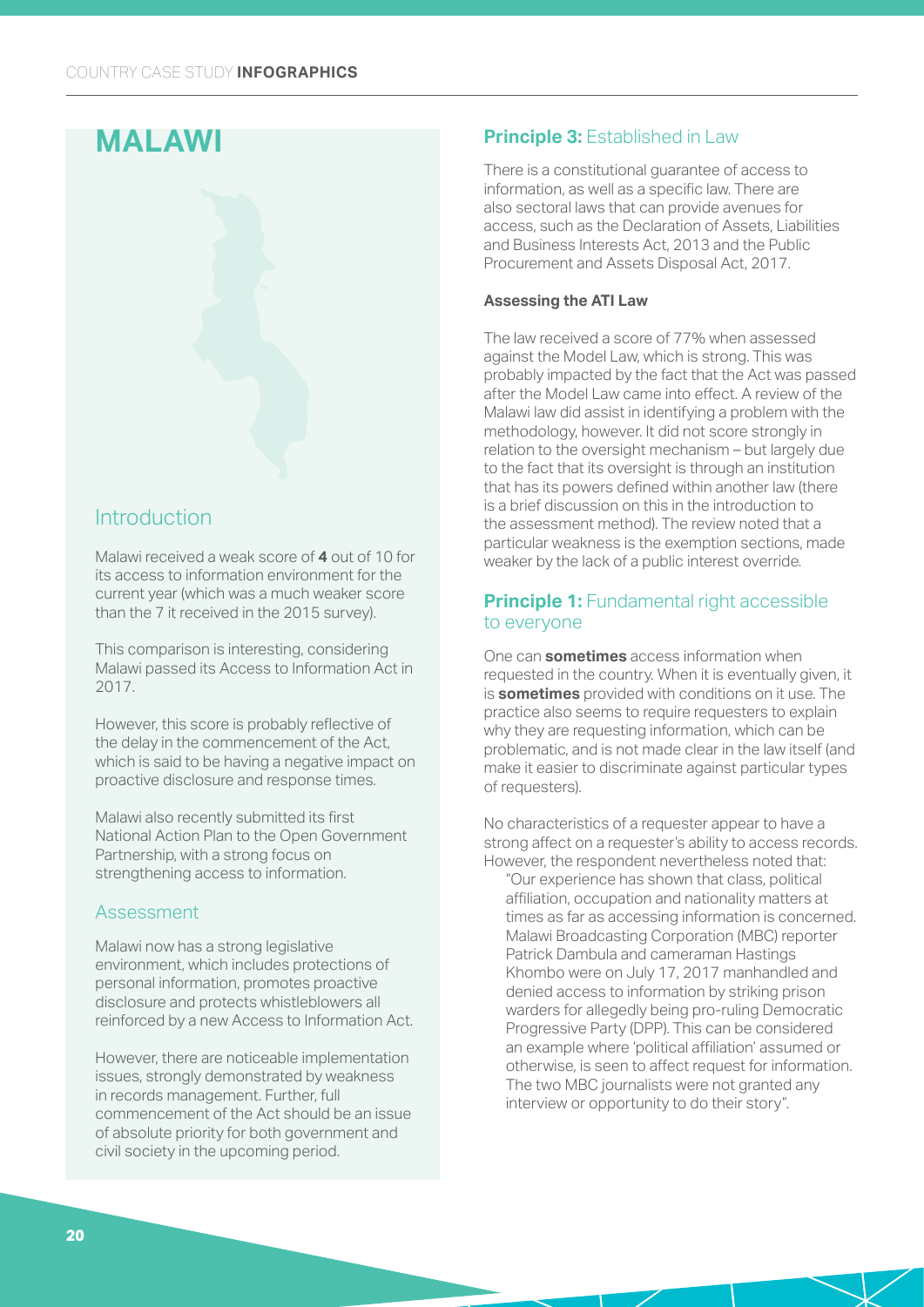

#### **Principle 2:** Maximum Disclosure

The law creates a presumption of openness. However, worryingly, in practice this presumption is not applied.

#### **Principle 4: Application of Law**

The Law applies to private bodies that either that are owned or controlled or financed directly, or indirectly, by public funds, and those that perform a public function or service. It also applies to all public bodies. The application of the law is thus fairly broad.

#### **Principle 5:** Clear and unambiguous process

The process for requesting is viewed as simple, affordable and clear. However, on a scale of 1 to 10, institutions use information and communication technologies to assist with access to information requests at a level of **3**, leaving scope for improvement of such mechanisms for processing.

#### **Principle 6:** Obligation to publish information

The Act both obliges proactive disclosure, and provides guidance as to the type of records that should be disclosed. The Act in fact provides significant guidance, which may be a result of the example set by the AU Model Law. However, in practice, institutions **rarely** proactively provide information given a prevailing culture of secrecy.

Proactively disclosed information is only **sometimes** up to date when it is provided. On a scale of 1 to 10, institutions and agencies are only rated a **3** for their effective use of information and communication technologies to help in this regard. And they only **sometimes** use mechanisms or means of disseminating information that assist rural or disadvantaged communities, such as through brochures or road shows. So the implementation on proactive disclosure seems to be lagging behind its drafting.

#### **Principle 7:** Language and accessibility

When information is provided, it will **rarely** be in a language that the average requester can understand and it will only **sometimes** be translated. However, the location from which the information is provided is generally **accessible**.

#### **Principle 8:** Limited exemptions

As mentioned, the Act does provide exemptions, which are only somewhat clear. However, there is no public interest override

### **Principle 9: Oversight bodies**

The oversight mechanism for the Law is interesting as it extends oversight powers to a body that already exists - the Human Rights Commission as provided for by the Human Rights Commission Act (1998). The public can approach the body directly, and it also has a role to play in promoting proactive disclosure. However, on a scale of 1 to 10 on accessibility, the mechanisms received a **6**.

#### **Principle 10:** Right to personal data

There is a right to access and correct your own personal information in terms of the Births and Deaths Registration Act.

#### **Principle 11:** Whistleblower protection

There are whistleblower protections provided for in Malawian law (notably, within the Access to Information Act itself), which include protection from criminal liability. On a scale of 1 to 10 on effectiveness however, the protections only received a **5**. This is because:

"There are no clear remedies or [penalties] when whistleblowers are victimised or penalised. In addition, the oversight body does not have enforcement powers. This leaves the courts as the best option for whistleblowers if victimised or penalised. Accessing the courts is however costly and lengthy process, thus not easily accessible by most Malawians. This means that although the law provides for whistleblower protection, such protection may be delayed and limited to a few who can afford lawyers and sustain a court case".

#### **Principle 12: Right to Appeal**

The Malawian law also provides a right to internal appeal on information request decisions (but this does not extend to proactive disclosure issues). Later judicial review is also permitted. This other forms of appeal mechanisms are viewed as **somewhat** cost effective, **somewhat** timely, and only **slightly** accessible.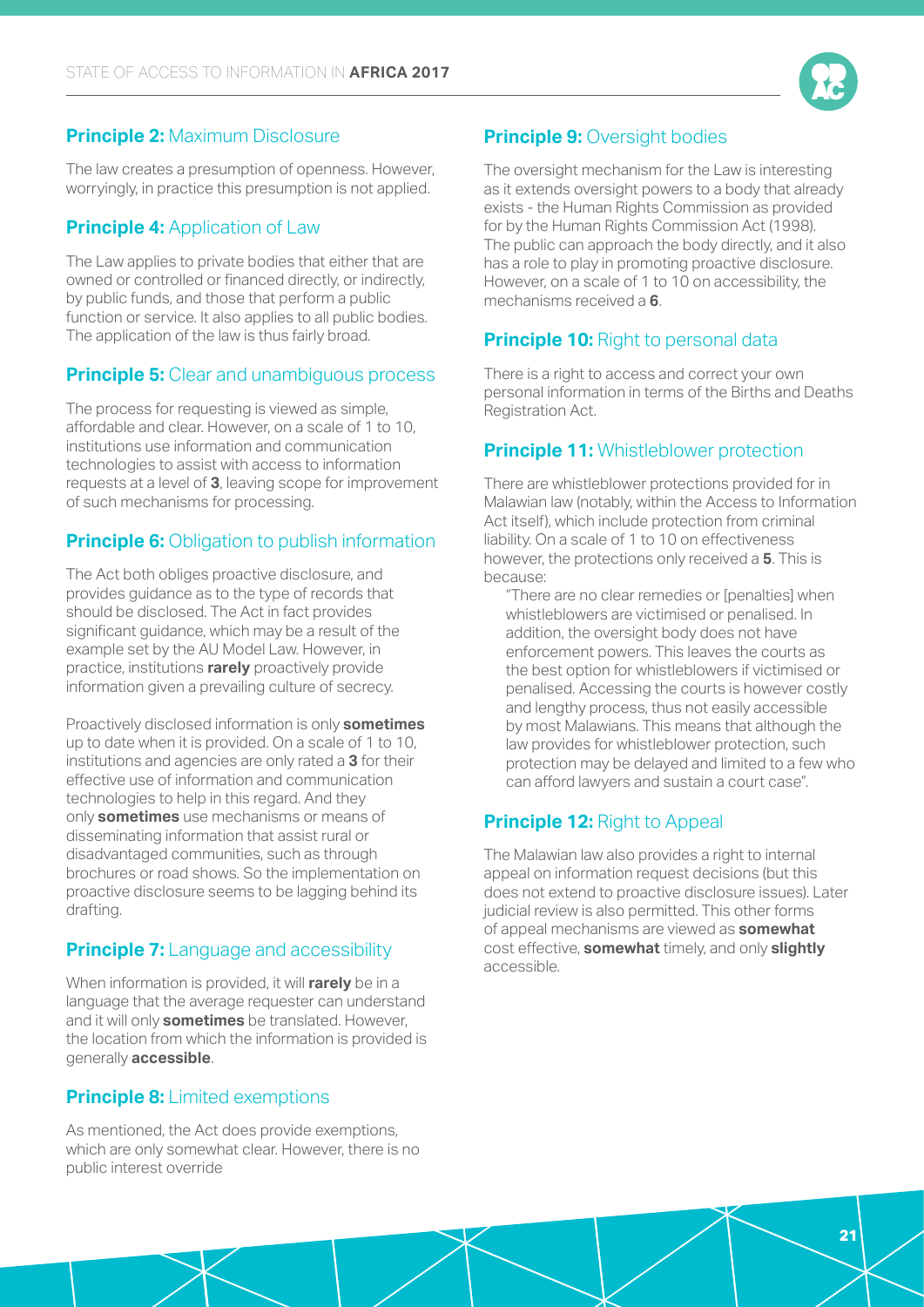#### **Principle 13: Duty to collect and manage** information

There is a legal duty in Malawi to collect and manage information, as well as a national archiving law/policy. While the private sector on a scale of 1 to 10 is ranked as having a records management practice of a 5, a lack of lack of poor financial resources and a lack of experience will are seen as the main negative contributing factors on the records management practices of the public sector (there's are largely thus internal capacity problems).

#### **Principle 14: Duty to Implement**

On a scale of 1 to 10 on consideration of the implementation of the Act, Malawi was given a very low score of **3** – this is not aided by the fact that there are not seemingly procedures or policies in place to help guide implementation. It is however important to note that the Access to Information Policy (adopted by Malawi Cabinet on January 27, 2014) has implementation strategies and activities that were crafted to assist in the implementation of the policy and the law. The strategies are however out-dated, and require revision. There are **often** designated persons in place in public institutions to handle requests, but only **sometimes** within private institutions. Problems with implementation are based on three key realities:

- 1. A lack of political will, not helped by the fact the Minister of Information needs to set a date for the commencement of the Act. He is yet to do so seven months after President Mutharika assented to the Bill.
- 2. Low literacy and awareness levels of the access to information law.
- 3. Poor record keeping.

#### Researcher

Aubrey Chikungwa of MISA-Malawi completed the survey. Aubrey holds a degree in Journalism and Masters in Communication for Development. Aubrey was part of a special taskforce that developed the ATI Policy (2014) and Act (2017).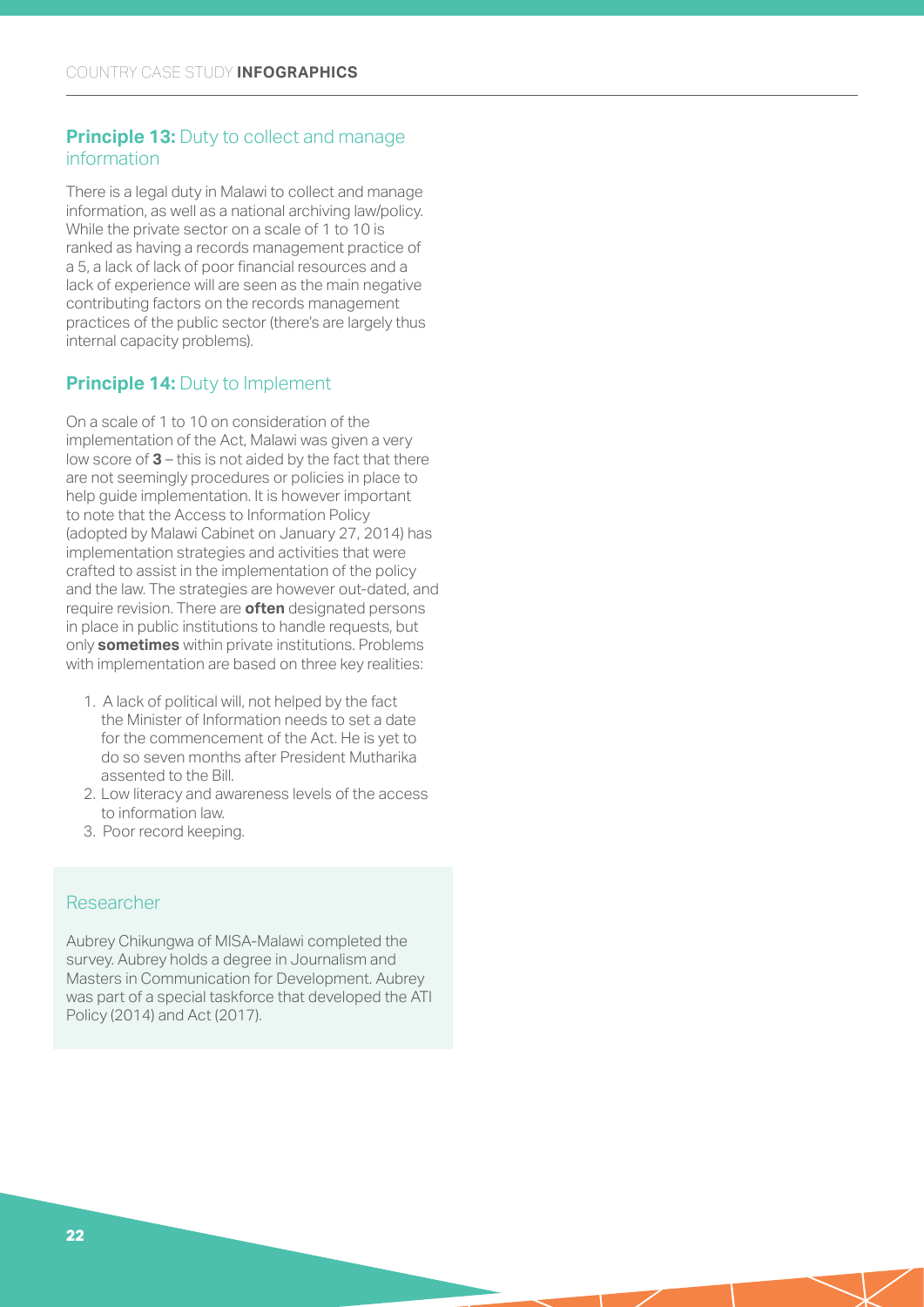

## **MOZAMBIQUE**



### Introduction

The culture for access to information in Mozambique is weak. An Access to Information Law exists, but there is still the challenge of dissemination of information to citizens, as well as poor capacity and awareness amongst officials.



Mozambique received a score of **5** out of 10 for its access to information environment for the current year, which was viewed as somewhat of a deterioration from the preceding year.

#### EQUALITY

The political association of a requester is seen to be **very influential** in how a requester is treated, which presents a significant barrier to equal access.



### **LANGUAGE**

When information is provided, it will **rarely** be in a language that the average requester can understand and it will **rarely** be translated.



#### PROCEDURES

The Act describes a clear procedure for accessing information, although the affordability and simplicity of the process is more questionable. Further, on a scale of 1 to 10, institutions use information and communication technologies to assist with access to information requests at low level of **1**.



### Action Areas

The Mozambique law suffers from inadequate recourse mechanisms. Poor practices of proactive disclosure, and a strong authoritarian culture, combine to create an environment, which is not conducive to strong access to information. There is still room for significant capacity building, as well as general awareness raising to encourage a greater use of the law.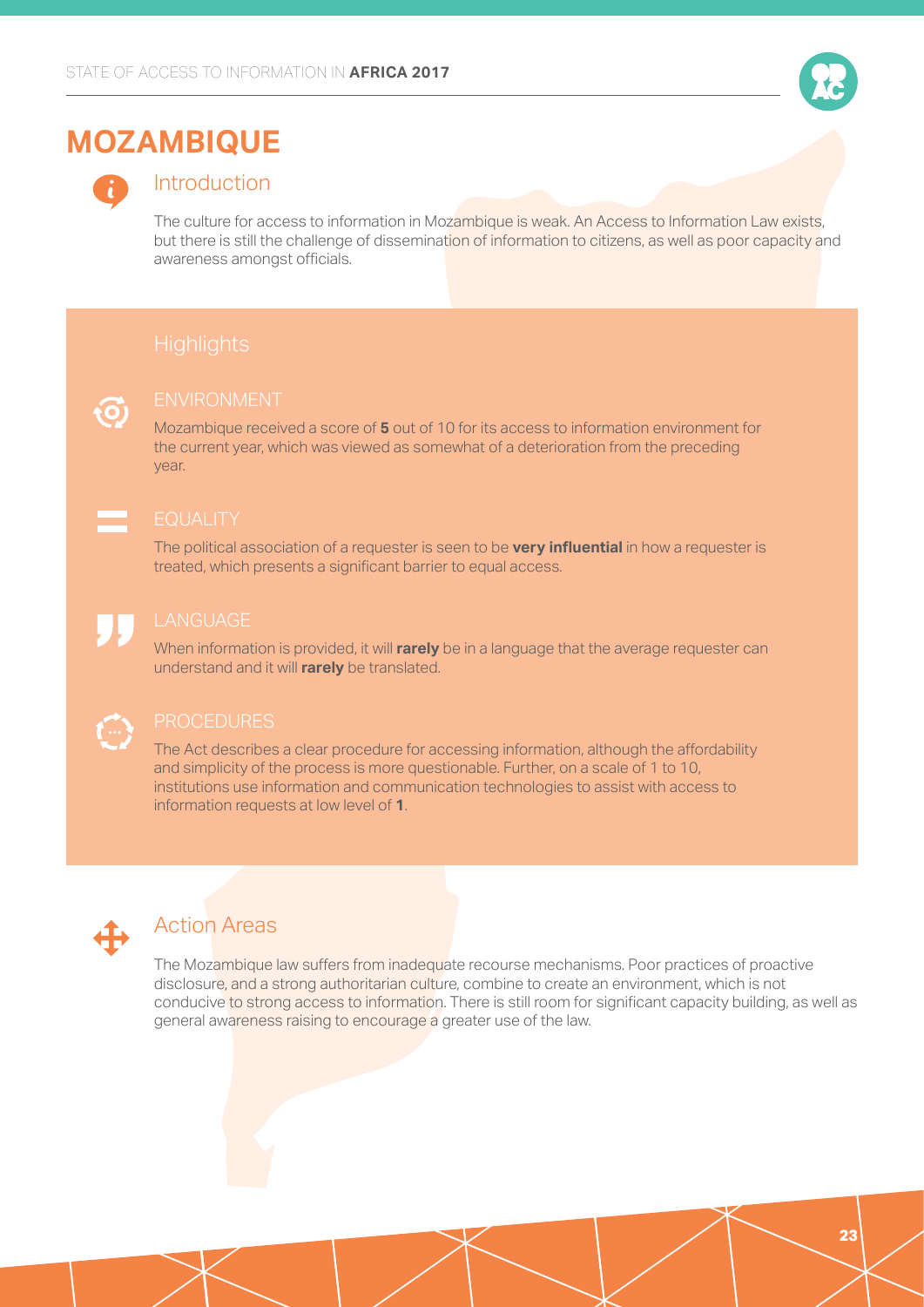## **MOZAMBIQUE**

### Introduction

Mozambique received a score of **5** out of 10 for its access to information environment for the current year, which was viewed as somewhat of a deterioration from the preceding year.

There is not much of a culture of access to information in the country yet. Although the Freedom of Information Act was passed in 2014, and its regulations in 2015, there is still the challenge of dissemination of information to citizens, as well as poor capacity and awareness amongst officials.

#### Assessment

The Mozambique law suffers from inadequate recourse mechanisms. Poor practices of proactive disclosure, and a strong authoritarian culture, combine to create an environment, which is not conducive to strong access to information. There is still room for significant capacity building, as well as general awareness raising to encourage a greater use of the law.

#### **Principle 3: Established in Law**

There is a constitutional guarantee of the right of access to information in Mozambique, as well as a specific access to information law called the Freedom of Information Act. There are also sectoral laws that can provide avenues for access, such as the laws on local authorities.

#### **Principle 1:** Fundamental right accessible to everyone

One can only **sometimes** access information when requested in the country. And, when it is eventually given, it is **sometimes** provided with conditions on its use. You do not, however, have to justify why you are making requests when you do. The political association of a requester is seen to be **very influential** in how a requester is treated, which presents a significant barrier to equal access. As the respondent noted:

"In general, a member of ruling party, Frelimo, used to be [at an advantage] in terms of access to important information for business, even for individuals or political decisions. If, for instance, [we] talk about corruption, we can conclude that many cases happen in term of facilitation of information from high official bodies in favor [of their] party comrades".

#### **Principle 2:** Maximum Disclosure

The law creates a presumption of openness. However, worryingly, in practice this presumption is not applied.

#### **Principle 4: Application of Law**

The Law applies to private bodies hold information in the public interest. The law also applies to all public bodies. The application of the law is thus fairly broad.

#### **Principle 5:** Clear and unambiguous process

The Act describes a clear procedure for accessing information, although the affordability and simplicity of the process is more questionable. Further, on a scale of 1 to 10, institutions use information and communication technologies to assist with access to information requests at a level of **1**, leaving massive scope for improvement of such mechanisms to aid processing.

#### **Principle 6:** Obligation to publish information

In practice, institutions **rarely** proactively provide information. The main hindrance to proactive disclosure is described thus: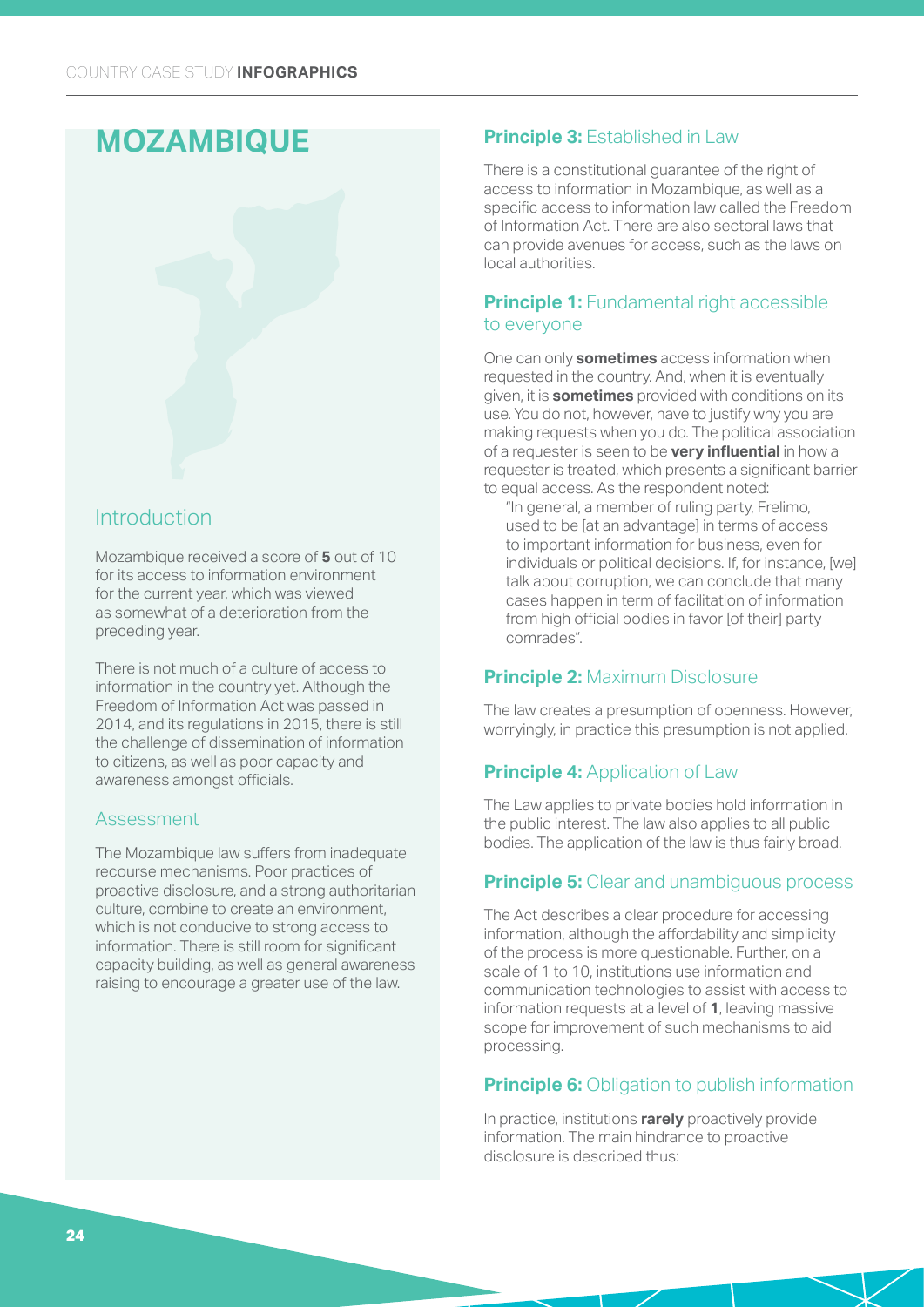"[There is a negative] culture related to the provision of information, taking into consideration that, for a long time, the public administration has been established in an authoritarianism…[with] little openness".

Proactively disclosed information is **sometimes** up to date when it is provided. And on a scale of 1 to 10, institutions and agencies are only rated a 2 for their effective use of information and communication technologies to help in this regard. They also only **sometimes** use mechanisms or means of disseminating information that assist rural or disadvantaged communities, such as through brochures or road shows.

#### **Principle 7:** Language and accessibility

When information is provided, it will **rarely** be in a language that the average requester can understand and it will **rarely** be translated.

#### **Principle 8:** Limited exemptions

The Act does provide for legislated exemptions, but they are described by the respondent as only being **somewhat clear**.

#### **Principle 11:** Whistleblower protection

Mozambique does have whistleblower laws, which extend to protection against criminal liability. However, on a scale of 1 to 10 the protections are only described as having a rating of **4** for effectiveness. This rating is because:

"Even if there is a law to protect whistleblowers, there is always a risk of knowing who has reported it. There is no practical guarantee of protection for whistleblowers due to system defects. There is always a risk of whoever claims to be known and not deserving of due protection".

#### **Principle 12: Right to Appeal**

The Act also provides for a right to internal appeal on information request decisions (but this does not extend to proactive disclosure issues). Later judicial review is also permitted, but this method is considered to not be at all cost effective, timely, or accessible.

#### **Principle 13: Duty to collect and manage** information

There is a legal duty in Mozambique to collect and manage information, as well as a national archiving law/ policy. While the private sector on a scale of 1 to 10

is ranked as having a records management practice of a **4**, a lack of political will and a lack of political or administrative guidance seen as the main negative contributing factors on the records management practices of the public sector.

### **Principle 14:** Duty to Implement

On a scale of 1 to 10 on consideration of the implementation of the Act, Mozambique was given a low score of **3** – this is not aided by the fact that there are not seemingly procedures or policies in place to help guide implementation. Further, there are **rarely** designated persons in place in public institutions to handle requests, and **rarely** within private institutions.

Problems with implementation arise because of:

- 1. A need for capacity building of public officers;
- 2. A need for behavior changes on matter of access to information (cultures);
- 3. Budget and human resources constraints of the public sector;
- 4. A need for citizens, journalist and nongovernmental organisations to increase their use and force better compliance.

#### Stories of practice in Mozambique

#### **Natural resources**

Due to the problems we mentioned above, there are still no successful cases of law enforcement of the right to information for the defense of specific interests that are publicly known. However, it is important to note that Mozambican civil society organizations, since 2015, have been working in the areas of exploitation of natural resources, especially in the communities of Palma, in Cabo Delgado, where resettlement is under way for the construction of complex industries of natural gas exploration; in Moma, Nampula, where the exploitation of heavy areas occurs; and in Moatize, Tete where the mineral coal is exploited. One of the focuses of organisations in enforcing the right to information on mineral resource issues is to ensure that government and business respect the rights of communities, whilst also ensuring that the projects developed result in benefits for them.

#### Researcher

Ernesto Nhanale of MISA-Mozambique completed the survey. Ernesto has a degree in journalism (2008) and a Masters in media studies and journalism (2010). Nhanale is the Executive Director of MISA-Mozambique.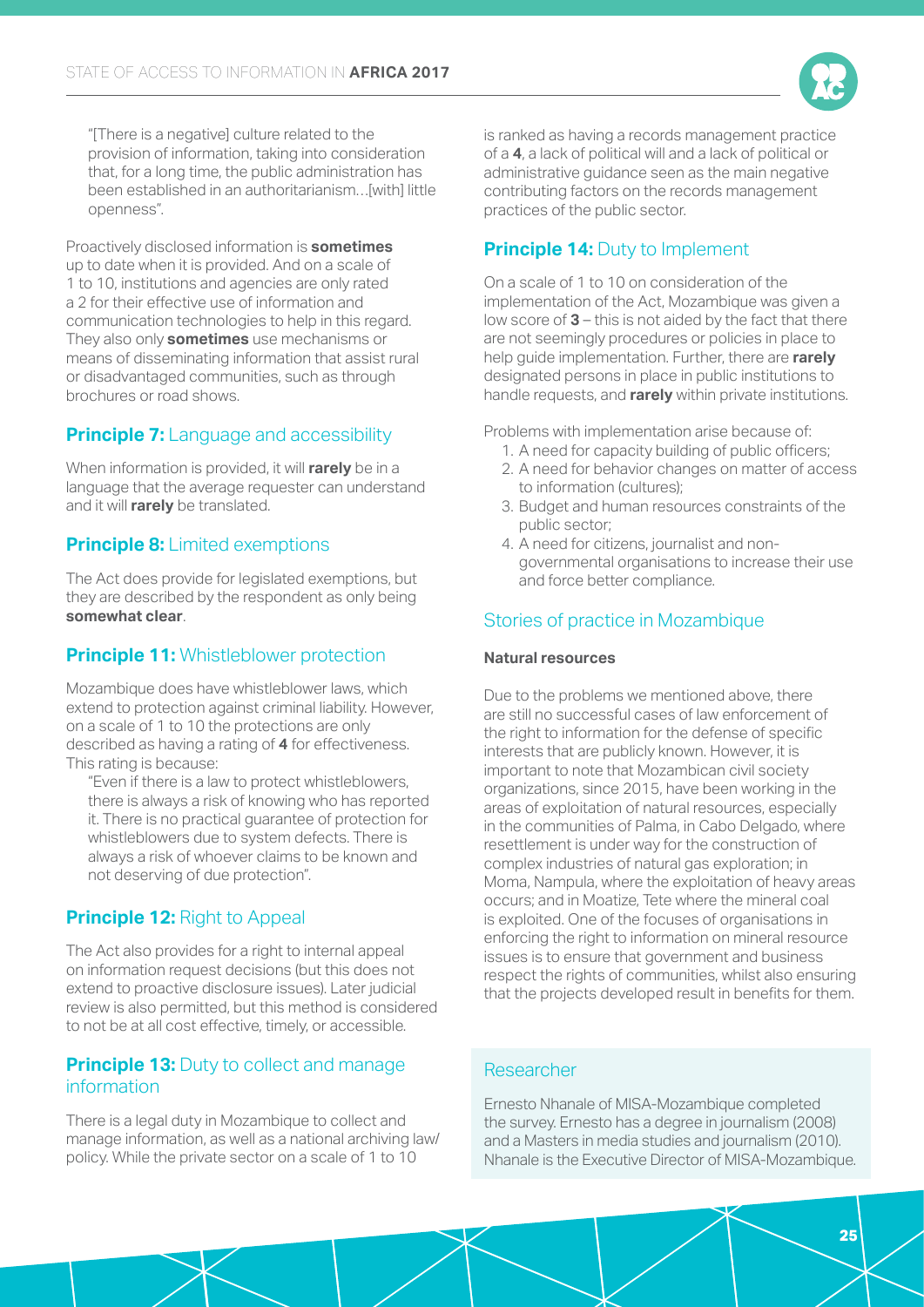## **NAMIBIA**



### Introduction

Namibia does not currently have an access to information law, but there is on in progress.



#### ENVIRONMENT

In our 2015 report, Namibia was given a low score of 1 out of 10 for its access to information environment. In 2017 that score has shot up to **7** out of 10 (with the respondent noting this environment has "improved significantly").



There is no constitutional guarantee of the right of access to information, nor is there a specific law. There is a Bill in place. This weak legislative environment extends to a lack of a specific whistleblower protection law, as well as a lack of a specific personal data protection law.

#### **LANGUAGE**

When information is provided, it will only **sometimes** be in a language, which the average requester can understand and will only **sometimes** be translated.



"[Poor proactive disclosure results from] an overall practice of secrecy, the presumption that [information] held by government is not intended for public consumption".



### Action Areas

The dominating theme in the transparency environment in Namibia is a lack of specific laws. In such a case, sectoral laws or proactive disclosure might facilitate access to information, but the systematic environment for such avenues is also lacking. This all adds support to the call for the passage of laws to provide both obligations, but also normative support to a facilitative and efficient access to information environment.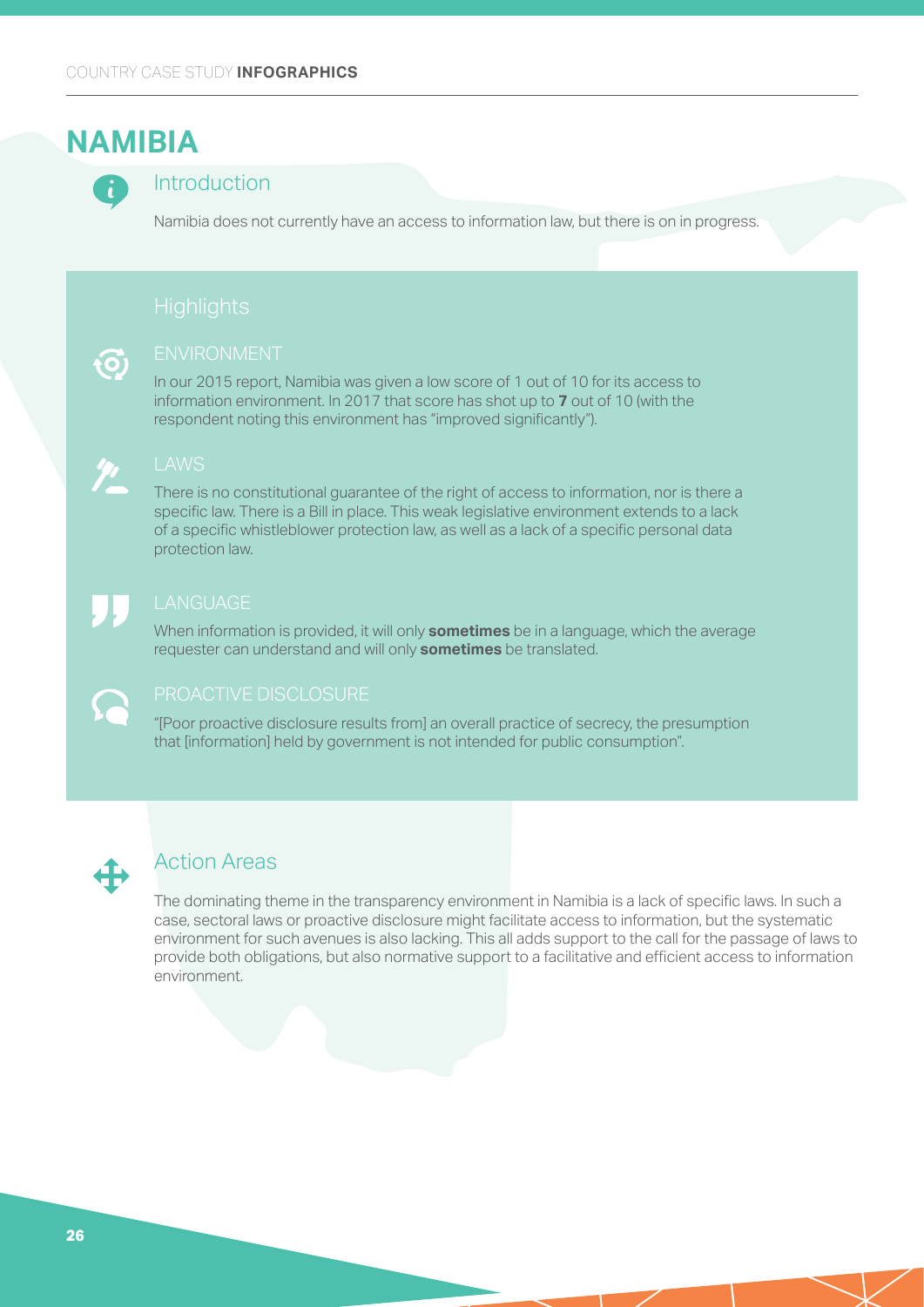

## **NAMIBIA**

### Introduction

In our 2015 report, Namibia was given a low score of **1** out of 10 for its access to information environment.

In 2017 that score has shot up to 7 out of 10 (with the respondent noting this environment has "improved significantly"), which is a reflection of the exciting stage the country finds itself in, with an Access to Information Bill strongly in process.

#### Assessment

The dominating theme in the transparency environment in Namibia is a lack of specific laws. In such a case, sectoral laws or proactive disclosure might facilitate access to information, but the systematic environment for such avenues is also lacking (though the foundations for sound records management practices that can help with the implementation of laws once they are passed does appear to be present).

It is also noticeable that a lack of political will and guidance are hindrances in both the records management and proactive disclosure context. This is important – it adds support to the call for the passage of laws to provide both obligations, but also normative support to a facilitative and efficient access to information environment.

### **Principle 3: Established in Law**

There is no constitutional guarantee of the right of access to information, nor is there a specific law. There is a Bill in place however – which has contributed significantly to improving the general access to information environment in Namibia.

This weak legislative environment extends to a lack of a specific whistleblower protection law, as well as a lack of a specific personal data protection law as well.

#### **Principle 1:** Fundamental right accessible to everyone

Given the weak legal environment, it is unsurprising that one can only **rarely** access information when requested in the country. However, when it is eventually given, it is rarely provided with conditions on it use. This may be a reflection of the informal environment in which access to information is in practice happening. A further potential consequence of this informality (and the fact that access happens so occasionally) is that the characteristics of a requester, such as their age or gender, are uniformly not at all influential on whether or not access is granted (this anomaly was in fact also apparent in the 2015 survey).

#### **Principle 6:** Obligation to publish information

There are certain legal obligations in Namibian law to proactively publish information, which also tends to provide guidance on the specific categories and types of information to be disclosed. In spite of this legal obligation though, in practice institutions and agencies only **sometimes** do so. The main hindrance to proactive disclosure is described thus:

"[Poor proactive disclosure results from] an overall practice of secrecy, the presumption that [information] held by government is not intended for public consumption".

Generally, proactively disclosed information is only **sometimes** up to date when it is eventually provided. And, on a scale of 1 to 10, institutions and agencies are only rated a 5 for their effective use of information and communication technologies to help in this regard. They also only **sometimes** use mechanisms or means of disseminating information that assist rural or disadvantaged communities, such as through brochures or road shows.

The Department of National Treasury in Namibia does set a positive example on the practice of proactive disclosure.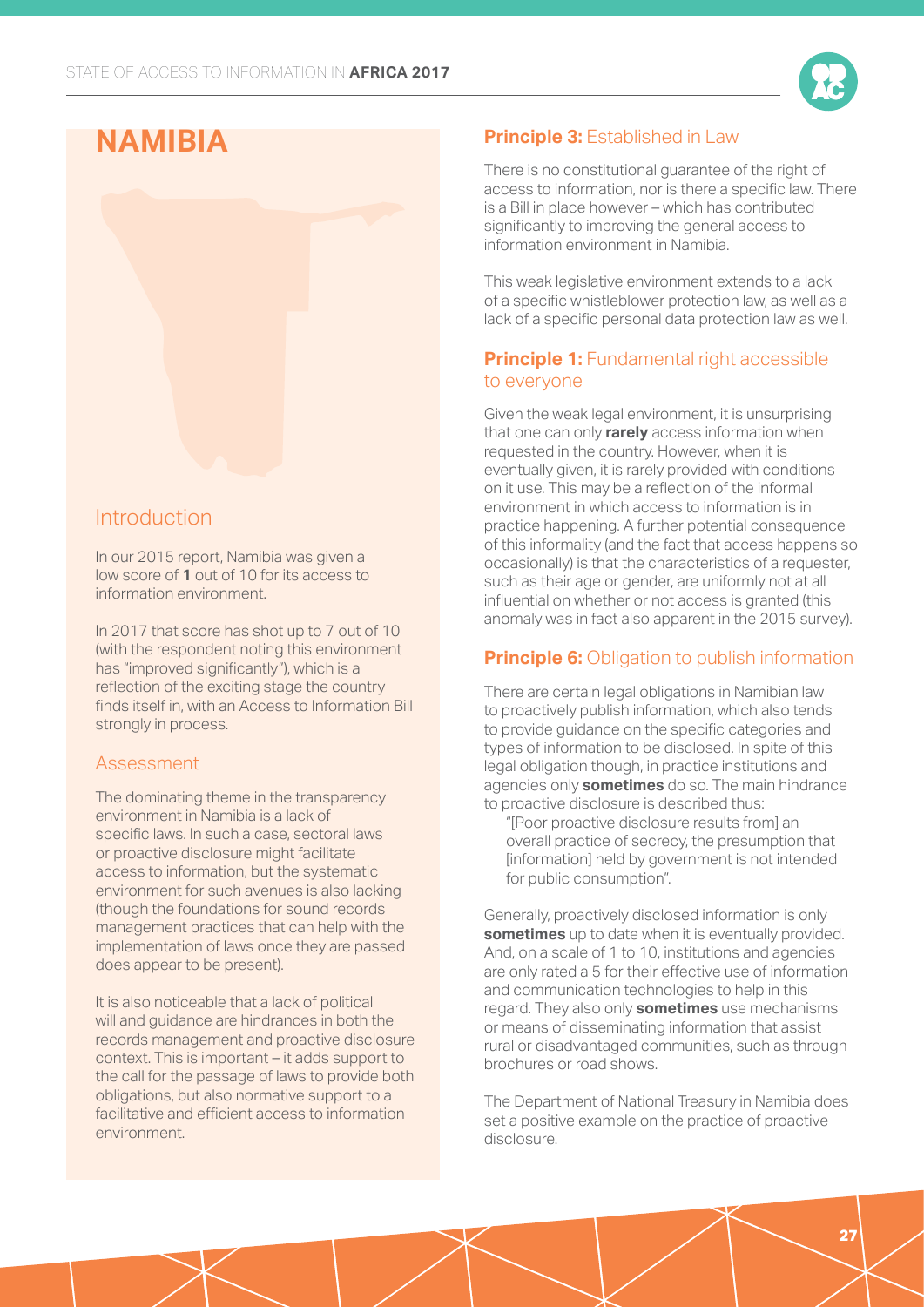#### **Principle 7:** Language and accessibility

When information is provided, it will only **sometimes** be in a language, which the average requester can understand and will only **sometimes** be translated. Unfortunately for the data, it is too inconsistent to judge the reality of whether or not the location from which the information is provided, when this occurs, is accessible. Interestingly, this situation was replicated in the 2015 survey results.

#### **Principle 8:** Limited exemptions

While there is no Access to Information Law, and thus specific exemptions are not legislated, there has been some general jurisprudence on attempting to access information through alternative mechanisms that has resulted in the existence of exemptions of different types.

#### **Principle 13: Duty to collect and manage** information

There is a legal duty in Namibia to collect and manage information, as well as a national archiving law/policy. While the private sector on a scale of 1 to 10 is ranked as having a records management practice of a **6**, a lack of administrative guidance and a lack of political will are seen as the main negative contributing factors on the records management practices of the public sector.

#### **Principle 14: Duty to Implement**

There is of course no law in Namibia, which can be implemented. However, mechanisms are in place where the public may access information on certain issues relevant to them. Accessing these mechanisms may on occasion be bureaucratic.

#### Researcher

Zoe Titus of the Namibia Media Trust completed the survey. Zoe is an industry-trained journalist, media and development policy researcher and press freedom advocate with 19 years of experience in development communications.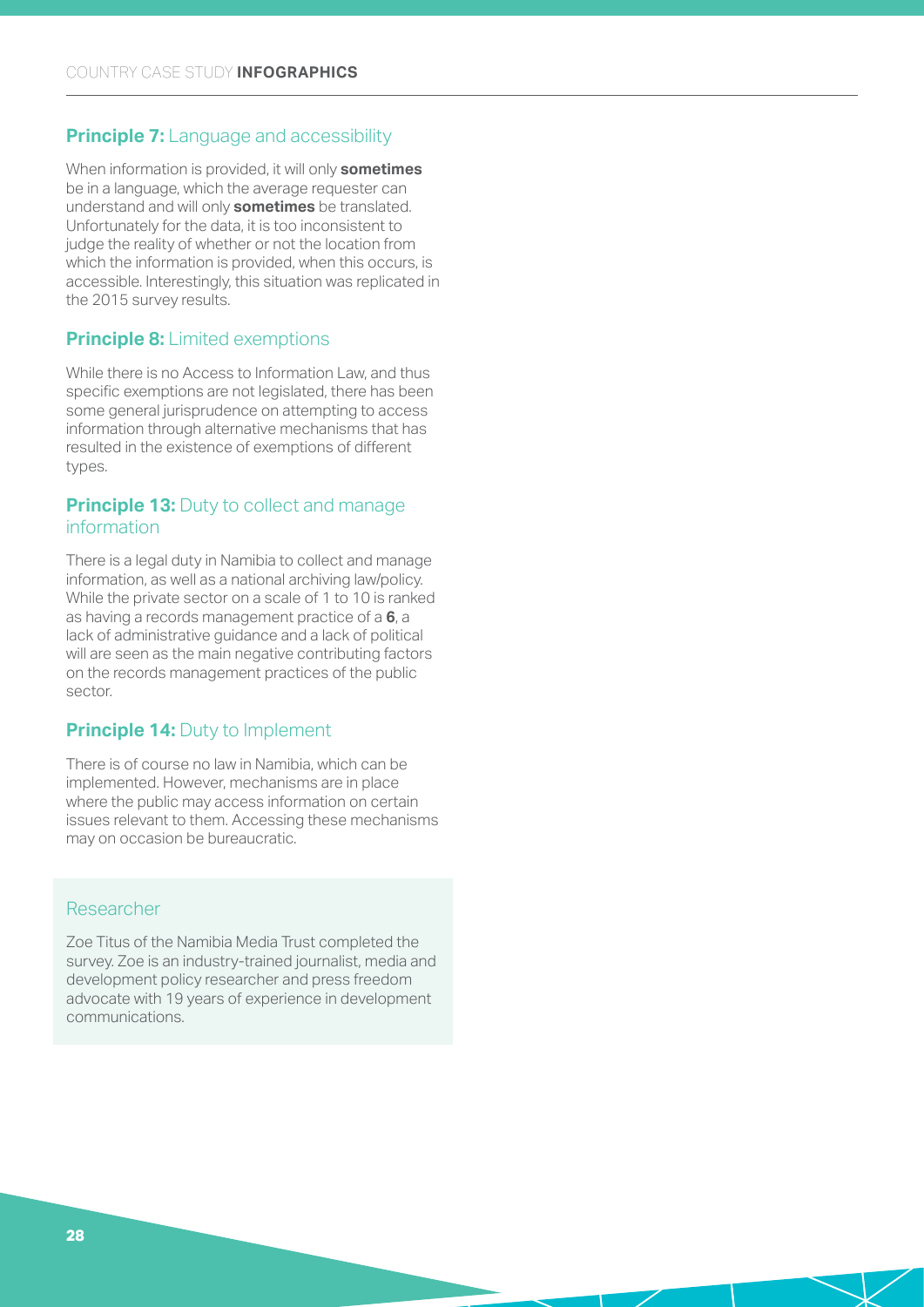

## **NIGER**

### Introduction

Even though Niger has adopted an access to information standard (Ordinance), this right remains very poorly implemented due to the lack of a law on access to information.

ENVIRONMENT

Niger received a weak score of **3** out of 10 for its access to information environment for the current year.



There is a constitutional guarantee of the right of access to information in Niger. However, instead of a law per se, there is an Ordinance in place referred to as the "Charte d'accès à l'information publique et aux documents administratifs". There are also sectoral laws that can provide avenues for access.



The Ordinance receives a score of 43% when assessed against the Model Law.

The clarity of the process for requesting is not noticeably clear, simple or effective. The review of the Ordinance ranked the procedure at around 60%, weakened by the lack of detail provided.

#### LANGUAGE AND ACCESS

When information is provided, it will **rarely** be in a language that the average requester can understand. Further, the location from which the information is provided is generally **inaccessible**.



### Action Areas

The Ordinance was a positive step toward formalising the constitutional right of access to information, but the lack of a law is having seriously negative impacts on the implementation by government and the private sector in relation to the right. The Ordinance provides weak guidance for implementers – and the AU Model Law could particularly have a profoundly important role to play in guiding the development of a law for the future.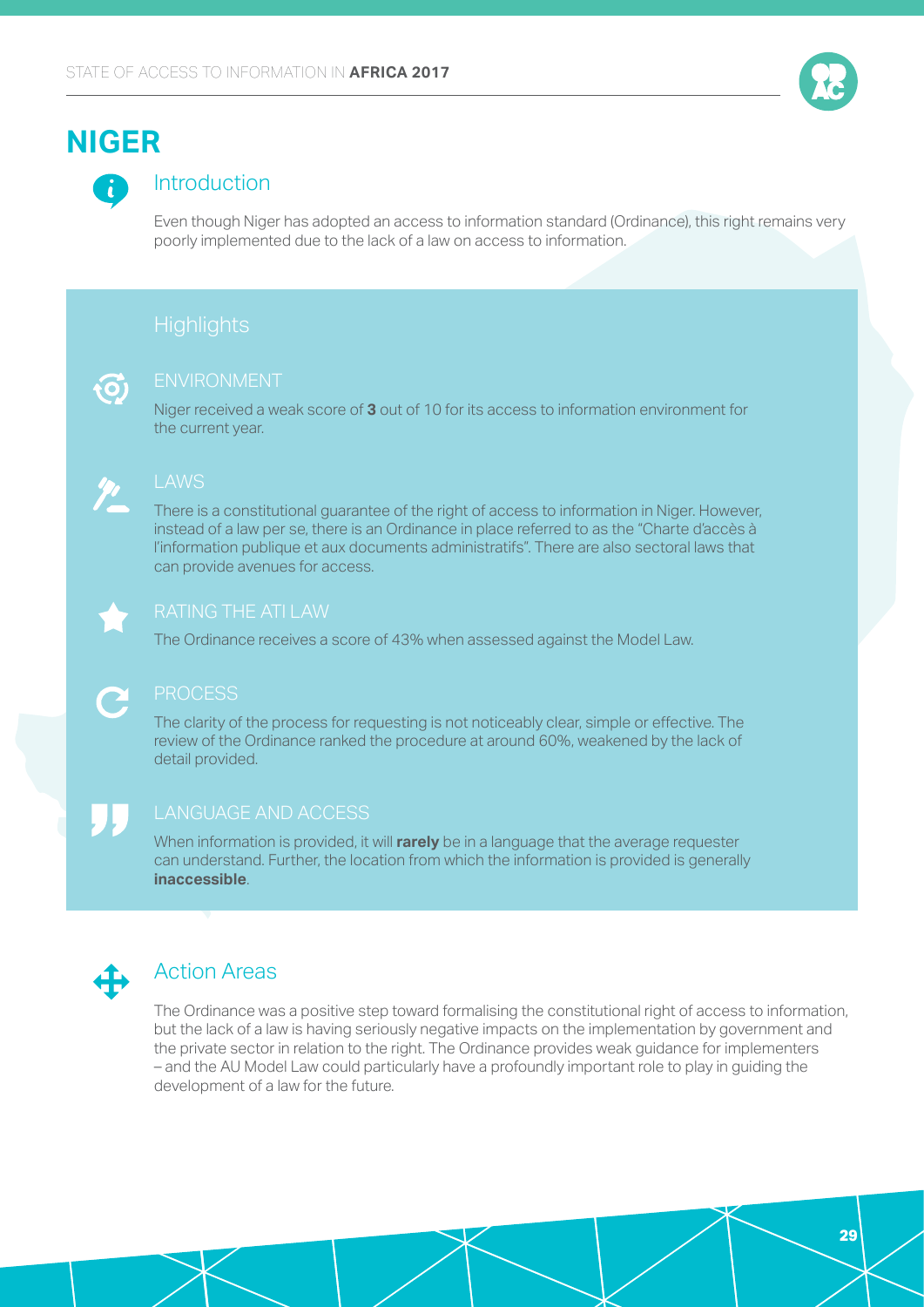## **NIGER**

### Introduction

Niger received a weak score of **3** out of 10 for its access to information environment for the current year.

Even though Niger has adopted an access to information standard (Ordinance), this right remains very poorly implemented due to the lack of a law on access to information.

The existence of the Ordinance over a law makes assessment interesting, as the Model Law is of course very centrally premised on a traditional statute-led model.

Niger did not form part of our 2015 assessment.

#### Assessment

The Ordinance was a positive step toward formalising the constitutional right of access to information, but the lack of a law is having seriously negative impacts on the implementation by government and the private sector in relation to the right.

The Ordinance provides weak guidance for implementers – and the AU Model Law could particularly have a profoundly important role to play in guiding the development of a law for the future, or even to just provide additional depth and clarity to the Ordinance.

#### **Principle 3: Established in Law**

There is a constitutional guarantee of the right of access to information in Niger. However, instead of a law per se, there is an Ordinance in place referred to as the "Charte d'accès à l'information publique et aux documents administratifs". There are also sectoral laws that can provide avenues for access.

#### **Assessing the ATI Law**

The Ordinance receives a score of 43% when assessed against the Model Law. This score must be read bearing in mind that this is a guidance, rather than statute. The Niger case is interesting for considering shortcomings in the Model Law methodology we have used, in fact, which is why the respondent data remains important for contextualising the actual access to information environment. The Ordinance was put in place prior to the Model Law coming into existence. The most significant shortcoming is the general lack and clarity provided by the Ordinance, which is of course largely reflective of its intrinsic nature.

#### **Principle 1:** Fundamental right accessible to everyone

One can **sometimes** access information when requested in the country. Fortunately, the practice suggests that when requesters try to access information they are **not** required to explain why they are requesting information. The Ordinance is also applicable to all people – which promotes equal access.

#### **Principle 4: Application of Law**

The Law applies to private bodies that perform a public function, and all public bodies.

#### **Principle 5:** Clear and unambiguous process

The clarity of the process for requesting is not noticeably clear, simple or effective. The review of the Ordinance ranked the procedure at around 60%, weakened by the lack of detail provided. On a scale of 1 to 10, institutions use information and communication technologies to assist with access to information requests at a level of **3**, leaving large scope for improvement of such mechanisms for processing. When the process is unclear, it is difficult for citizens to actually use.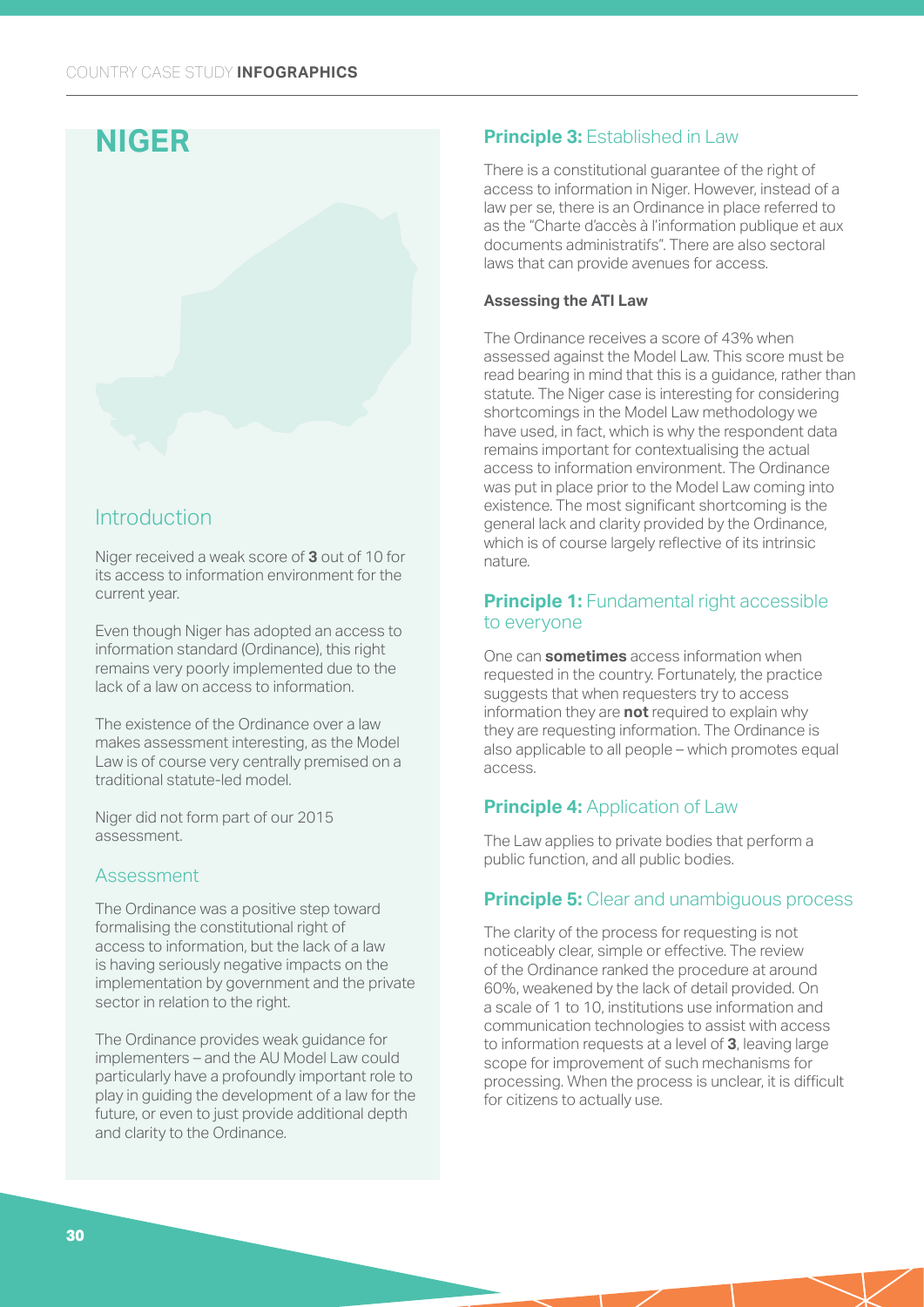### **Principle 6:** Obligation to publish information

There are obligations in the Ordinance to proactively disclose information. However, in practice, institutions **sometimes** proactively provide information. The main hindrance to proactive disclosure is also cited about being rooted in the lack of a specific access to information law. Problematically, proactively disclosed information is **rarely** up to date when it is provided. However, on a scale of 1 to 10, institutions and agencies are only rated a **4** for their effective use of information and communication technologies to help in this regard.

### **Principle 7:** Language and accessibility

When information is provided, it will **rarely** be in a language that the average requester can understand. Further, the location from which the information is provided is generally **inaccessible**. This helps to contribute to the "reality" of access to information for citizens.

#### **Principle 8:** Limited exemptions

The Ordinance does outline exemptions to access, but – while clear – with a substantial lack of detail. There is also no public interest override. The exemption grounds are only described in brief – with little guidance provided on potential internal limitations etc. – allowing for a broad scope in their application.

#### **Principle 9: Oversight bodies**

Niger does provide for an ombudsman as an oversight mechanism. The body can be accessed directly by the public, but it has no enforcement powers. On a scale of 1 to 10, however, its accessibility is only seen as been rated at **2**.

#### **Principle 14: Duty to Implement**

On a scale of 1 to 10 on consideration of the implementation of the Act, Niger was given a very low score of **2** – this is not aided by the fact that there are not seemingly procedures or policies in place to help guide implementation given the lack of a law. There are **rarely** designated persons in place in public institutions to handle requests, and **never** within private institutions. Problems with implementation are based on the lack of law, a poor freedom of expression environment, as well as a lack of public awareness on the law.

#### Researcher

Sylla Sow of Article 19 East Africa completed the survey. Sylla is an associate legal researcher at Article 19. Sylla has Doctorate in International Law, and works on issues of transparency and accountability.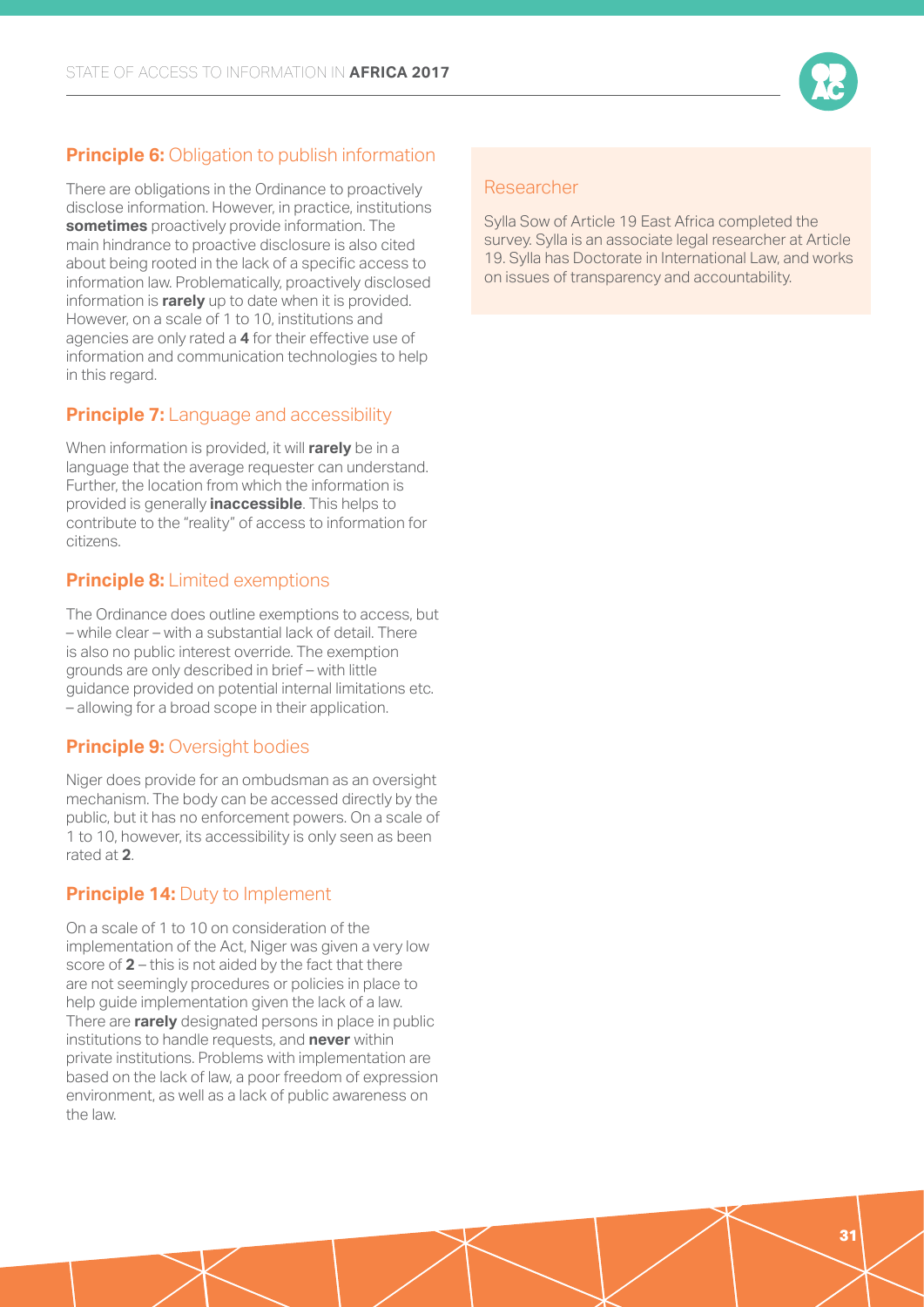## **NIGERIA**



### Introduction

Nigeria's Freedom of Information (FOI) Act was enacted on 28 May 2011. However, at all of the levels of analysis, the implementation of the FOI Act has been generally poor with institutional compliance being weak as well



#### ENVIRONMENT

Nigeria received a very weak score of **2** out of 10 for its access to information environment for the current year, which is notably less than the 7 it received in the previous survey.



There is no constitutional guarantee of access to information, though there is a specific law. There are also sectoral laws that can provide avenues for access, such as the Public Procurement Act, 2007, the Banks and Other Financial Institutions Act, 1991; and the Births, Deaths, Etc. (Compulsory Registration) Act of 1991.



 $\bullet$ 

The law received a low score of 43% when assessed against the Model Law. The main issues in the assessment were revealed to relate to oversight.

The Act both obliges proactive disclosure, and provides guidance as to the type of records that should be disclosed. However, in practice institutions only **rarely** proactively provide information given a prevailing culture of secrecy.

MRA is currently using the FOI Act to engage Lagos State Government on a neglected community located in the heart of Ikeja. Through the instrumentality of the Act, the intervention has yielded three notable achievements, even though the exercise is still on going. These achievements are: bringing the community to government's attention; prevention of exploitation of the community by the relevant government agency; and the expression of willingness by members of the community to engage the government as a result of changed orientation, having previously resisted such motivation.



#### Assessment

Nigeria has a longstanding law, with relatively straightforward processes. However, the lack of independent recourse and a poor political environment appear to be creating an access to information environment that is not open and accessible to citizens.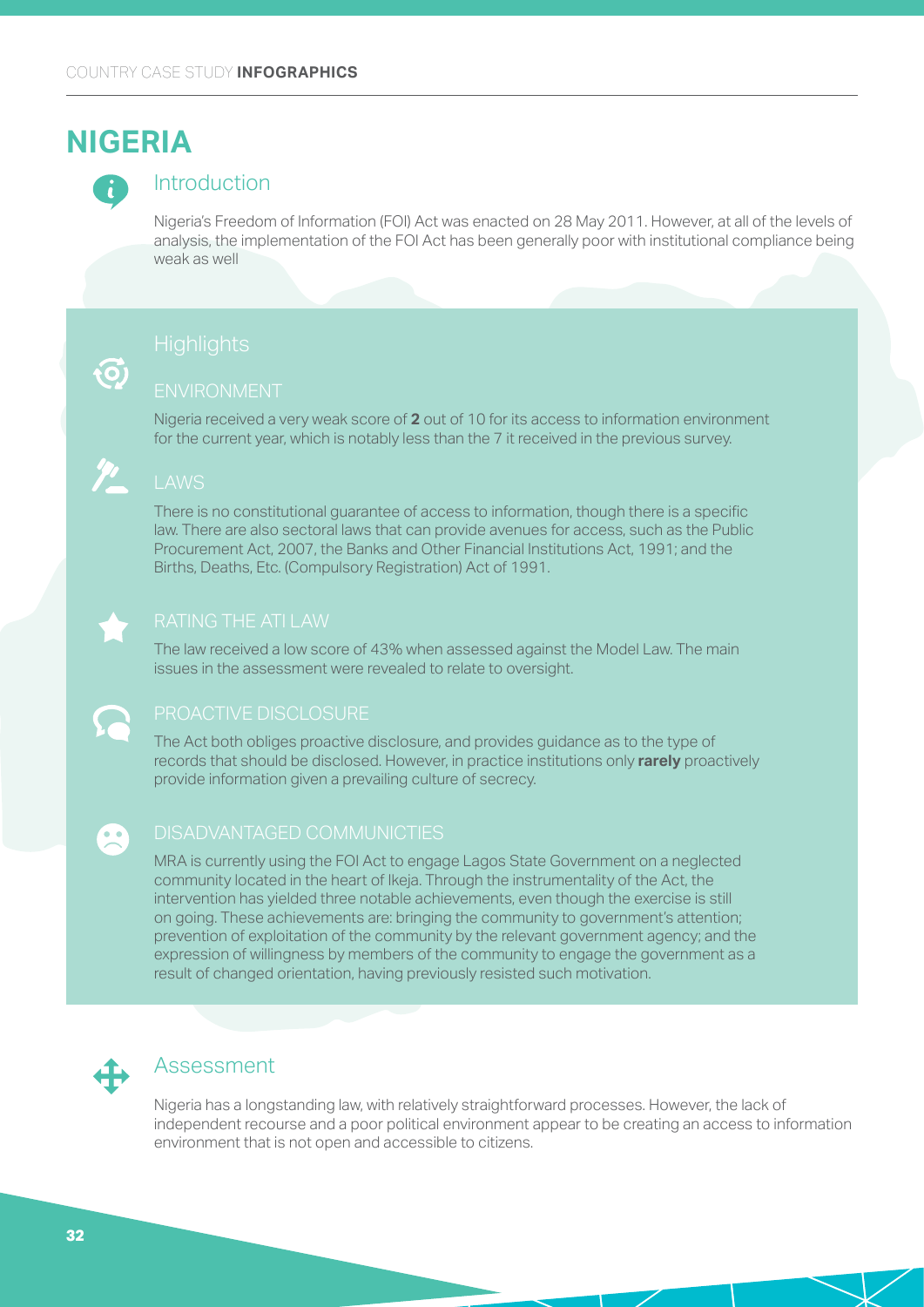

## **NIGERIA**

### Introduction

Nigeria received a very weak score of **2** out of 10 for its access to information environment for the current year, which is notably less than the 7 it received in the previous survey. Nigeria's Freedom of Information (FOI) Act was enacted on 28 May 2011.

However, at all of the levels of analysis, the implementation of the FOI Act has been generally poor with institutional compliance being weak as well. While there has been minimal progress made in the last few years in terms of access to information, there seem to be concerted efforts by some persons and institutions to handicap the Act.

This situation therefore reverses the progress made or, at least, stagnate the access to information regime.

#### Assessment

Nigeria has a longstanding law, with relatively straightforward processes. However, the lack of independent recourse and a poor political environment appear to be creating an access to information environment that is not open and accessible to citizens.

### **Principle 3: Established in Law**

There is no constitutional guarantee of access to information, though there is a specific law. There are also sectoral laws that can provide avenues for access, such as the Public Procurement Act, 2007, the Banks and Other Financial Institutions Act, 1991; and the Births, Deaths, Etc. (Compulsory Registration) Act of 1991.

#### **Assessing the ATI Law**

The law received a low score of 43% when assessed against the Model Law. The main issues in the assessment were revealed to relate to oversight. There is no internal review mechanism, and no oversight mechanism except for administrative duties on the part of the Attorney General. The right to review is for the courts only, which has limits in terms of accessibility for citizens.

#### **Principle 1:** Fundamental right accessible to everyone

One can **sometimes** access information when requested in the country, but when it is eventually given, it is **never** provided with conditions on it use. You do not need to provide reasons for why you are requesting the information. Interestingly however, the respondent noted that across the board the characteristics of the requester do not influence the responses they get from institutions. In that sense, there is equality – but unfortunately still not a positive general experience in terms of response.

### **Principle 2: Maximum Disclosure**

The law creates a presumption of openness. However, worryingly, in practice this presumption is not necessarily applied.

### **Principle 4: Application of Law**

The Law applies to private bodies that receive public funds. It also applies to all public institutions. "Public institution" means any legislative, executive, judicial, administrative or advisory body of the government, including boards, bureau, committees or commissions of the State, and any subsidiary body of those bodies, including but not limited to committees and subcommittees which are supported in whole or in part by public fund, or which expends public fund and private bodies providing public services, performing public functions or utilizing public funds. The application of the law is thus fairly broad.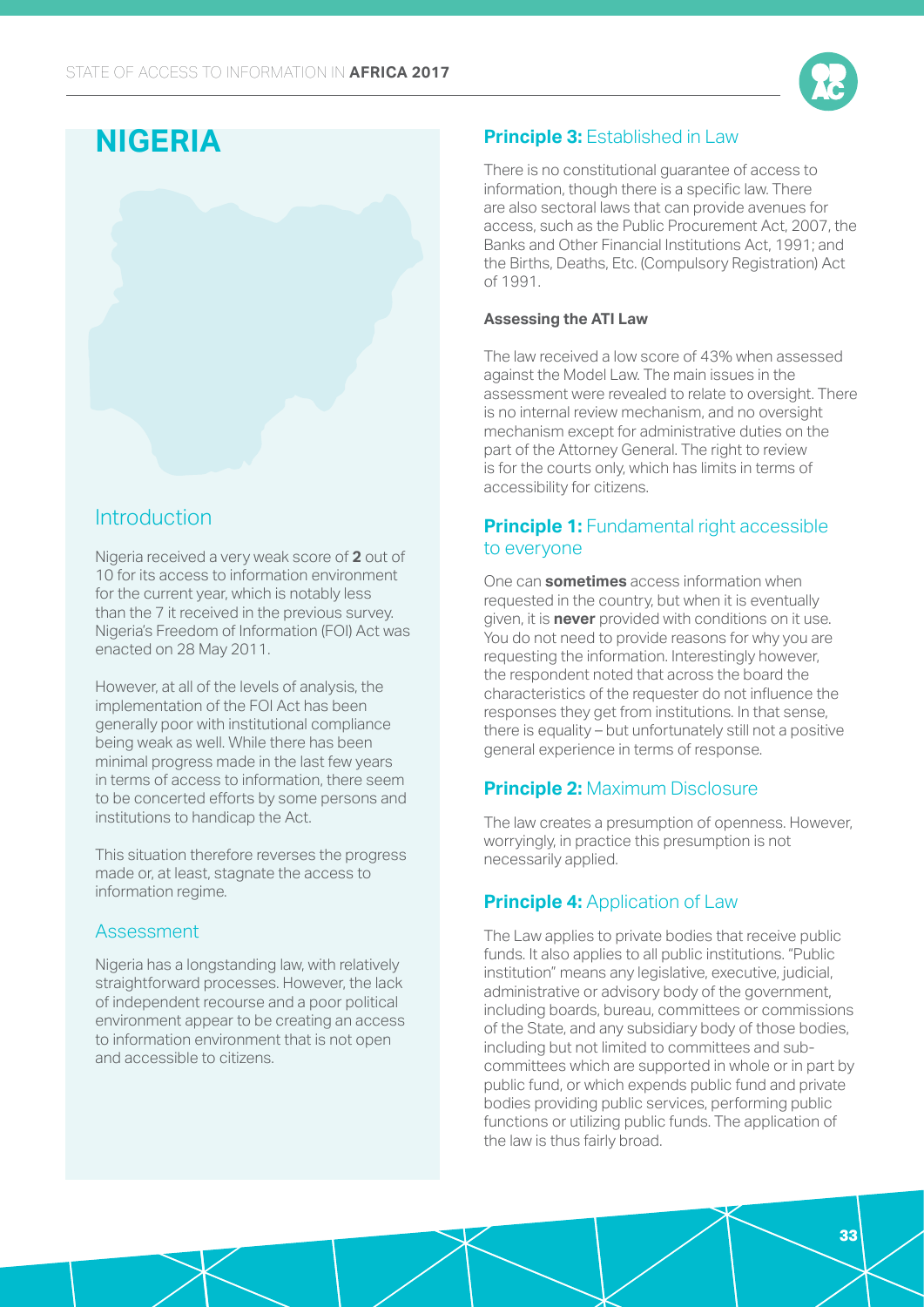#### **Principle 5:** Clear and unambiguous process

In Nigeria, the process is generally viewed as simple, accessible and cost effective (the assessment of the law itself however did not find the process sufficiently clear on paper). And immensely positively, on a scale of 1 to 10, institutions use information and communication technologies to assist with access to information requests at a level of **9**.

#### **Principle 6:** Obligation to publish information

The Act both obliges proactive disclosure, and provides guidance as to the type of records that should be disclosed. However, in practice institutions only **rarely** proactively provide information given a prevailing culture of secrecy (the Bureau of Public Service Reform does however stand as a positive exemplar). The problems in the proactive disclosure environment stem from:

- 1. A lack of awareness about the obligation;
- 2. A history of secrecy laws and oaths in civil and public service; and
- 3. A lack of effective Freedom of Information recourse system.

Proactively disclosed information is only **rarely** up to date when it is provided. On a scale of 1 to 10, institutions and agencies are only rated a **5** for their effective use of information and communication technologies to help in this regard. Institutions and agencies **never** use mechanisms or means of disseminating information that assist rural or disadvantaged communities, such as through brochures or road shows, making equality of access for all persons inconsistent.

### **Principle 7:** Language and accessibility

When information is provided, it will **always** be in a language that the average requester can understand, but in contrast will **never** be translated. The location from which the information is provided is also generally **very inaccessible**, as well.

### **Principle 8:** Limited exemptions

The Act does provide exemptions, which are clear. There is also a public interest override, worded thus:

"A public institution shall disclose any information described in subsection (l) of this section if that disclosure would be in the public interest as it relates to public health, public safety or protection of the environment and, if the public interest in the disclosure clearly outweighs in importance any financial loss or gain to, or prejudice to the competitive position of or interference with contractual or other negotiation of a third party."

Courts are also obliged to raise the public interest override if applicable.

#### **Principle 9: Oversight bodies**

There is a form of oversight by the Attorney General, but it has no independence from government. The public can approach the entity directly and it will deal with proactive disclosure issues, but it has no enforcement powers and, in terms of accessibility, only receives a 5 (on a scale of 1 to 10).

#### **Principle 11:** Whistleblower protection

There are whistleblower protections provided for Nigerian law, but, on a scale of 1 to 10 on effectiveness, the protections only received a 2. The FOI Act itself provides some protections, which include protection from criminal liability. There are also some sectoral protections, such as the Economic Financial Crimes Commission (Establishment) Act, 2004; the Independent Corrupt Practices and Other Related Offences Act; and Evidence Act. Also, there is a Federal Government Whistle-blowers Policy, under which, disclosure made in good faith could lead to an award of between 2.5% (minimum) and 5.0% (maximum) of the total amount of money recovered. These forms of financial incentives are incredibly progressive.

### **Principle 12: Right to Appeal**

The Nigerian law doesn't provide a right to internal appeal on information request decisions. As mentioned, there is a form of additional review (though it lacks independence), and a form of judicial review is also provided for – but the recourse aspects of the law are its weakness.

#### **Principle 13: Duty to collect and manage** information

There is a legal duty Nigeria to collect and manage information, as well as a national archiving law/ policy. A lack of political will, and a lack of political or administrative guidance, are seen as the main negative contributing factors on the records management practices of the public sector.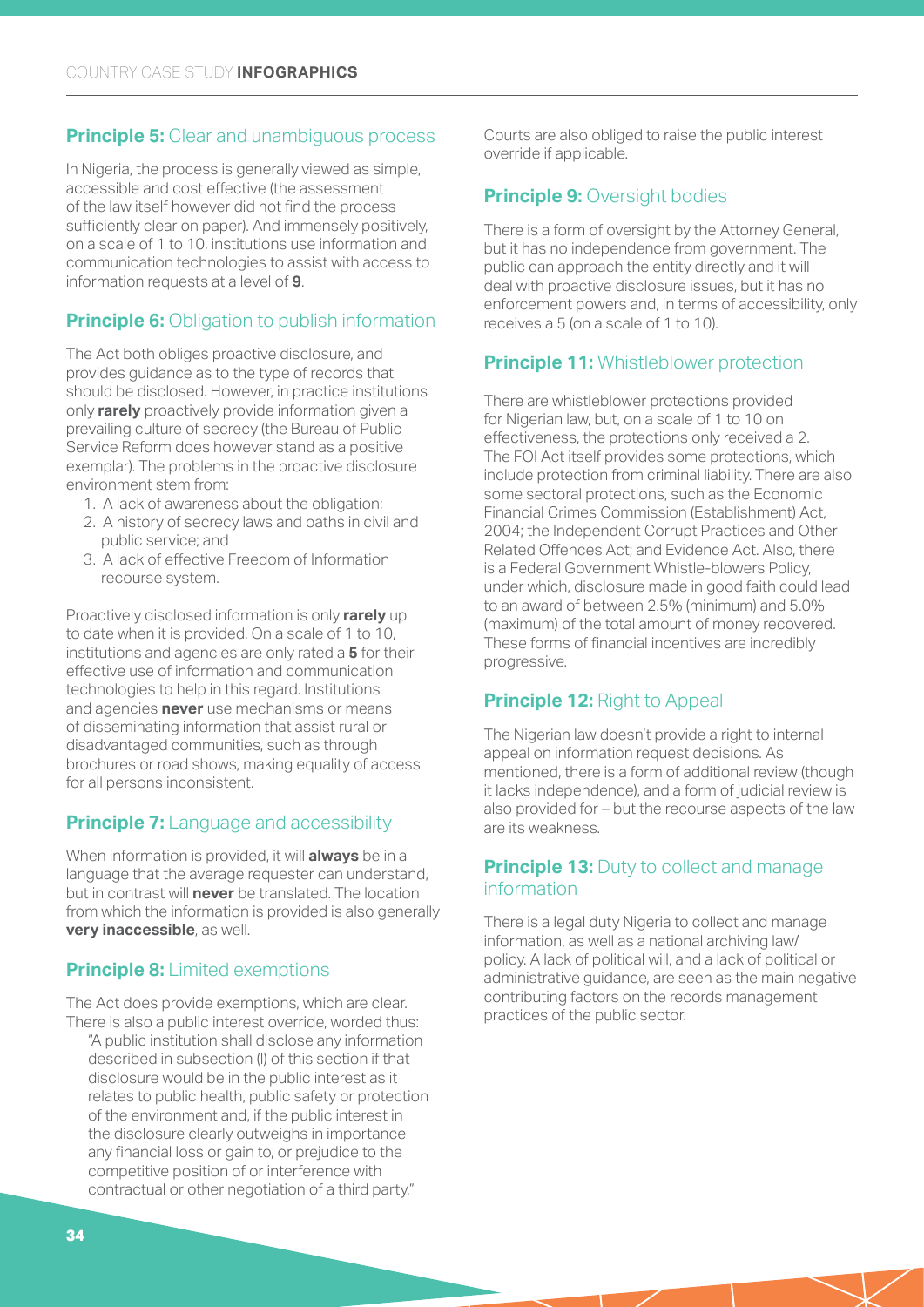

### Stories of practice in Nigeria

#### **Elections**

MRA in collaboration with the Transition Monitoring Group (TMG), a coalition of over 150 election observer and human rights organisations in Nigeria, deployed the FOI Act in 2015 in relation to Nigeria's elections.

The MRA in collaboration with the TMG reasoned that, if civil society groups and other election observer groups, adopt a view to save, monitor or influence the entire election process, then these groups do not have to wait till Election Day to find out if the Independent National Electoral Commission (INEC) and other institutions and agencies of Government which have various roles to play in the process are adequately prepared for the elections.

The organisations reasoned that election observer groups should no longer risk the elections failing for lack of proper preparation, as has been the case often in the past.

The groups instituted a project aimed to leverage on the TMG's extensive nationwide network of CSOs to determine, through requests for information from all INEC offices in the 36 states and the headquarters in Abuja, the plans and structures that INEC has put in place to ensure a smooth, free and fair election in 2015.

The monitoring also extended to other government agencies working on the elections. Under the project, MRA and the TMG selected over 150 member organizations from TMG members across the country.

The event contributed to the radical shift that characterised the 2015 elections, when compared to the previous ones in the country and highlighted the significance of citizens' access to information in instituting a transparent, free and fair electoral process.

Reports from the FOI assessments contributed to shaping debates, as issues of transparency, accountability and corruption became a central part of campaign rhetoric. Indeed, the election has been described by local and international observers as the freest, fairest and most transparent since Nigeria's return to civil rule in 1999.

#### **Disadvantaged communities**

MRA is currently using the FOI Act to engage Lagos State Government on a neglected community located in the heart of Ikeja.

Through the instrumentality of the Act, the intervention has yielded three notable achievements, even though the exercise is still on going.

These achievements are: bringing the community to government's attention; prevention of exploitation of the community by the relevant government agency; and the expression of willingness by members of the community to engage the government as a result of changed orientation, having previously resisted such motivation.

#### Researcher

Ridwan Adigun Sulaimon of Media Rights Agenda completed the survey. Ridwan is a Freedom of Information (FOI) Expert, trained many Journalists, and assists communities to ensure service delivery, using FOI Act. He analysed Nigeria's FOI Implementation Reports for five years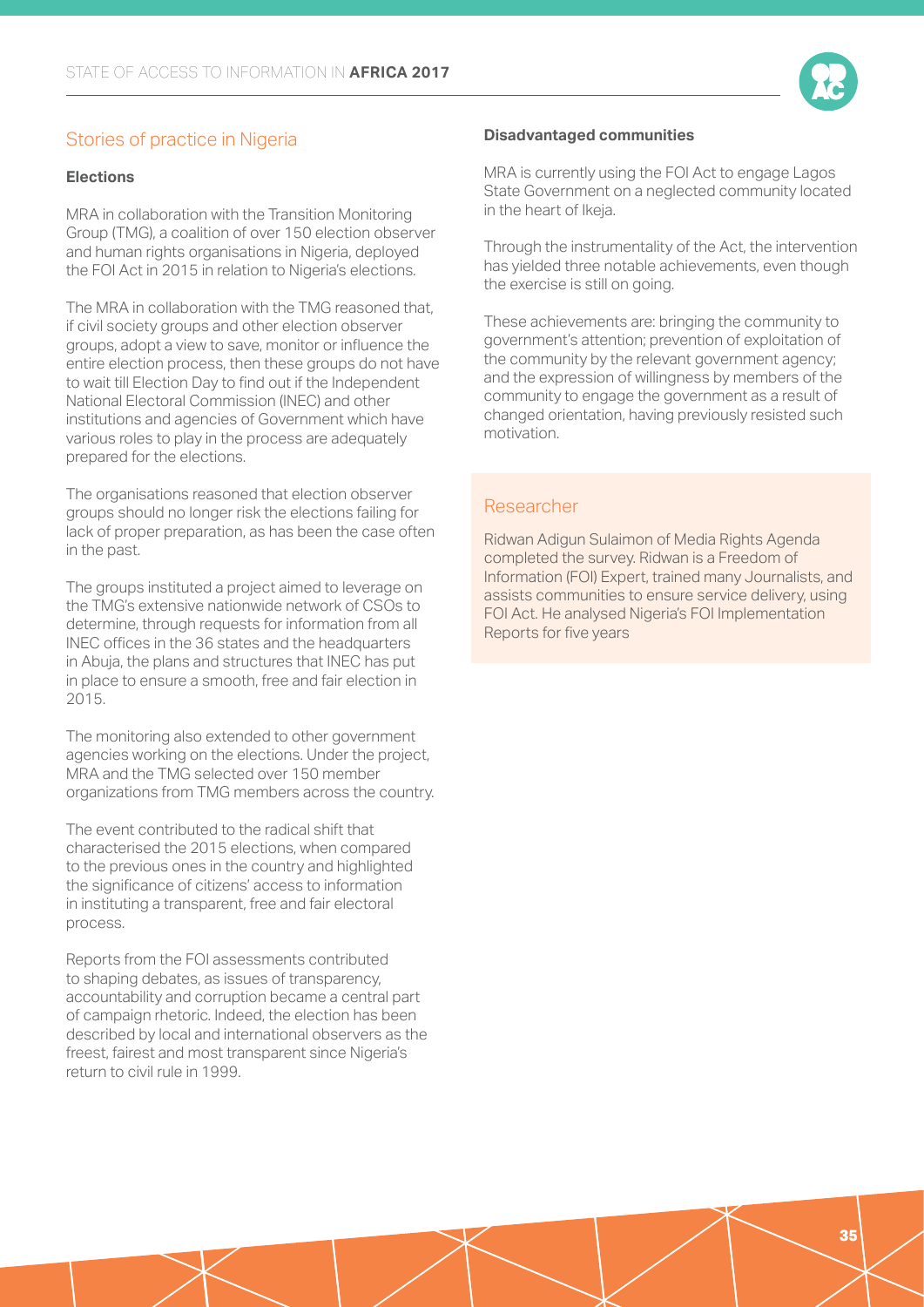## **SOUTH AFRICA**



### Introduction

South Africa has a long history of a progressive access to information law (the Promotion of Access to Information Act was passed in 2000), as well as a strong supporting legislative environment.

South Africa received a strong score of **7** out of 10 for its access to information environment for the current year, which is the same score it in fact received in the previous survey.

The law received a score of 78% when assessed against the Model Law, which is strong. This score was largely assisted by the addition of an independent oversight mechanism through another law – the Protection of Personal Information Act – that amends the access to information law to include such an entity.



The oversight mechanism has been the subject of a major amendment to the Law in recent years. While previously the South African Human Rights Commission had oversight, but with limited enforcement power, an Information Regulator was established in 2016 that now has significant recommendation and enforcement powers that relate to both access to information and personal privacy. The Office of the Regulator is still being established.



A non-profit based in South Africa, working with the South African Regional Programme on Access to Medicines and Diagnostics (SARPAM), was able to demonstrate the direct pricing benefits of having open access to medicine data. By helping provide States with open information to medicine pricing data the Botswana government learnt they were paying ten times the price South Africa was paying for medicine from the same service provider , called Nifedipine (which combats angina and heart disease). Knowing this, they were able to renegotiate the prices they were paying and make a direct saving of over USD\$1 million a year (with additional savings on its two other versions of Recombinant Human Erythropotein).



#### Assessment

While South Africa has a long legacy of access to information thanks to the age of its law, its implementation of the law has been inconsistent and weak. However, the recent establishment of the Office of the Information Regulator is a significant development that should be consistently and enthusiastically monitored.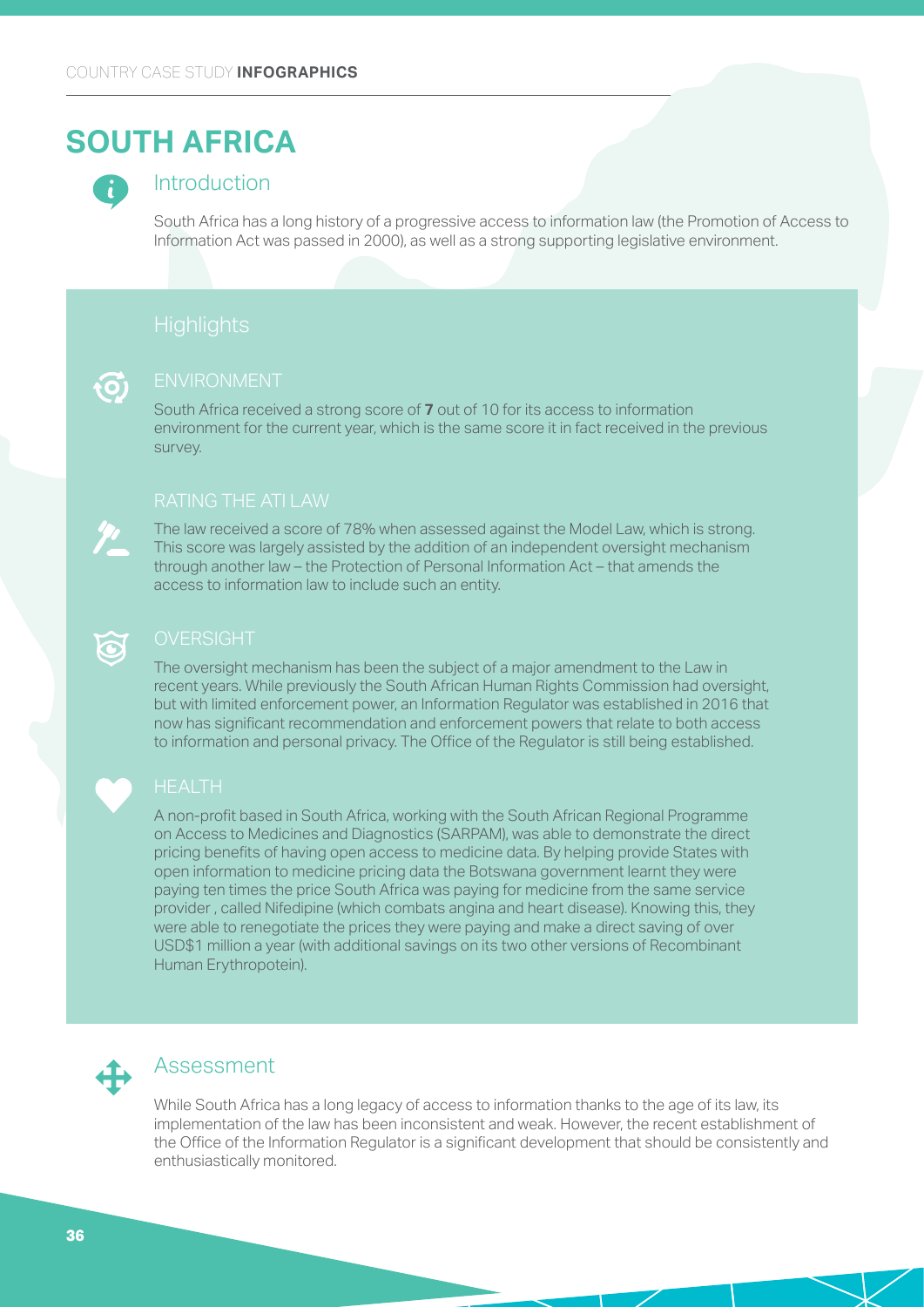

## **SOUTH AFRICA**

### Introduction

South Africa received a strong score of **7** out of 10 for its access to information environment for the current year, which is the same score it in fact received in the previous survey.

The strengths in the environment largely arise from a long history of a progressive access to information law (the Promotion of Access to Information Act was passed in 2000), as well as a strong supporting legislative environment.

Concerns remain however as to implementation, and ad hoc retrogressive laws that make the environment tenuous.

#### Assessment

While South Africa has a long legacy of access to information thanks to the age of its law, its implementation of the law has been inconsistent and weak.

However, the recent establishment of the Office of the Information Regulator is a significant development that should be consistently and enthusiastically monitored.

#### **Principle 3: Established in Law**

There is a constitutional guarantee of access to information, as well as a specific law. There are also sectoral laws that can provide avenues for access, such as National Environmental Management Act and the Public Management Finance Act.

#### **Assessing the ATI Law**

The law received a score of 78% when assessed against the Model Law, which is strong. This score was largely assisted by the addition of an independent oversight mechanism through another law – the Protection of Personal Information Act – that amends the access to information law to include such an entity. This body (the Information Regulator) is in the process of being established. There are however individual weaknesses, such as a lack of detailed guidance on proactive disclosure, and fee requirements for the making of a request (as well as reproduction of records).

#### **Principle 1:** Fundamental right accessible to everyone

One can **sometimes** access information when requested in the country, but when it is eventually given, it is **never** provided with conditions on its use. You do not need to provide reasons for why you are requesting the information (though for a request to a private body you are required to show that it is required for the exercise or protection of another right).

The class and occupation of requesters has an extremely strong influence on a requester's ability to access records. In a study conducted by a Statistics student and ODAC in 2014, there was a statistically strong indication that 'legalistic' requests that are submitted are more likely to be responded to than 'normal' ones. A comparison between the statistics of that student requester compared to the statistics of a coalition of non-governmental organisations that work on PAIA also demonstrated that a novice requester will receive far more refusals (86% refused for the novice requester versus 56.5% refused)

#### **Principle 2:** Maximum Disclosure

The law creates a presumption of openness. However, worryingly, in practice this presumption is not necessarily applied.

#### **Principle 4: Application of Law**

The Law applies to private bodies as far as is required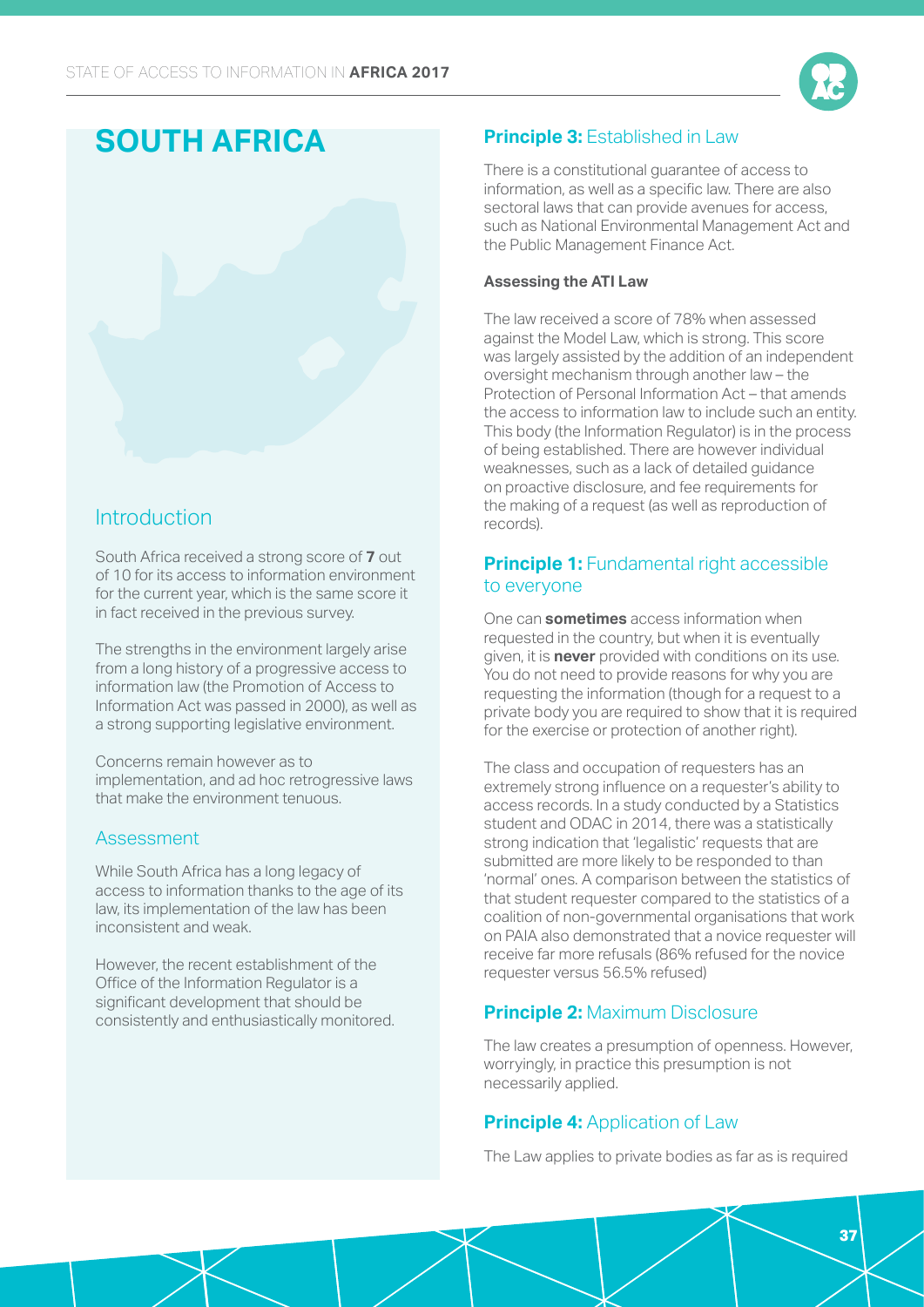for the exercise or protection of any other right. It also applies to all public bodies (and included within the definition of public bides are those bodies that perform an administrative function). The application of the law is thus fairly broad and South Africa was in fact the first African country to extend the right directly to private entities.

### **Principle 5:** Clear and unambiguous process

The biggest issue in relation to the South African process is that it is not simple enough – largely a result of the requirement of specific forms and procedures that are quite bureaucratic, and potentially off putting. Further, on a scale of 1 to 10, institutions use information and communication technologies to assist with access to information requests at a level of **4**, leaving scope for improvement of such mechanisms for processing.

### **Principle 6:** Obligation to publish information

The Act obliges proactive disclosure, but provides minimal guidance as to the type of records that should be disclosed. In practice too, institutions only **sometimes** proactively provide information given a prevailing culture of secrecy (the Department of National Treasury is a positive exemplar in this regard). The proactive disclosure environment is impeded by a lack of clarity in the law, and a lacuna of regulation or policy in relation to open data. This leads to practitioners being reluctant to proactively disclose for fear of contravening privacy, confidentiality or intellectual property rules.

Proactively disclosed information is only **sometimes** up to date when it is provided. On a scale of 1 to 10, institutions and agencies are only rated a 6 for their effective use of information and communication technologies to help in this regard. Institutional also only **rarely** use mechanisms or means of disseminating information that assist rural or disadvantaged communities, such as through brochures or road shows, making equality of access for all persons inconsistent.

### **Principle 7:** Language and accessibility

When information is provided, it will **rarely** be in a language that the average requester can understand and it will **never** be translated (records tend to be in English only). The location from which the information is provided is generally **inaccessible**, as well.

#### **Principle 8:** Limited exemptions

The Act does provide exemptions, which are clear – with both internal limitations and strong detail. There is also a public interest override, and a strong body of case law providing extra depth of understanding into the limits on the use of such exemptions (which include limitations on the harm).

### **Principle 9: Oversight bodies**

The oversight mechanism for the Law is interesting as it has been the subject of a major amendment to the Law in recent years. While previously the South African Human Rights Commission had oversight, but with limited enforcement power, an Information Regulator was established in 2016 that now has significant recommendation and enforcement powers that relate to both access to information and personal privacy. The Office of the Regulator is still being established, so a reflection on its accessibility is not currently possible. It is funded by the Department of Treasury, but reports to Parliament to improve independence.

#### **Principle 10:** Right to personal data Appeal

There is a right to access and correct your own personal information in terms of the Protection of Personal Information Act.

#### **Principle 11:** Whistleblower protection

There are whistleblower protections provided for in South African law through the Protected Disclosures Act. The protections have just recently been extended to include protection from civil and criminal liability (the Act largely relating to workplace protections). On a scale of 1 to 10 on effectiveness, the protections received a strong 7 – but this is reflective of the recent amendments, which still need to be assessed after their implementation over time.

### **Principle 12: Right to Appeal**

The South African law also provides a right to internal appeal on information request decisions (but this does not extend to proactive disclosure issues). Later judicial review is also permitted. These other forms of appeal mechanisms are viewed as **somewhat** cost effective, **not at all** timely, and only **somewhat** accessible. Judicial review is particularly problematic in relation to cost and time.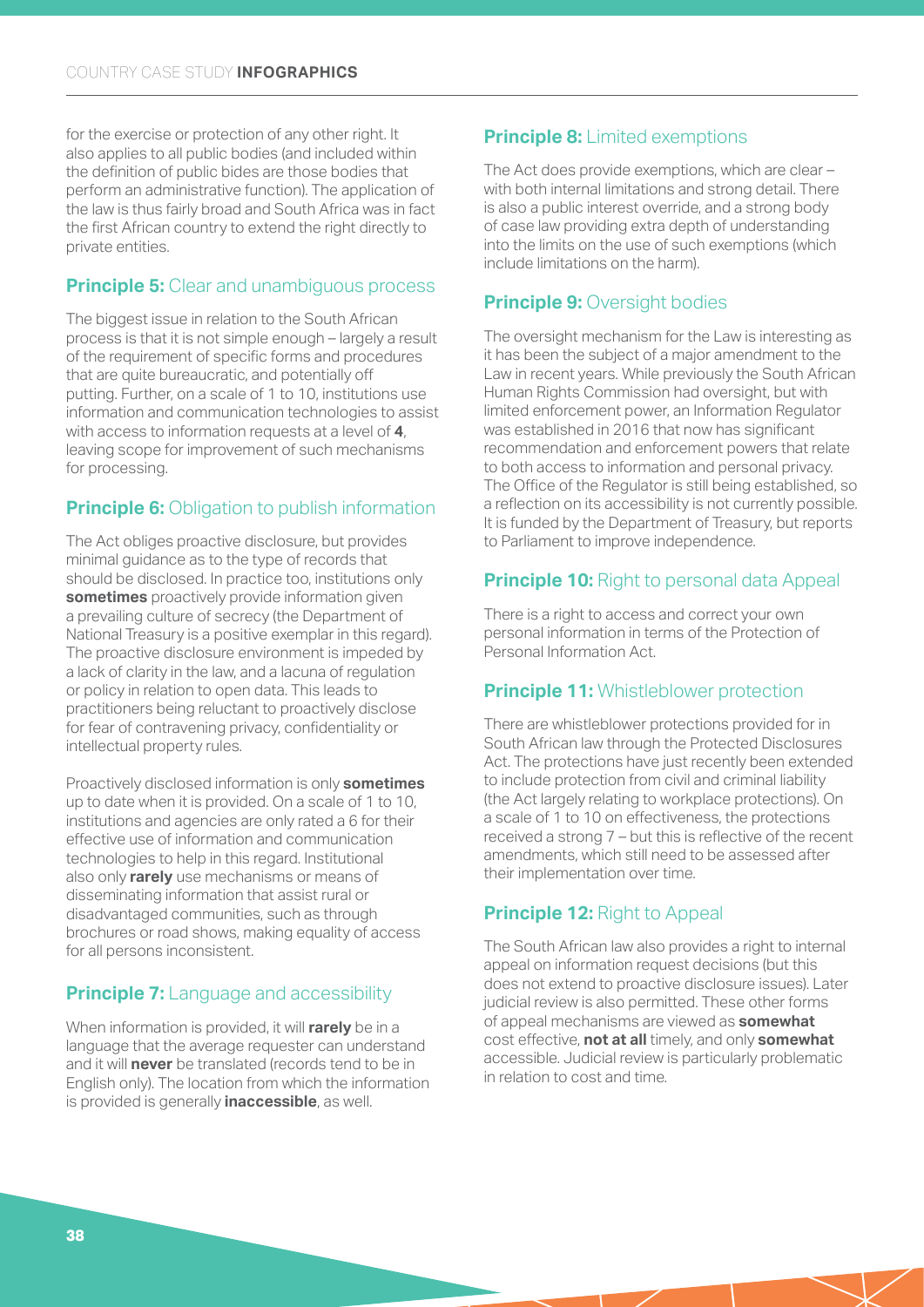

#### **Principle 13: Duty to collect and manage** information

There is a legal duty in South Africa to collect and manage information, as well as a national archiving law/policy. A lack of political will, and a lack of administrative guidance, is seen as the main negative contributing factors on the records management practices of the public sector.

### **Principle 14: Duty to Implement**

On a scale of 1 to 10 on consideration of the implementation of the Act, South Africa was given a score of **6**, with only some institutions and agencies having procedures or policies in place to help guide implementation. There are **sometimes** designated persons in place in public institutions to handle requests, but only **rarely** within private institutions. Problems with implementation are based on a lack of political will and a pervading culture of secrecy. However, up till now it has also been the lack of a fully empowered and independent oversight mechanism that has impeded implementation; so it will be interesting to monitor if the new Information Regulator impacts in this environment.

### Stories of practice in South Africa

#### **Health**

A non-profit based in South Africa, working with the South African Regional Programme on Access to Medicines and Diagnostics (SARPAM), was able to demonstrate the direct pricing benefits of having open access to medicine data.

By helping provide States with open information to medicine pricing data, the Botswana government learnt they were paying ten times the price South Africa was paying for medicine from the same service provider, called Nifedipine (which combats angina and heart disease).

Knowing this, they were able to renegotiate the prices they were paying and make a direct saving of over USD\$1 million a year (with additional savings on its two other versions of Recombinant Human Erythropotein).

#### Researcher

Gabriella Razzano of the Open Democracy Advice Centre completed the survey. Gabriella is the Director of the Open Democracy Advice Centre. She has a BA LLB from the University of Cape Town, graduating with distinction in Sociology. She formerly clerked with Justice Yacoob of the Constitutional Court and worked with University of Witwatersrand, amongst others. She has a particular focus on access to information and freedom of expression issues in a digital context. She is a Founding Director of OpenUp (formerly Code for South Africa), an Internet Governance Fellow, an alumnus of the International Visitor Leadership Program (Global Digital Leader), and is currently an Atlantic Fellow studying Social Inequality at the London School of Economics.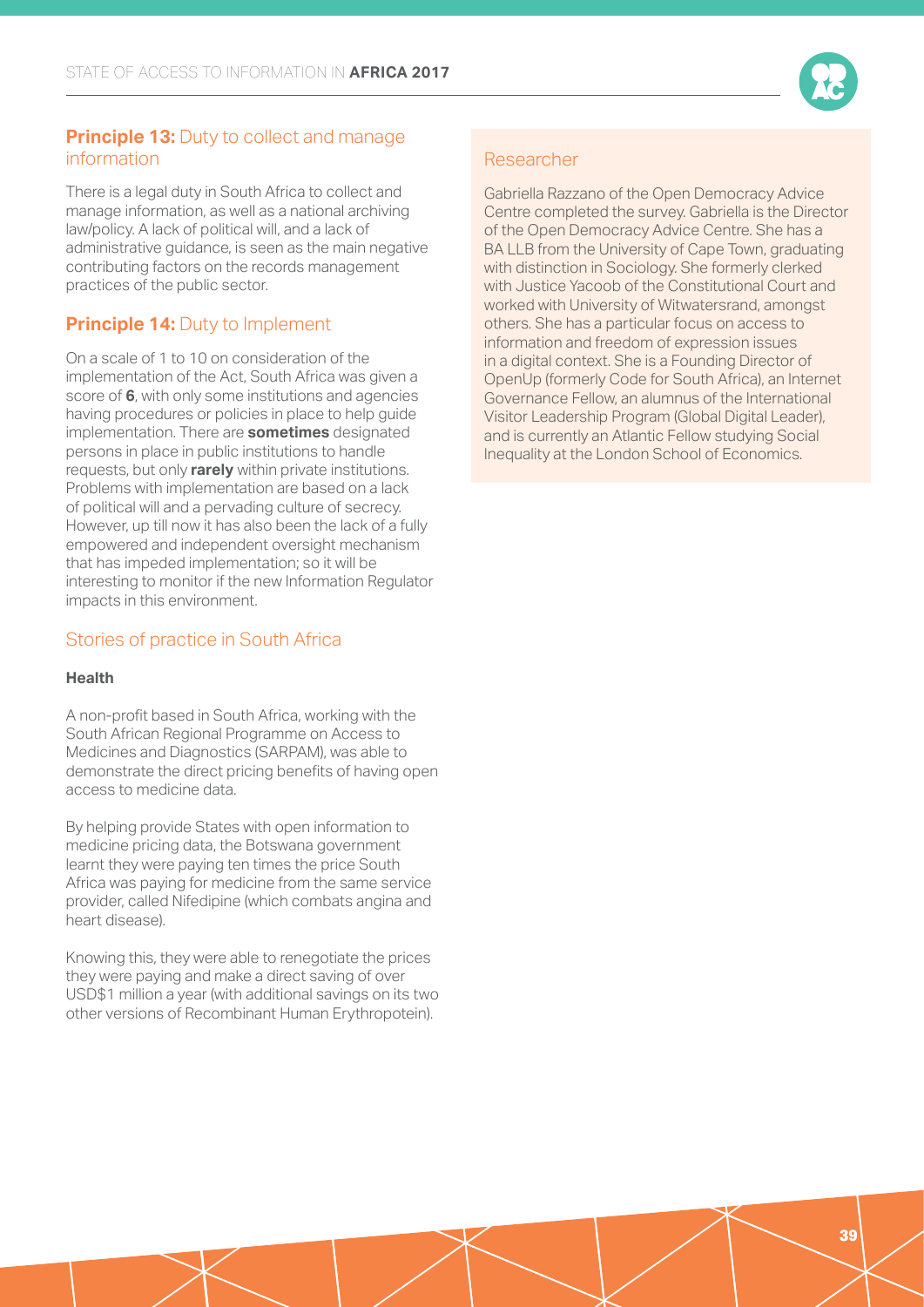## **TANZANIA**



### Introduction

In 2015, there was a move by government to enact two bills all under the certificate of urgency (the Access to Information Bill 2015 and the Media Services Bill 2015). Stakeholders vehemently opposed this move, and Parliament refused to continue with the enactment processes, instead asking government to use a normal procedure of enactment of laws that would involve public consultations. The two Bills were subsequently passed into law in 2016. Despite the fact that the two Laws are not the exact quality that stakeholders wished for, they are inclusive of stakeholder opinions.



Tanzania received a strong score of **7** out of 10 for its access to information environment for the current year, which was viewed as a significant improvement from the preceding year.



The law received a score of 59% when assessed against the Model Law. Noticeable weaknesses are the lack of an independent oversight mechanism and considered internal review mechanism.



The review of the Act noted that reference is made to proactive disclosure in the Act's own objectives. And specific guidance on proactive disclosure is provided in section 9.

"[There is a] lack of understanding of the right of the public to know or to be informed. Public servants still believe that people don't need to know certain information. The culture of secrecy is still embedded in their minds".



#### **ELECTIONS**

The 2015 General Elections were probably the most contested elections in the history of this country. Because of the flow of the information and perhaps due to the widespread use of social media, there were massive turnouts of people during the registration process, during the campaigns and during voting. Access to voter information was plenty and this encouraged two of the sections of the public who rarely take part in electoral processes - women and youth - to turn out in large numbers during the process.



### Assessment

In spite of an improved legislative environment, there is still scope for depth to be provided to the law and improved implementation. A major weakness of the Act itself is its brevity, and its subordination to other laws. However, it does seem as if a strong environment is busy being established that may contribute to improving access to information through proactive disclosure.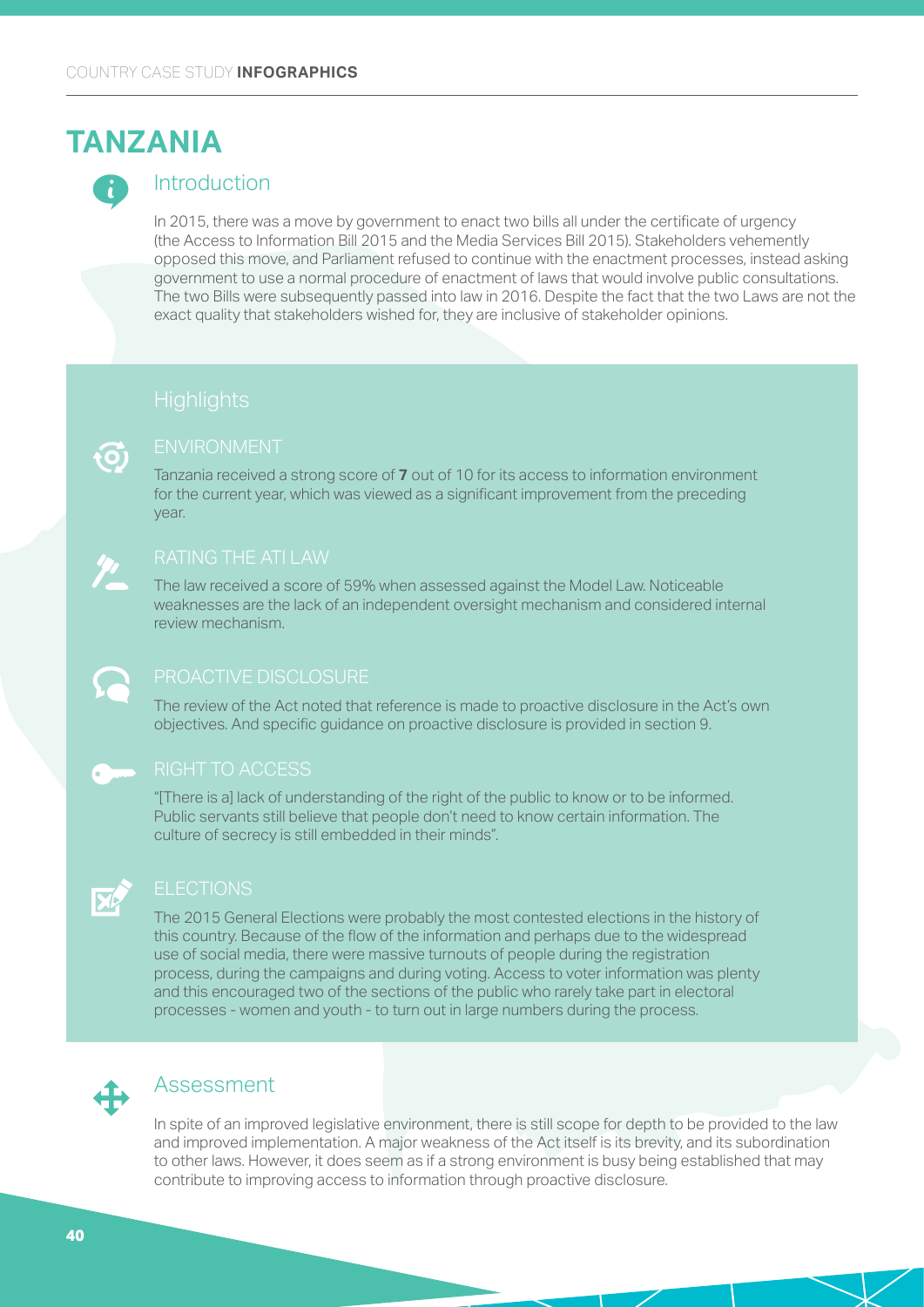

## **TANZANIA**

### Introduction

Tanzania received a strong score of **7** out of 10 for its access to information environment for the current year, which was viewed as a significant improvement from the preceding year. The right to seek, obtain and disseminate information is provided for under Article 18 of the Constitution of the United Republic of Tanzania of 1977.

In 2015, there was a move by government to enact two bills all under the certificate of urgency (the Access to Information Bill 2015 and the Media Services Bill 2015). Stakeholders vehemently opposed this move, and Parliament refused to continue with the enactment processes, instead asking government to use a normal procedure of enactment of laws that would involve public consultations.

The two Bills were subsequently passed into law in 2016. Despite the fact that the two Laws are not the exact quality that stakeholders wished for, they are inclusive of stakeholder opinions. While these laws have improved the environment, the passage of other laws has threatened access to information.

#### Assessment

In spite of an improved legislative environment, there is still scope for depth to be provided to the law and improved implementation. A major weakness of the Act itself is its brevity, and its subordination to other laws. However, it does seem as if a strong environment is busy being established that may contribute to improving access to information through proactive disclosure.

#### **Principle 3: Established in Law**

There is a constitutional guarantee of the right of access to information in Tanzania, as well as a specific law called the Access to Information Act, 2016. There are also sectoral laws that can provide avenues for access, such as the Client Services Charter.

#### **Assessing the ATI Law**

The law received a score of 59% when assessed against the Model Law. Noticeable weaknesses are the lack of an independent oversight mechanism and considered internal review mechanism. The Act was passed after the Model Law came into effect.

#### **Principle 1:** Fundamental right accessible to everyone

One can **often** access information when requested in the country. And, when it is eventually given, it is **rarely** provided with conditions on its use. The practice also seems to require requesters to explain why they are requesting information, which can be problematic (and make it easier to discriminate against particular types of requesters.

The only characteristic to be **very influential** in a requester's ability to access records was cited as being occupation. The respondent noted a case study to demonstrate this:

"I went there as a university student requesting information that [could] help me write my research report. However, they refused to receive my request letter just because I personally wrote it and not the College that I said I was from. Thus not only was I denied information, but even my letter was rejected."

The Act applies to citizens, rather than all persons as well.

### **Principle 2:** Maximum Disclosure

There is no presumption of openness in practice, which contextualises the Act and implementation in a negative light, although a presumption of openness is in contrast implied through the wording of section 5 of the Act itself.

### **Principle 4: Application of Law**

The Law applies to private bodies that either use public funds, or are information holders of information with "significant public interest". It also applies to "any public authority". The application of the law is thus fairly broad.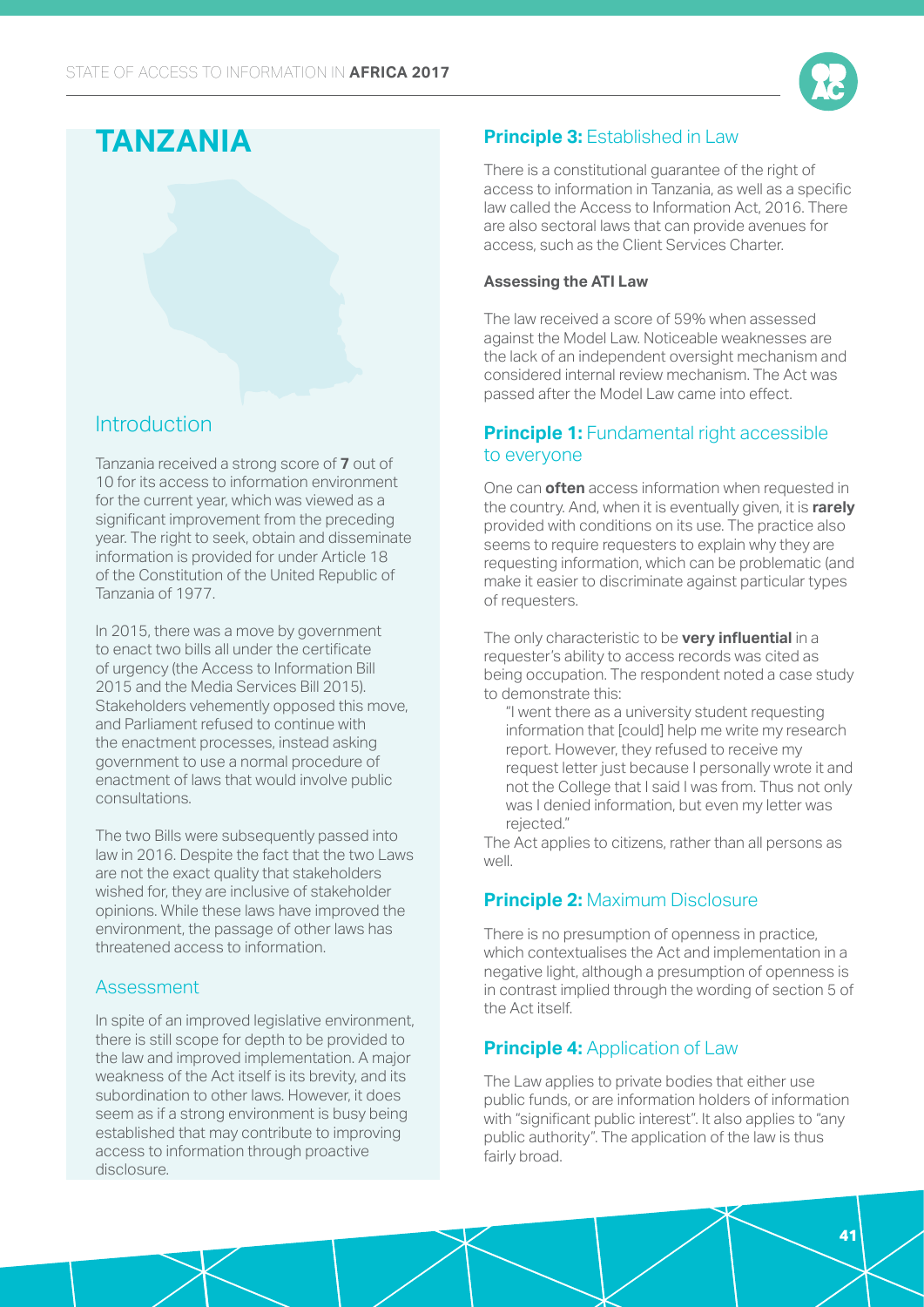#### **Principle 5:** Clear and unambiguous process

Although the act itself describes a set procedure, the respondent noted that these provisions are not as clear, simple and effective as they should be. On a scale of 1 to 10, institutions use information and communication technologies to assist with access to information requests at a level of **5**, leaving scope for improvement of such mechanisms for processing.

#### **Principle 6:** Obligation to publish information

Importantly, the review of the Act noted that reference is made to proactive disclosure in the Act's own objectives. And specific guidance on proactive disclosure is provided in section 9. This legislative embedding of proactive disclosure may be linked to the fact that the Act was passed after the Model Law, which provides a strong framework on this form of access. In practice, institutions **sometimes** proactively provide information. The main hindrance to proactive disclosure is described thus:

"[There is a] lack of understanding of the right of the public to know or to be informed. Public servants still believe that people don't need to know certain information. The culture of secrecy is still embedded in their minds".

Proactively disclosed information is **often** up to date when it is provided. However, on a scale of 1 to 10, institutions and agencies are only rated a 5 for their effective use of information and communication technologies to help in this regard. They only **sometimes** use mechanisms or means of disseminating information that assist rural or disadvantaged communities, such as through brochures or road shows. This demonstrates how a strongly phrased law can potentially contribute to better proactive disclosure practice, but also how important the political environment remains.

#### **Principle 7:** Language and accessibility

When information is provided, it will **often** be in a language that the average requester can understand and it will **often** be translated. Further, the location from which the information is provided is generally **accessible**. This helps to contribute to the "reality" of access to information for citizens.

### **Principle 8:** Limited exemptions

The Act does provide for legislated exemptions, which are described by the respondent as **clear**. There is no express and uniform public interest override, though. And the exemption grounds are only described in brief – with little guidance provided on potential internal limitations etc. – allowing for a broad scope in their application.

#### **Principle 9: Oversight bodies**

There is no oversight mechanism in place for either enforcement (or promotion and monitoring) of the Act, though there is scope within regulations for the formation of such.

#### **Principle 11:** Whistleblower protection

Tanzania has legislative protections for whistleblowers in place, which includes protection from criminal liability. However, the effectiveness of these provisions is difficult to currently judge, as the law is new and regulations are not yet in place.

#### **Principle 14: Duty to Implement**

On a scale of 1 to 10 on consideration of the implementation of the Act, Tanzania was given a very low score of **1** – this is not aided by the fact that there are not seemingly procedures or policies in place to help guide implementation. There are **often** designated persons in place in public institutions to handle requests, but only **sometimes** within private institutions. Problems with implementation are based on three key realities:

- 1. A lack of political will to implement the law. The Law was the first to be enacted before the Media Services Act. However, the latter has regulations in place already and the former has not.
- 2. A lack of knowledge of the Law among the public servants.
- 3. A low level of awareness among the public.

#### Stories of practice in Tanzania

#### **Elections**

The 2015 General Elections were probably the most contested elections in the history of this country. Because of the flow of the information and perhaps due to the widespread use of social media, there were massive turnouts of people during the registration process, during the campaigns and during voting. Access to voter information was plenty and this encouraged two of the sections of the public who rarely take part in electoral processes - women and youth - to turn out in large numbers during the process.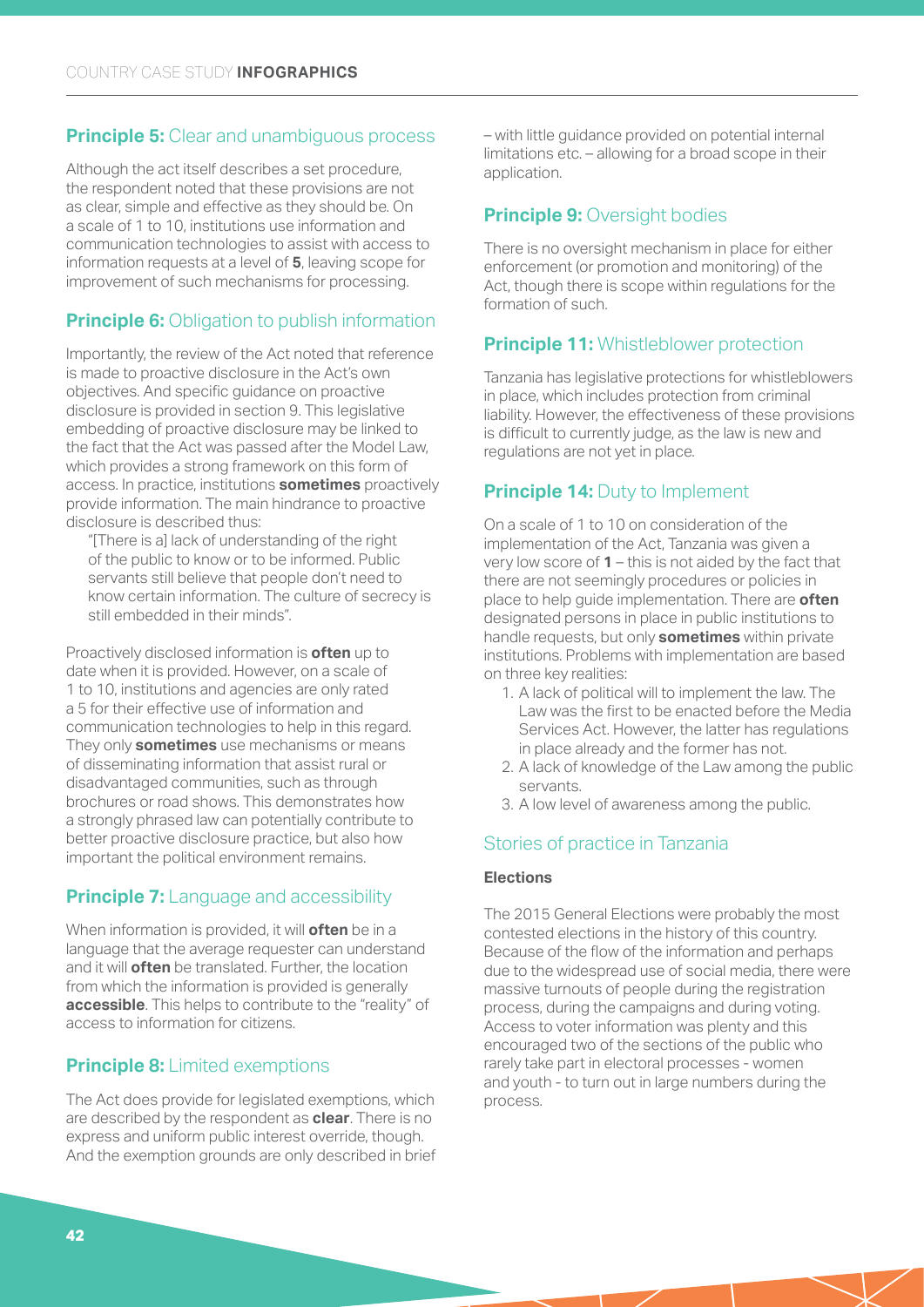#### **Corruption**

Corruption has been a big issue in Tanzania for the past decade. At no point has there been as many corruption scandals revealed in Tanzania than in the last 10 years. There has been a lot of information coming out especially from the Parliament of Tanzania, information that has led to shaking of the government to the extent of reshuffling the cabinet several times. Free flow of this information, and others from Parliament, was due to the live airing of the Parliament sessions which has led the public to react and push the authorities to hold those responsible to account. In recent years, some members of the public were seen paying a few shillings to the TV Kiosks, where they normally show football matches for a fee, to watch what was happening in the Parliament. Access to Parliament information has really helped the nation to realise that something is wrong - and pushed them to stand for their nation.

#### Researcher

Gasirigwa Sengiyumva of MISA-Tanzania completed the survey. Gasirigwa is a Tanzanian national and a Journalist by Profession. He has worked for both state owned and private print media in Tanzania. He has worked as a Country Coordinator for the Canadian based Journalist for Human Rights (JHR). He has coordinated human rights training for journalists and worked towards establishing a human rights training curricula in Journalism Schools and colleges. Currently, he works as a Programme/Information & Research Officer for the Media Institute of Southern Africa (MISA) Tanzania Chapter. He holds a Bachelors Degree in Mass Communication from Kampala International University in Uganda has over 10 years in the information industry.

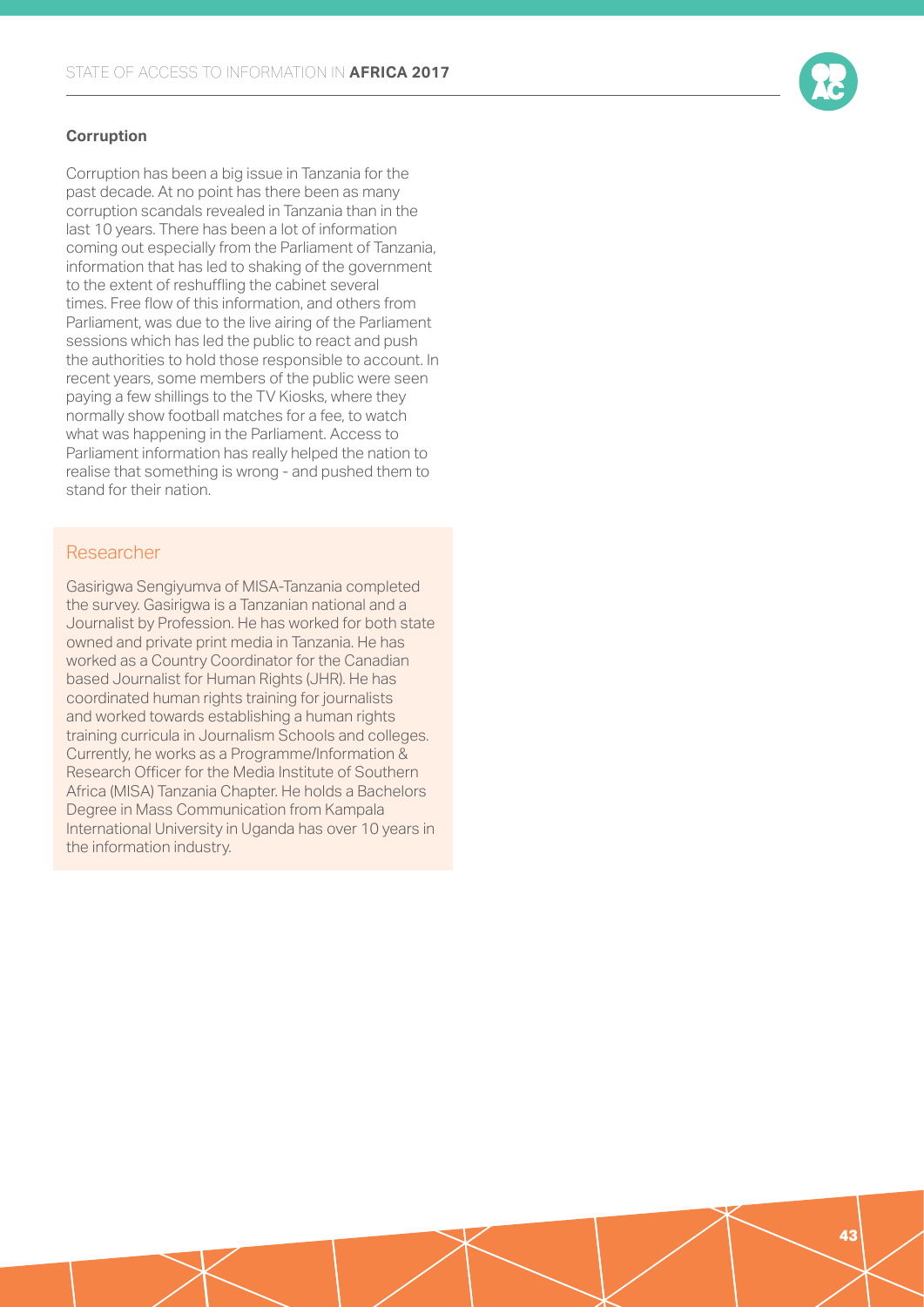## **UGANDA**



### Introduction

While Uganda has an Access to Information Act and regulations, and as with many of the other African countries in this survey that do as well, implementation remains a challenge. This implementation is made more challenging but the lack of sufficient recourse.

Uganda received a weak score of **6** out of 10 for its access to information environment for the current year (a similar score to that it received in the 2015 survey.



The law received a weak score of 55% when assessed against the Model Law.

The Act does not apply to private bodies under any circumstances. It is interesting to note how, more and more, this lack of extension is actually an anomaly amongst the countries reviewed. There are also limitations on the types of public bodies, which the Act applies to.



When information is provided, it will **rarely** be in a language that the average requester can understand and it will **never** be translated.



#### MEDIA TREATMENT

"In refusing to grant request for asset declaration filed by Ronald Ssekyewa, a News Editor of Kampala Dispatch Newsletter, the Inspector General of Government cites among others "risk of it being published further....".



### Assessment

Uganda has had problems in the implementation of its law, which is not aided by the limited forms of recourse available to requesters. The scope of the law is also unusually limited. There may be opportunities to push for reform of the law in line with the AU Model Law, which could assist in remedying some of the implementation problems borne of weak drafting in particular.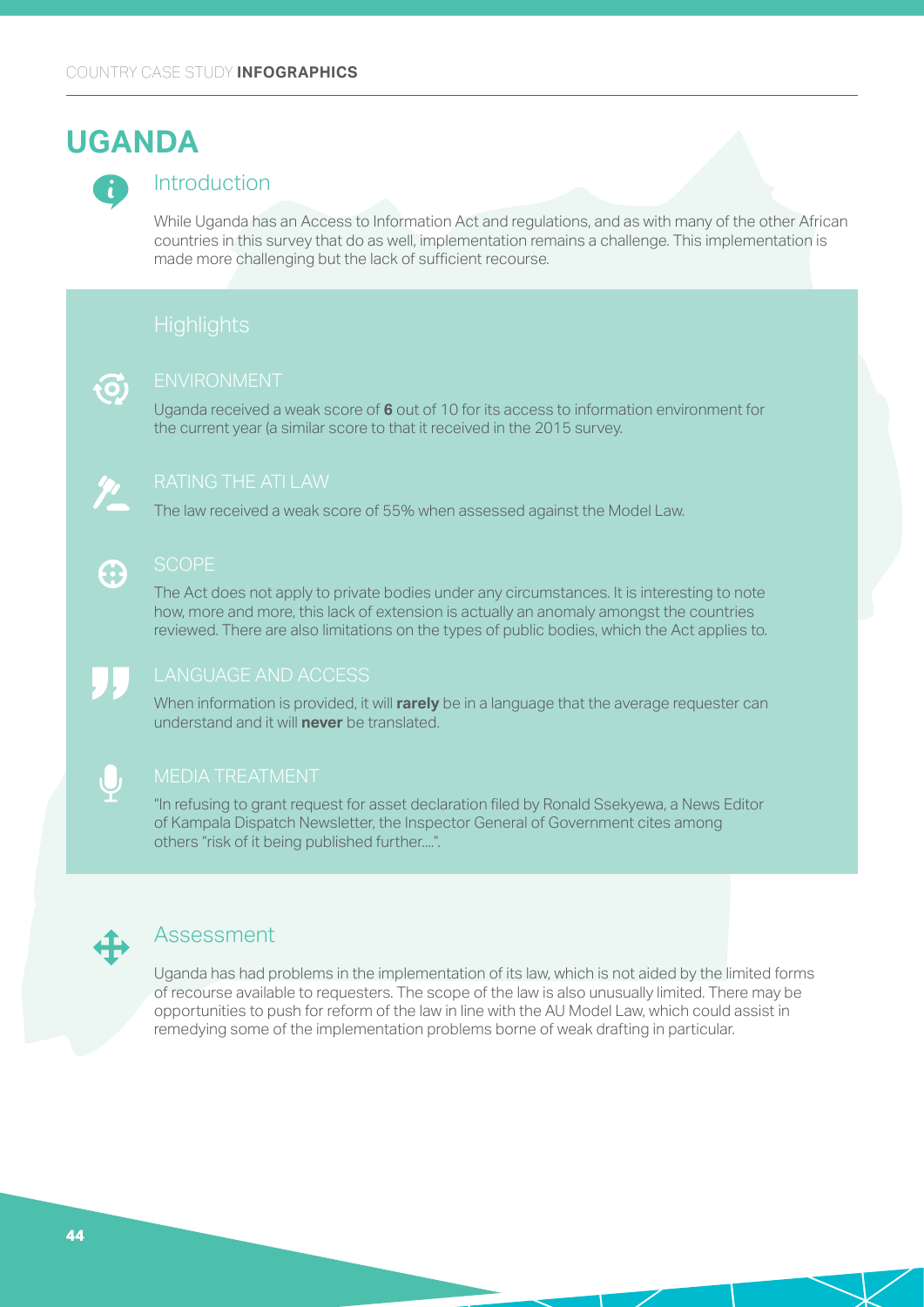

## **UGANDA**

### Introduction

Uganda received a weak score of **6** out of 10 for its access to information environment for the current year (a similar score to that it received in the 2015 survey).

While Uganda has an Access to Information Act and regulations, and as with many of the other African countries in this survey that do as well, implementation remains a challenge. <sup>8</sup>

This implementation is made more challenging but the lack of sufficient recourse.

#### Assessment

Uganda has had problems in the implementation of its law, which is not aided by the limited forms of recourse available to requesters.

The scope of the law is also unusually limited. There may be opportunities to push for reform of the law in line with the AU Model Law, which could assist in remedying some of the implementation problems borne of weak drafting in particular.

#### **Principle 3: Established in Law**

There is a constitutional guarantee of access to information, as well as a specific law. There are also sectoral laws that can provide avenues for access, such as the National Environmental Management Act, and the Petroleum (EPD) Act.

#### **Assessing the ATI Law**

The law received a weak score of 55% when assessed against the Model Law. This was probably impacted by the fact that the Act was passed after the Model Law came into effect. The main weaknesses relate to a lack of independent oversight and a lack of internal appeal as alternative forms of recourse. The scope and application of the law is also viewed as being quite narrow.

#### **Principle 1:** Fundamental right accessible to everyone

One can **sometimes** access information when requested in the country. However, when it is eventually given, it is **never** provided with conditions on its use and you are not required to justify your request.

Political association, nationality and occupation are the characteristics of requesters that are noted to affect how a person's requests are responded to. As the respondent noted:

"In refusing to grant request for asset declaration filed by Ronald Ssekyewa, a News Editor of Kampala Dispatch Newsletter, the Inspector General of Government cites among others "risk of it being published further....".

This is thus symptomatic of the problems illustrated in a number of the country case studies where journalists in particular are discriminated against in the requesting process.

#### **Principle 2: Maximum Disclosure**

The law creates a presumption of openness. However, worryingly, in practice this presumption is not applied.

#### **Principle 4: Application of Law**

The Act does not apply to private bodies under any circumstances. It is interesting to note how, more and more, this lack of extension is actually an anomaly amongst the countries reviewed. Documents such as the AU Model Law are thus playing an increasingly important role in mainstreaming the idea that the law should be as broadly applicable as possible. There are also limitations on the types of public bodies, which the Act applies to: contrary to the good practice of protecting information based on the contents of the record itself, Uganda's Access to Information Act protects all cabinet records and those of its sub committees.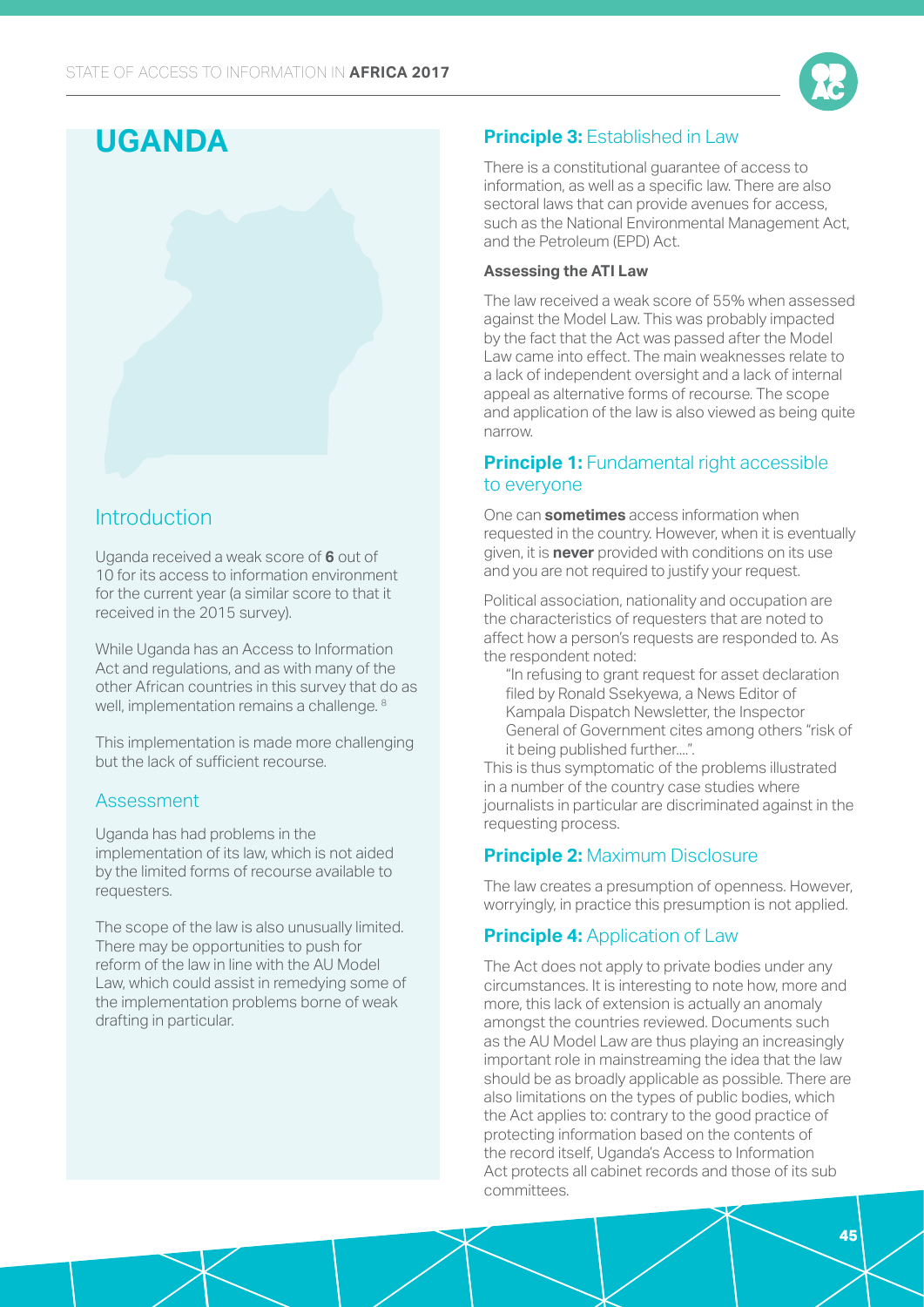#### **Principle 5:** Clear and unambiguous process

The process for requesting is viewed as simple, but it is not clear. On a scale of 1 to 10, institutions use information and communication technologies to assist with access to information requests at a level of **4**, leaving scope for improvement of such mechanisms for processing.

#### **Principle 6:** Obligation to publish information

The Act both obliges proactive disclosure, and provides guidance as to the type of records that should be disclosed. However, in practice, institutions only **sometimes** proactively provide information, which stems from a lack of awareness of the obligations and a lack of resources (especially equipment and internet) for responsible staff.

Both the Ministry of Finance Planning and Economic Development and the Ministry of Lands, Housing and Urban Development stand as examples of best practice on proactive disclosure in Uganda.

Proactively disclosed information is **often** up to date when it is provided. However, on a scale of 1 to 10, institutions and agencies are only rated a **4** for their effective use of information and communication technologies to help in this regard. And they **rarely** use mechanisms or means of disseminating information that assist rural or disadvantaged communities, such as through brochures or road shows.

#### **Principle 7:** Language and accessibility

When information is provided, it will **rarely** be in a language that the average requester can understand and it will **never** be translated. However, the location from which the information is provided is generally **accessible**.

#### **Principle 8:** Limited exemptions

There are exemptions provided for in the law, which are somewhat clear. There is a public interest override provided for in the law, as well:

"34. Mandatory disclosure in public interest. Notwithstanding any other provision in this Part, an information officer shall grant a request for access to a record of the public body otherwise prohibited under this Part if - (a) the disclosure of the record would reveal evidence of - (i) a substantial contravention of, or failure to comply with the law; or (ii) an imminent or serious public safety, public health or environmental risk; and (b) the public interest in the disclosure of the record is greater than the harm contemplated in the provision in question".

#### **Principle 11:** Whistleblower protection

There are whistleblower protections provided for in Ugandan law that include protection from criminal liability. On a scale of 1 to 10 on effectiveness however, the protections only received a **1**. This is because:

"Most citizens do not trust institutions mandated to implement Whistleblower Act. This is partly because appointment in many public offices is based on loyalty, rather than competence, affecting the independence of institutions. The second factor is lack of public awareness of the llaw itself1".

#### **Principle 12: Right to Appeal**

The law provides a right to judicial review, but this form of review **not at all** cost effective, timely or accessible for citizens.

#### **Principle 13: Duty to collect and manage** information

There is a legal duty in Uganda to collect and manage information, as well as a national archiving law/policy. Poor financial resources and a lack of human resources are seen as the main negative contributing factors on the records management practices of the public sector (there's are largely thus internal capacity problems).

#### Stories of practice in Uganda

#### **Health**

The disappearance of malaria medicine was a persistent problem at Mpugwe Health Centre. Following the African Freedom of Information Centre's access to information training, a participant made an information request regarding records of delivery of medicine and doses in each delivery. Information revealed that, in spite of regular supply, there were unexplained shortages. The requester demanded that information be displayed on notice board following, which there was no reported lack of medicine.9

#### Researcher

Gilbert Sendugwa of the African Freedom of Information Centre completed the survey. Over the last 6 years Gilbert has championed advancement of ATI in Africa through research, advocacy and capacity building programmes.

9. You can read more about the case study here: http://africafoicentre.org/ index.php/reports-publications/194-afic-case-studies-impact-stories/file

<sup>8.</sup> Additional and more detailed information on Uganda (as well as Malawi and Kanya) can be sourced at: http://africafoicentre.org/index.php/reportspublications/216-ati-baseline-study-final-report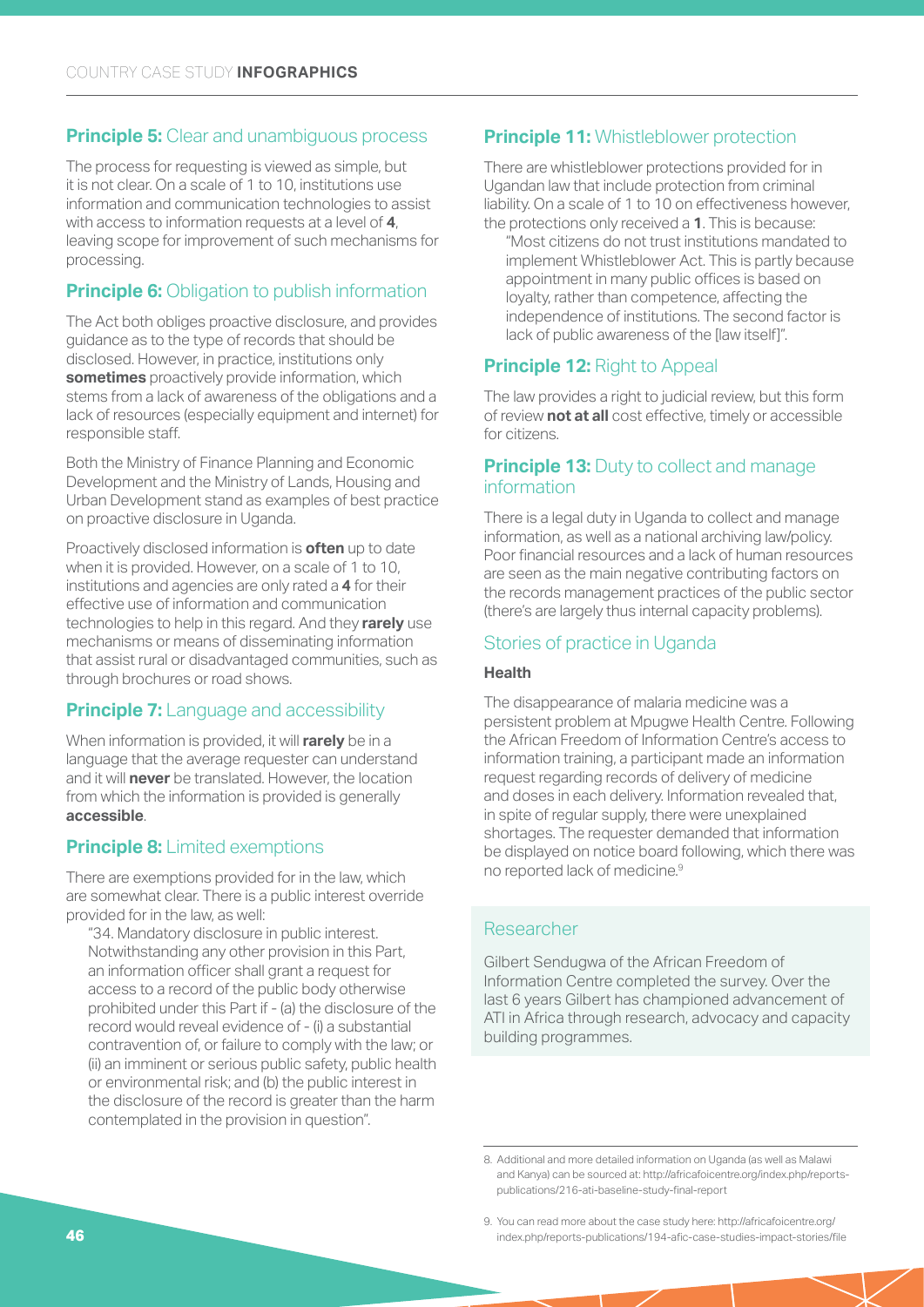

## **ZIMBABWE**



### Introduction

Although Zimbabwe has an access to information law, accessing information held by public bodies remains a challenge. There is no proactive disclosure of information and citizens have to go through a cumbersome process to access information.



Zimbabwe was given a low score of **3** out of 10 for its access to information environment in the current year (a score lower than that provided in the previous survey).



The law received a score of 56% when assessed against the Model Law. Noticeable weaknesses are in the lack of an internal review mechanism, and in terms of lack of clarity and guidance in the procedure mechanisms.

Nationality is cited as **extremely influential** in a requester's ability to access records (this in spite of the fact the Act refers to 'every person'), with political association and occupation also demonstrated to be **very influential** (with a similar pattern reflected in the 2015 survey results).

There is no legal (though there is some insinuation in the objects of the Act) or practical presumption of openness



T

### CULTURE OF SECRECY

"There is strong centralised bureaucracy in Zimbabwe whereby every decision, however inconsequential, will have to be bounced off heads of public bodies. This has engendered a culture of secrecy and insulated public bodies from public scrutiny. And there is no willingness by government to open up, as that would expose excesses and ultimately result in citizens demanding accountability".



### Assessment

Zimbabwe is a key example of how the existence of a specific access to information is a necessary, but not sufficient, step for insuring a strong access to information environment. Both the quality of the law, and its implementation, are also incredibly significant for the reality of citizens.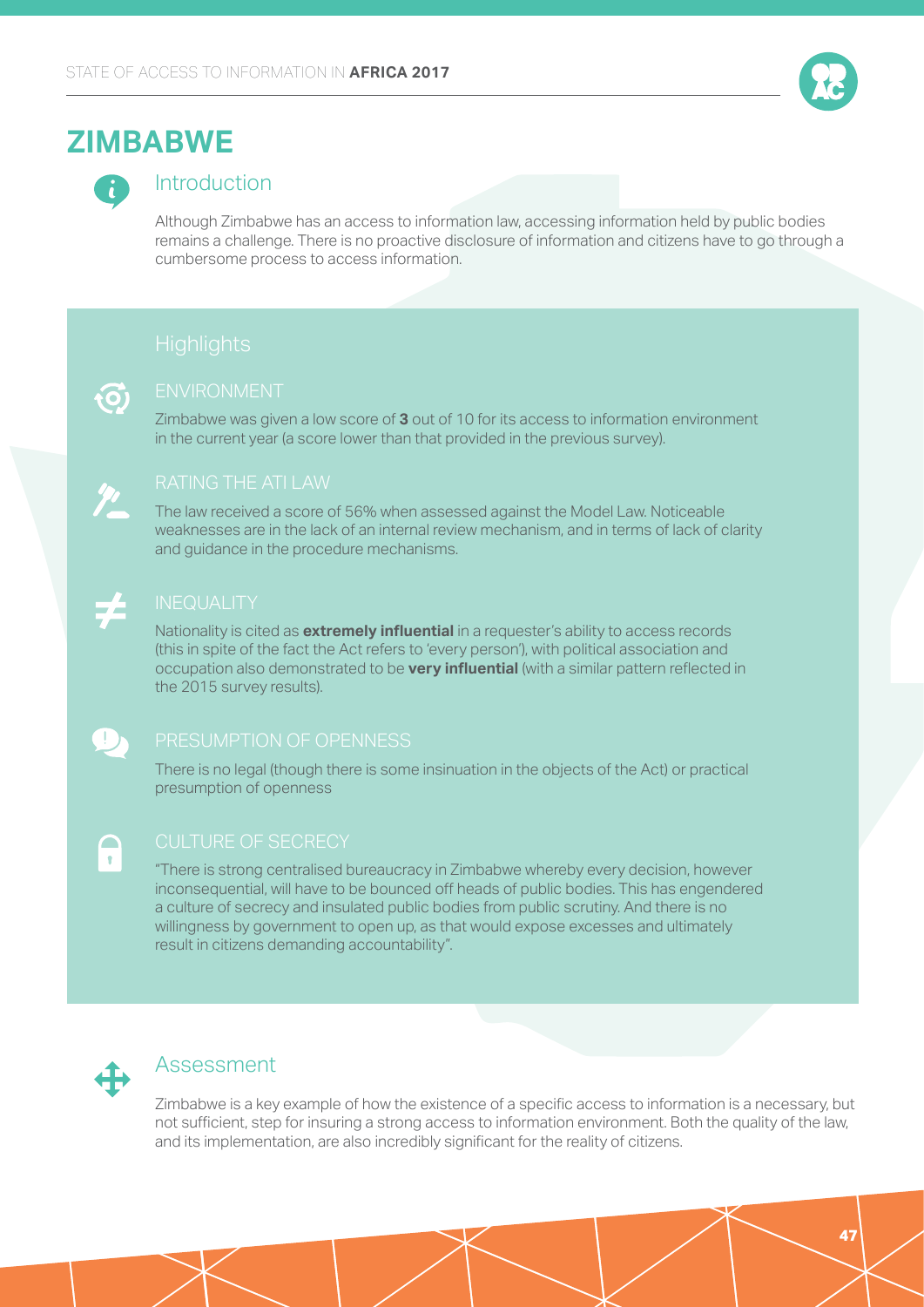## **ZIMBABWE**

### Introduction

Zimbabwe was given a low score of **3** out of 10 for its access to information environment in the current year (a score lower than that provided in the previous survey).

Although Zimbabwe has an access to information law, accessing information held by public bodies remains a challenge.

There is no proactive disclosure of information and citizens have to go through a cumbersome process to access information. In fact, instead of enabling easy access to information, the law makes it practically difficult to exercise this right.

#### Assessment

Zimbabwe is a key example of how the existence of a specific access to information is a necessary, but not sufficient, step for insuring a strong access to information environment. Both the quality of the law, and its implementation, are also incredibly significant for the reality of citizens.

A particular issue that arises from examining both the law and the environment is the issue of equality of access. How you experience access to information is heavily influence by both who you are, and where you are, with insufficient use of either processes or technologies to help make accessing information more equal.

If you compare these results from that of 2015 survey, there is an appearance of degeneration in the experience of accessing information, particularly in relation to the process. This is not helped by the lack of an internal review mechanism within the Act itself.

#### **Principle 3: Established in Law**

There is a constitutional guarantee of the right of access to information in Zimbabwe, as well as a specific law called the Access to Information and Protection of Privacy Act, 2002. There are however, no notable sectoral laws to provide additional access to information assistance.

#### **Assessing the ATI Law**

The law received a score of 56% when assessed against the Model Law. Noticeable weaknesses are in the lack of an internal review mechanism, and in terms of lack of clarity and guidance in the procedure mechanisms. The Act, drafted before the Model Law came into existence, also provides significant power and discretion – which has been shown to be problematic in practice. This highlights the need for sufficient guidance to be provided for in laws, whilst of course skirting the boundaries of providing for sufficient discretion to action takers.

#### **Principle 1:** Fundamental right accessible to everyone

One can only **rarely** access information when requested in the country. However, when it is eventually given, it is **rarely** provided with conditions on it use. Within the Zimbabwean context, the procedural weaknesses of the Law itself may contribute to this.

Nationality is cited as **extremely influential** in a requester's ability to access records (this in spite of the fact the Act refers to 'every person'), with political association and occupation also demonstrated to be **very influential** (with a similar pattern reflected in the 2015 survey results). These patterns are always concerning, as they make the reality of accessing information a highly unequal process depending on who the requester is.

#### **Principle 2:** Maximum Disclosure

There is no legal (though there is some insinuation in the objects of the Act) or practical presumption of openness, which contextualises the Act and implementation in a negative light.

#### **Principle 4: Application of Law**

The Act does not apply to private bodies and, while it applies to public bodies, there are some broad limitations. However, these limitations largely relate to record type, rather than entity type.

#### **Principle 5:** Clear and unambiguous process

The assessment of the Act highlighted the problematic procedural aspects of the requesting process, and the survey noted too that the **lack of**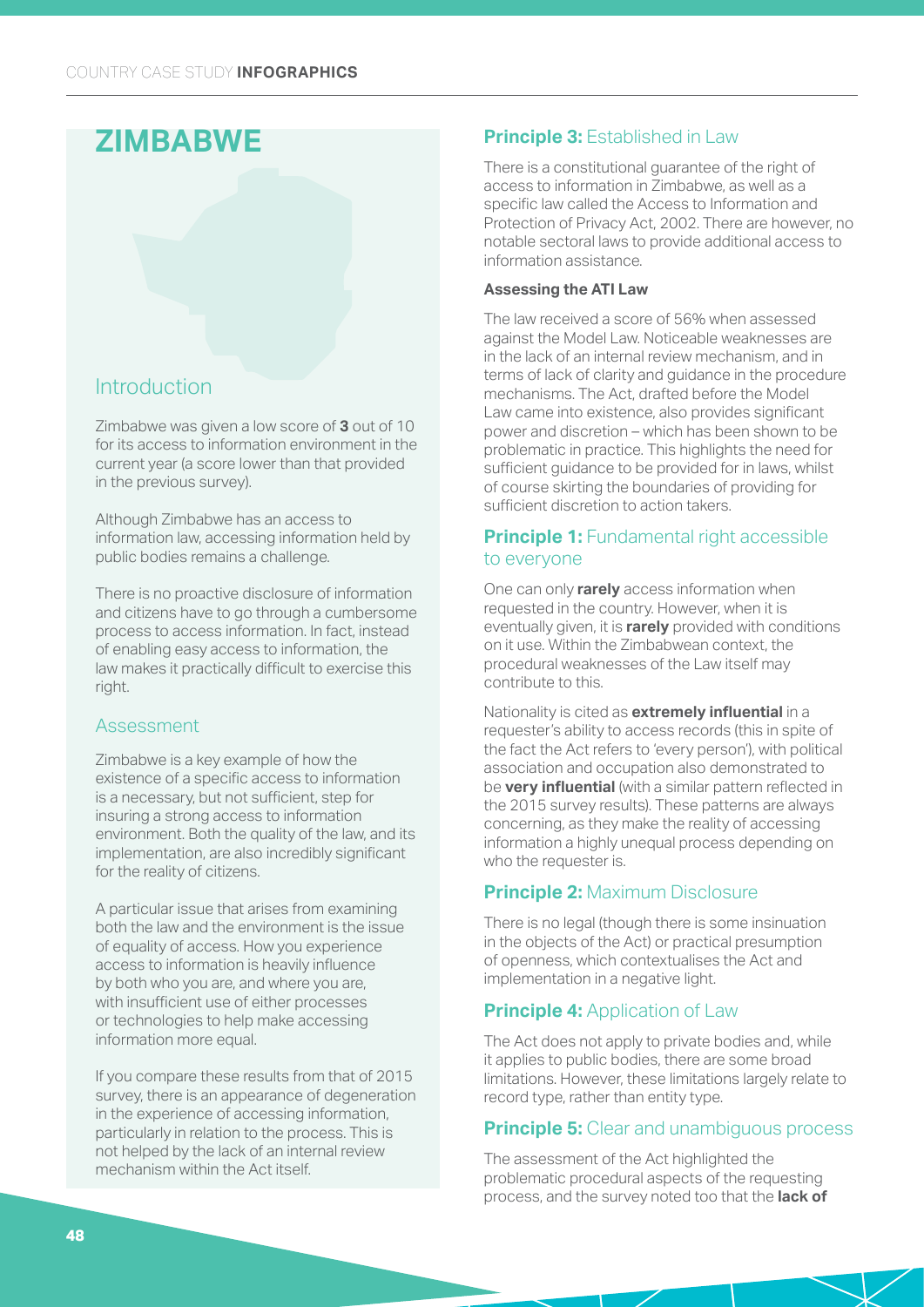**simplicity** was the most troublesome aspect of the procedure. The respondent also disagreed that the process was affordable. This exacerbated by the fact that, on a scale of 1 to 10, the institutions use information and communication technologies to assist with access to information requests at a level of **2**.

#### **Principle 6:** Obligation to publish information

There are no obligations in Zimbabwean law to proactively publish information, which also tend to provide guidance on the specific categories and types of information to be disclosed. Unsurprisingly, the practice is also weak – with institutions **rarely** proactively providing information.

The main hindrance to proactive disclosure is described thus:

"There is strong centralised bureaucracy in Zimbabwe whereby every decision, however inconsequential, will have to be bounced off heads of public bodies. This has engendered a culture of secrecy and insulated public bodies from public scrutiny. And there is no willingness by government to open up, as that would expose excesses and ultimately result in citizens demanding accountability".

And the quality of the process and content of information proactively disclosed is also not strong. Proactively disclosed information is only **rarely** up to date when it is eventually provided.

And, on a scale of 1 to 10, institutions and agencies are only rated a **2** for their effective use of information and communication technologies to help in this regard. They also **never** use mechanisms or means of disseminating information that assist rural or disadvantaged communities, such as through brochures or road shows. This issue contributes to the poor accessibility of information, and implicates the equality of the process.

#### **Principle 7:** Language and accessibility

When information is provided, it will only **rarely** be in a language, which the average requester can understand and will **never** be translated. Further, the location from which the information is provided is generally **inaccessible**. Interestingly, this situation was replicated in the 2015 survey results.

#### **Principle 8:** Limited exemptions

The Act does provide for legislated exemptions, although they are only **somewhat clear**. There is no express public interest override, though. A lack of clarity in exemption grounds provides significant room for the broad application of exemptions, which can prove a hindrance to making the right of access real when the law is being implemented.

#### **Principle 9: Oversight bodies**

The assessment of the Act provided guidance on the manner of the oversight body (which was not dealt with by the survey results). There is a right to review to a Commission, but there is a serious question raised about its independence (echoed within the 2015 survey results). There is some difficult in the conflation of media regulation and access to information within the same Act that makes assessment difficult.

#### **Principle 10:** Right to personal data

The Act itself provides a right to access and correct your own personal data. There is also a definition of personal information provided to give clarity.

#### **Principle 13: Duty to collect and manage** information

There is a legal duty in Zimbabwe to collect and manage information, as well as a national archiving law/policy. A lack of political or administrative guidance and poor financial resources are seen as the main negative contributing factors on the records management practices of the public sector.

#### **Principle 14: Duty to Implement**

On a scale of 1 to 10 on consideration of the implementation of the Act, Zimbabwe was given a very low score of **2**. While there are technically procedures in place that should guide implementation, neither private nor public bodies have properly designated information officers available in practice. This problematic implementation is based on three key realities:

- 1. A cumbersome process in accessing the information makes it practically difficult to enjoy the rights.
- 2. There is a lack of political will to make the right a reality and the intent appears to be to control the free flow of information than enhancing access.
- 3. There is a lack of public awareness on their rights to access to information and how they can use the law to enjoy the rights.

#### **Researcher**

Nhlanhla Ngwenya of MISA-Zimbabwe completed the survey. Nhlanhla is the current director of MISA-Zimbabwe, an organisation that actively lobbies around the adoption of adequate safeguards for the enjoyment of freedom of expression, media freedom and access to information.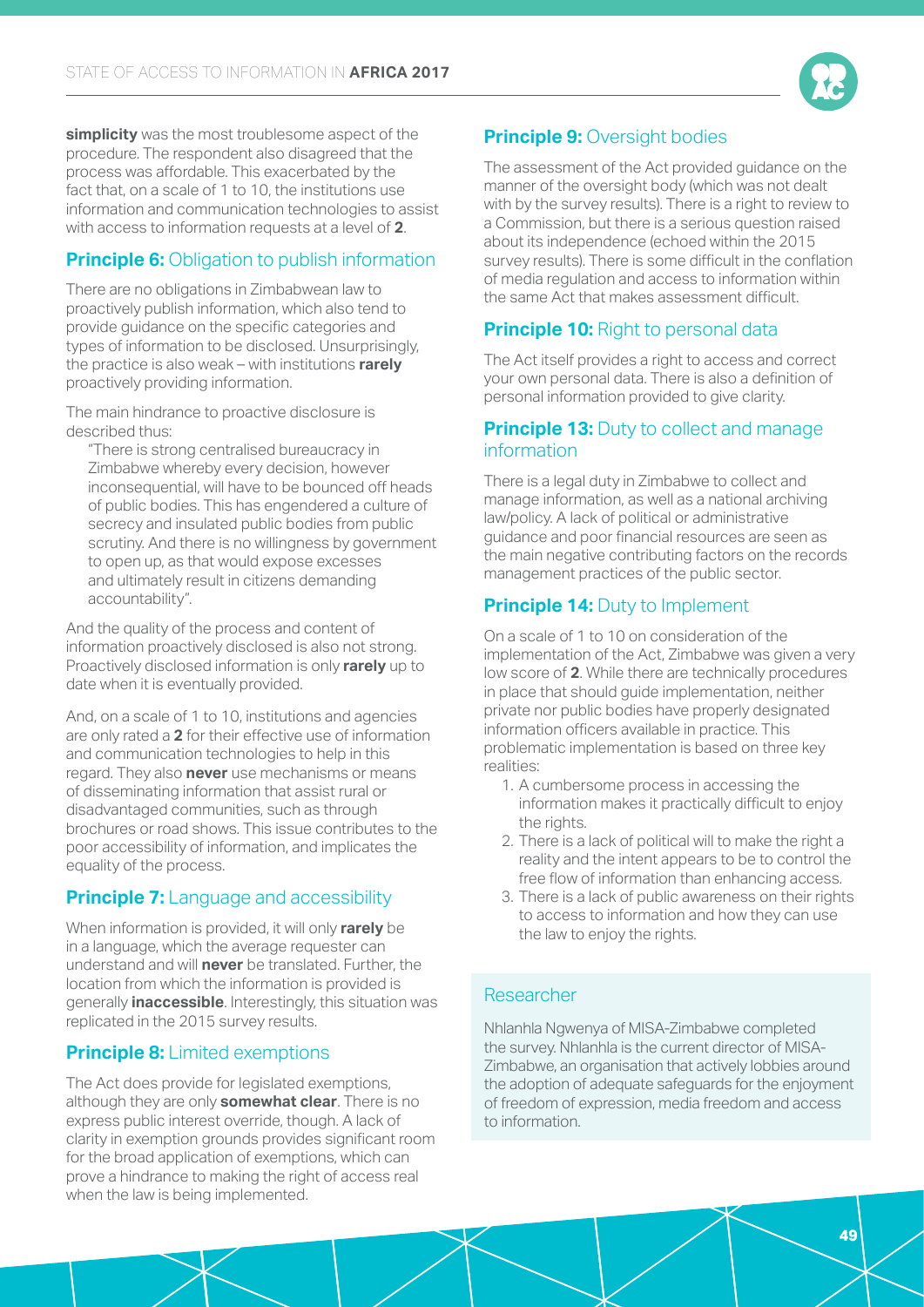## APPENDIX A: METHODOLOGY

Three main sources of data were triangulated to provide the content of the research:

- **a.** The results of an assessment of eight of the ATI Laws based on the AU Model Law, and completed by an independent third party researcher on the basis of the test of the law;
- **b.** Completion of a survey on both access to information laws and practice in twelve countries, completed by an APAI Working Group ATI expert working in, or with, the assessed country; and
- **c.** The results of the 2015 State of Access to Information in Africa Survey.

The results of both A and B went through an independent quality control by the editor, and were used to quality control the results from each other.

## LAW ASSESSMENT INDICATOR CATEGORIES AND SCORING:

The assessment contained around 54 Indicators (with four additional introductory categories) totalling 88 points. A review of the methodology is available on application.

Certain category subtotals have specific notes, and some indicators have additional notes for guidance in scoring the indicators. Bearing in mind the goal was to have a simplified, yet cross-comparative, index there are some indicators that may appear broad. The researcher is provided space, however, to justify scoring for each indicator in the summary of findings sections.

A decision was taken to include "unclear" provisions as scoring zero. This is because the written text of law demands clarity under traditional rule of law principles. Thus, we consider any clarity lacuna as directly having a negative impact on the quality of the law assessed.

It is worth noting that the Model Law provides significant detail on establishing "oversight mechanisms". In constructing the scoring, we have greatly reduced the detail in the section. This is

because we believe that part of the reason so much detail is provided is due to the fact that – in most instances – a significant level of detail would needed to support the "assisting" function of the Model Law in establishing the new body, but not necessarily as a reflection of it being a complete pre-requisite. It is further an acknowledgment of the fact that, even though in some contexts an oversight mechanism is not required, an agency may have some of the functions of such a mechanism that are nevertheless useful. It is also worth noting in considering that section that in the Right to Information Methodology the promotion function is not specifically required to be an oversight mechanism, but in the Model Law it is. We have tried to give consideration to this difference by allowing the researcher to consider "other agencies" too, if revealed from the text of the law.

A final significant point of divergence from other indicators the allowance of the researcher to provide additional "bonus points" up to a limit of 5 if provisions or preambles of the rated law reveal support for the spirit of the Model Law, which the scoring does not necessarily reflect. To guide the allocation of these points, the researcher can only award these additional points when all the other indicators have already been completed, as these points should only be awarded for provisions, sections or structural issues that have not elsewhere been taken into consideration in the scoring.

#### **ATI Survey Indicator Categories:**

- **a** Introduction and Demographic (6 questions)
- **b** Principle 3: Established in Law (4 questions)
- **c** Principle 1: Fundamental right accessible to everyone (6 questions)
- **d** Principle 2: Maximum disclosure (2 questions)
- **e** Principle 4: Application of law (4 questions)
- **f** Principle 5: Clear and unambiguous process (5 questions)
- **g** Principle 6: Obligation to publish information (8 questions)
- **h** Principle 7: Language and accessibility (3 questions)
- **i** Principle 8: Limited exemptions (5 questions)
- **j** Principle 9: Oversight bodies (7 questions)
- **k** Principle 10: Right to personal data (3 questions)
- **I** Principle 11: Whistleblower protection (4 questions)
- **m** Principle 12: Right of appeal (5 questions)
- **n** Principle 13: Duty to collect and manage information (4 questions)
- **o** Principle 14: Duty to fully implement (5 questions)
- **p** General reflections (3 questions)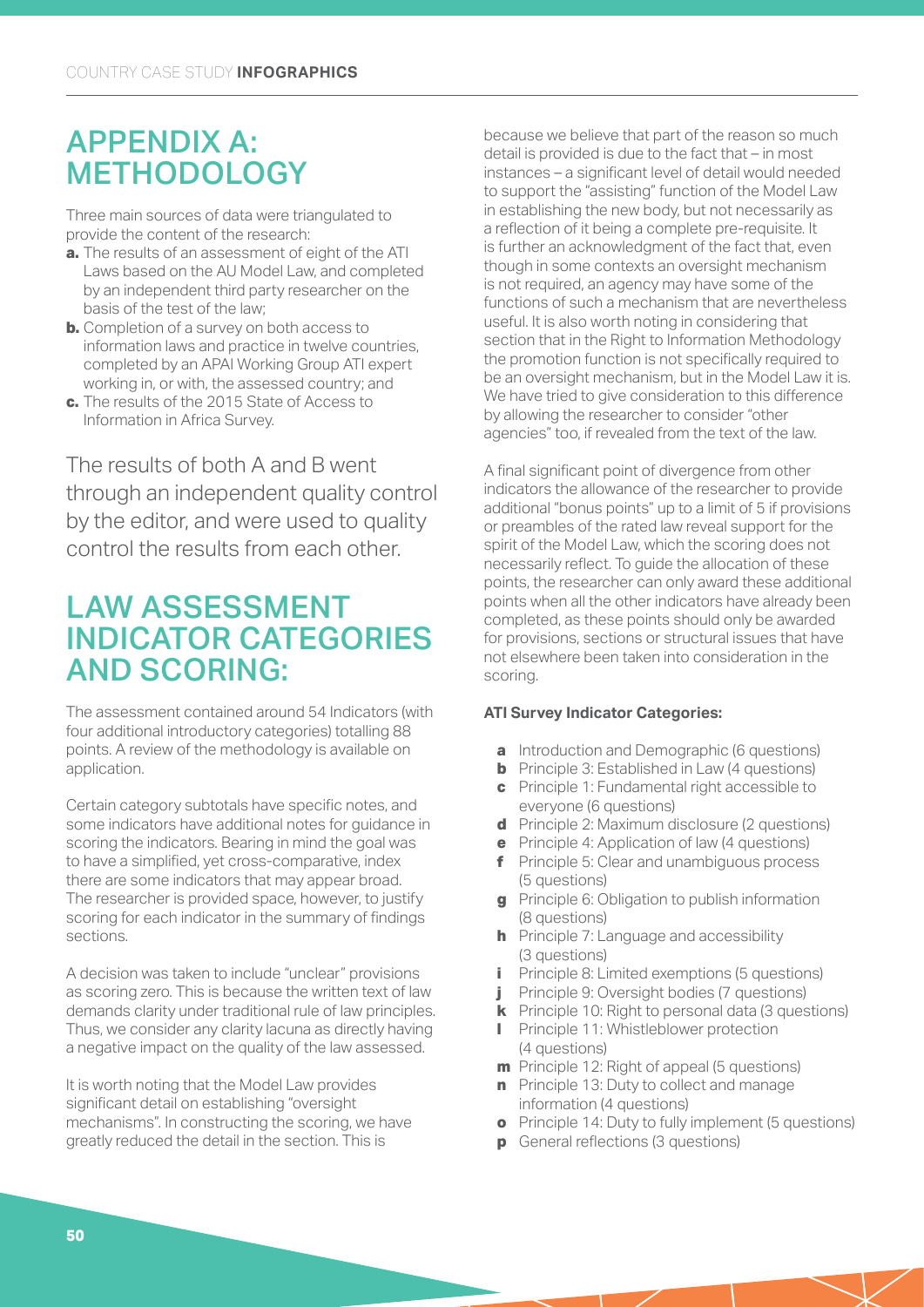

| PRELIMINARY QUESTIONS AND INTERPRETATION QUESTIONS |              |                                 |                                      |              |
|----------------------------------------------------|--------------|---------------------------------|--------------------------------------|--------------|
| <b>INDICATOR</b>                                   | <b>SCORE</b> | <b>SCORE</b><br><b>RECEIVED</b> | <b>SUMMARY OF</b><br><b>FINDINGS</b> | <b>NOTES</b> |
| <b>GENERAL/FOUNDATIONS</b>                         |              |                                 |                                      |              |
| <b>General Subtotal:</b>                           |              | 10                              |                                      |              |
| <b>DEFINITIONS</b>                                 |              |                                 |                                      |              |

Section Note: This only touches on a selection of the definitions (it merely seeks to review a sample), but does so as it is believed that clarity in definitions improves the potential for implementation and is the basis of a clear and rational law.

| Definition Subtotal:         | 5  |  |  |
|------------------------------|----|--|--|
| <b>APPLICATION/SCOPE</b>     |    |  |  |
| <b>Application Subtotal:</b> | 5  |  |  |
| <b>PROCEDURE</b>             |    |  |  |
| Procedure Subtotal:          | 20 |  |  |
| <b>EXEMPTIONS</b>            |    |  |  |
| <b>Exemption Subtotal:</b>   | 15 |  |  |
| <b>INTERNAL REVIEW</b>       |    |  |  |
| Internal Review Subtotal:    | 10 |  |  |
| <b>OVERSIGHT MECHANISM</b>   |    |  |  |

Within the Model Law, the provisions on the oversight mechanism are particularly detailed. This is because the establishment of such bodies will often be initiated by that law, and we remained cognizant therefore of not letting that need for detail way to heavily on the methodology scores. An important note for interpreting: a country may have a government department of some sort in this role - should still be scored in functions, but will reflect in independence.

| Oversight Review Mechanism<br>Subtotal: |              | 15 |  |  |
|-----------------------------------------|--------------|----|--|--|
| <b>ADDITIONAL PROVISIONS</b>            |              |    |  |  |
| <b>Additional Provisions Subtotal:</b>  |              | 5  |  |  |
| <b>TOTAL POINTS:</b>                    |              | 85 |  |  |
| 54                                      | Bonus points | 3  |  |  |
| <b>TOTAL POINTS WITH BONUS:</b><br>88   |              |    |  |  |